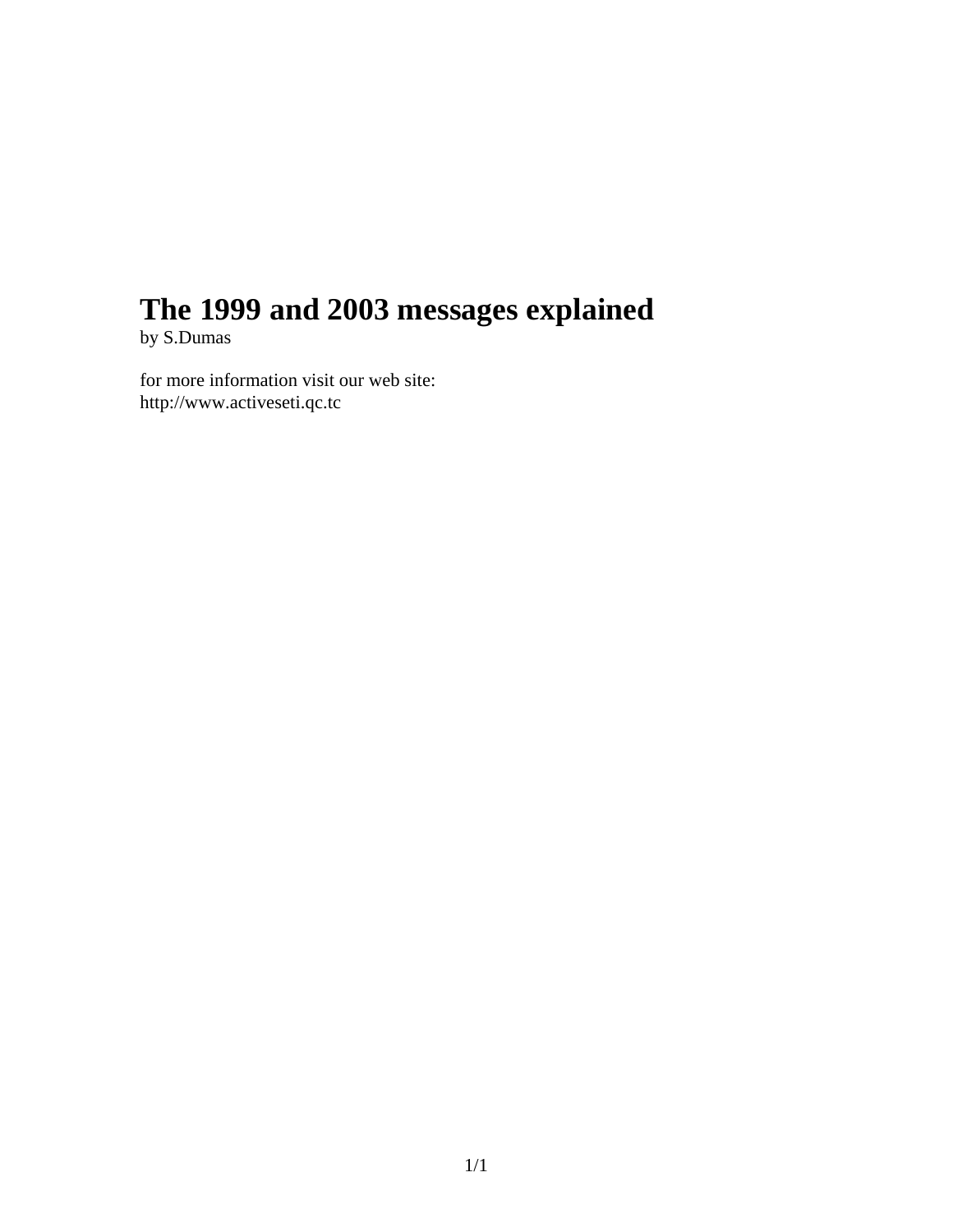### **Background**

In 1999, an interstellar message was broadcasted in direction of 4 stars. This transmission took place at the Evpatoria installations in Ukraine. With its 70 meters dish and a 150kW transmitter at 6cm, Evpatoria is one of the most powerful deep space radar. Arecibo and Goldstone were not available for the project at the time.

Four years later another broadcast was performed from Evpatoria in the direction of 5 others stars.

The concept of both messages was based on the work on two Canadian physicists: Stephane Dumas and Dr. Yvan Dutil. An American company called Team Encounter 2001 orchestrated the whole adventure under the name of Cosmic Call.

SETI is a hobby for both of them.

Dr. Dutil is a Canadian astrophysicist and has worked at the Space Telescope Science Institute, with the Canadian government, and at the Universitat Polytecnica de Catalunya, Barcelona,Spain. He his now a scientist for ABB in Quebec City, where he work on the development of remote sensing instrument for ground and space applications. He is widely published, especially in the French Canadian press. His printed works have appeared in everything from astronomy magazines to academic journals, including books chapters. He has appeared in numerous television and radio programs where he has discussed his work in creating interstellar messages for extraterrestrials, as well as the effect of city lights on the nighttime sky and other topic related to astronomy.

Stephane Dumas is a physicist working for the Canadian Government in the field of Modeling and Simulation. He has worked in the field of simulated integrated optical devices in the private sector. His main personnel interests include cryptography, the theory of information, SETI and astronomy. He has published in collaboration with Yvan some papers related to this project and had reviewed a book on SETI. He also appears, from time to time, on a radio show to talk about science discoveries and phenomena.

In 1998, both were involved in a few simulations on the Internet concerning possible messages from an extraterrestrial source. During one of those simulations, they entered in contact with the people of Team Encounter who at that time were planning to send their first message to the stars. They agreed to let the supervision of the whole message to those Dutil and Dumas.

#### **The ideas behind the content**

The whole concept behind the message was based in part on the work of Hans Frendenthal (ref.1).

The beginning of both messages is centered on mathematics. There is a simple reason for that choice. Any civilization capable of building a device to receive radio waves from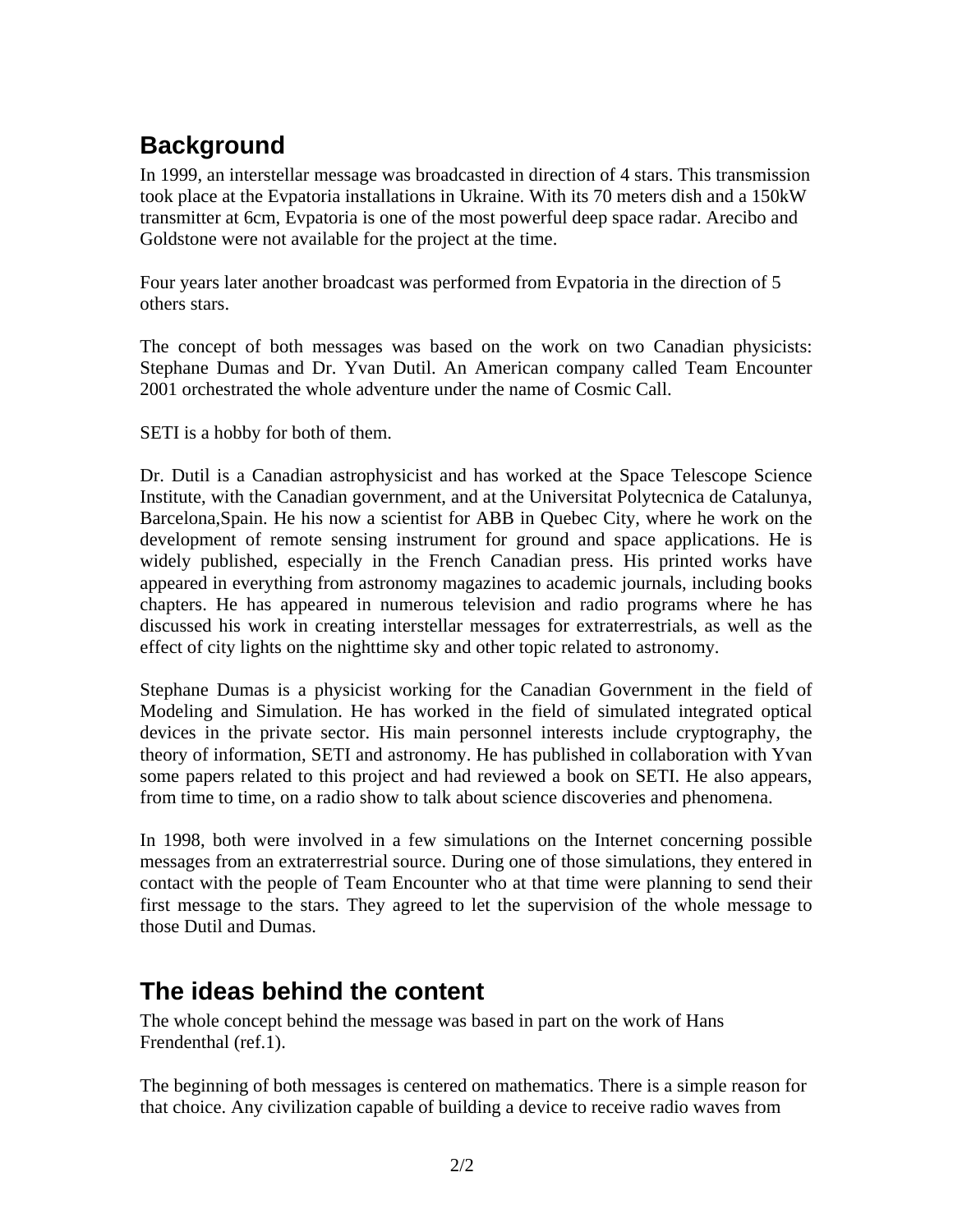outer space needs mathematics and physics to accomplish that task. Also any kind of society needs some form of mathematics for taxes and commerce. So mathematics is a truly a common language.

Later on in the message some knowledge of physics is introduced. Physic is needed to be able to describe our surrounding and establish further common ground. In order to describe our surrounding, some units of measurement have to be presented. We use the hydrogen spectrum for the length and time. Anyone who is familiar with spectrum will recognize those lines and relations. The hydrogen and helium atoms are used to introduce the mass.

With length, time and mass, others units of measurement can be derived (eg. force, pressure, power). It does not matter whether or not ET uses the Newton as a unit of force its definition is based on the same.

A detailed look of both messages is found in the annexes B and D.

The 2003 message is an improvement over the 1999. It no longer divided into 23 pages but rather into a very long page. The format has been changed to facilitate the detection and decoding.

#### **The alphabet**

There are many ways to format an interstellar message. The image format was selected for its many advantages: mainly the possibility of using small diagrams to increase the level of information.

The major problem of the transmission would be to overcome possible errors due to noise. The information presented in two dimensions gives some extra security against it. For a 1D message, the noise will generate a lot of error in the decoding. Image style messages offers more redundancy but not without problems too. Simply recall the Drake message of 1976. By changing a bit, the whole structure collapsed. The Evpatoria message avoids this by using a frame of pixel around the image. Thus given a larger structure to look for. This structure reflects in a Fourier transform by the display of strait line. This is quite particular and not natural.

Special symbols had to be created to maintain the level of information as high as possible even in a noisy reception. The whole set of characters is made by small bitmaps of 5x7 pixels. Each is different from any other in the set in respect to rotation and mirroring. This difference is of several bits (ie 7 bits for the 2003 message). Situations where regular letters such as p, q, d and b could be mix-up do not happen with this set of symbols.

In the message, each symbol represents an idea. They are not characters, as we know them. Some of those ideoglyphs are equivalent to digit (e.g. 1,2) and other to concept (e.g. hydrogen, kg). Diagrams and pictures complement them.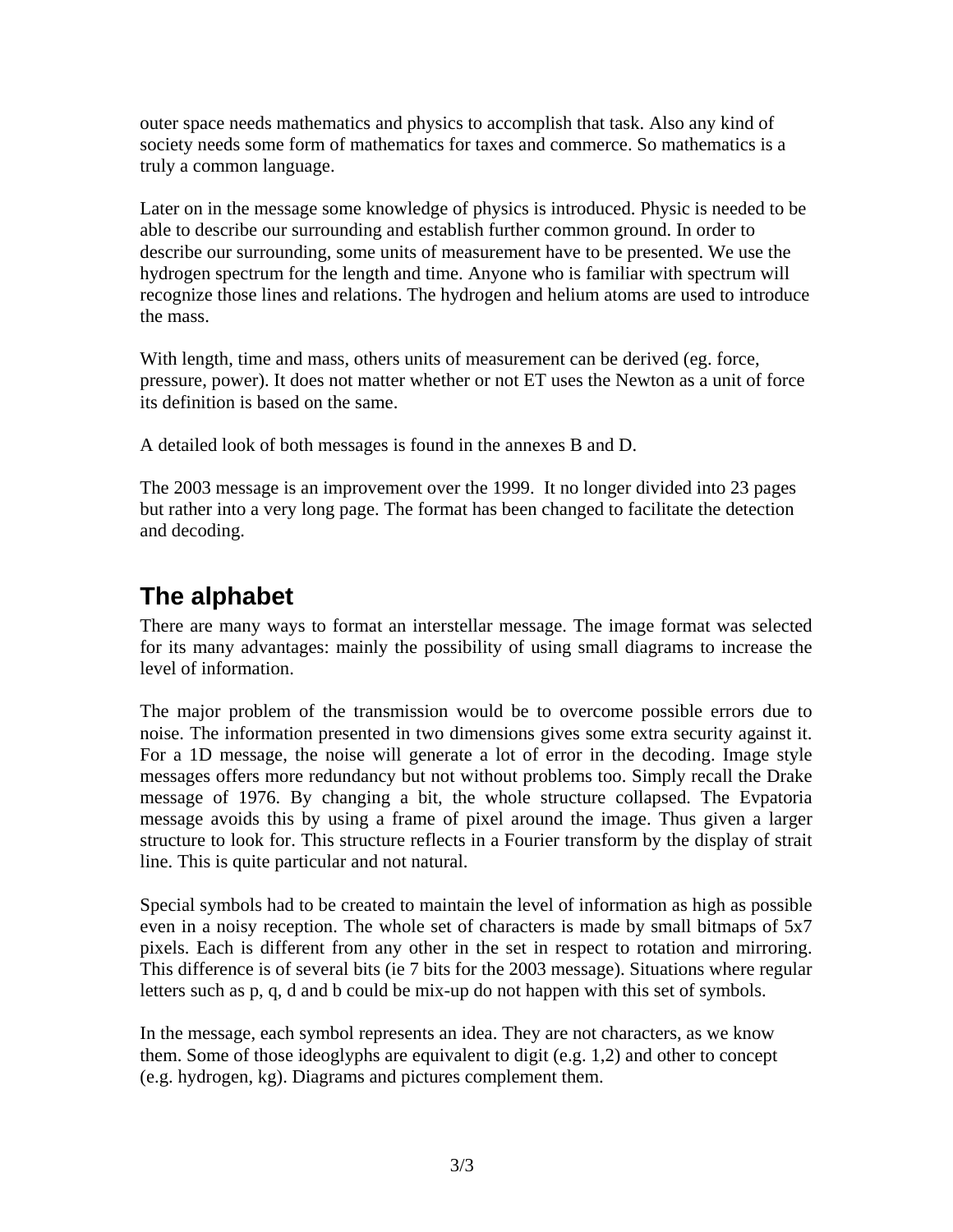New symbols were created for the 2003 message with a more resistant pattern. Digits (ie numbers) are represented with a 4x7 pattern while the other symbols keep the 5x7 format. The digits appear more often so they could be smaller, the repetition will compensate for the possible noise. The height of both symbols is kept the same for decoding purpose.

#### **The targets**

In 1999, we had just enough allocated time to transmit in the direction of four stars (the message was repeated three times for each star). In order to keep a descent signal to noise ratio with our transmission rate (100 bit/s), target stars needed to be nearer than 100 lightyears, even if our correspondent was listening with an antenna of one kilometer in diameter. From the list compiled by the SETI Institute, we picked up the stars, which can be observed easily from Ukraine. We focused our selection on stars near the galactic plane, simply because basic calculation shows than the signal will reach an additional ten sun-like stars (plus many more cooler ones) beyond our primary targets. In fact, the signal may still be detected as far as 10,000 light-years by a 1 km antenna. We also choose a region of the sky where the interstellar scintillation is minimal, between 60 and 90 degrees of the galactic center. The final selection was made using spectral type, metallicity and age as criteria (Kevin Apps, University of Sussex, gave us a crucial help for this final step). We even managed to get a star in bonus, since our target star 16 Cygni A has a widely separated companion 16 Cygni B, which is know to possess an extrasolar planet.

| <b>Star name</b>     | HD178428  | HD186408  | HD1900360 | HD190040  |
|----------------------|-----------|-----------|-----------|-----------|
| <b>Visual mag</b>    | 6.08      | 5.99      | 5.73      | 5.08      |
| <b>Spectral type</b> | G5V       | G2V       | $G6IV+$   | G1V       |
| Distance (lyr)       | 68.3      | 70.5      | 51.8      | 57.6      |
| <b>R.A., J2000</b>   | 19h07m57s | 19h41m49s | 20h03m27s | 20h04m06s |
| Dec, J2000           | 16d51m12s | 50d31m30s | 29d53m48s | 17d04m13s |

Those are the stars from the 1999 broadcast:

For the 2003 broadcast, a new set of targets was selected. The message was sent by the Evpatoria installation on July 6th (from 02:00 to 07:39) and by Roswell, New Mexico on the same day (05:00 to 10:39 MST).

Those are the stars from the 2003 broadcast:

| <b>Star name</b>     | <b>Hip 26335</b> | Hip 43587 (55 | Hip 4872 for | Hip 52721 (47 | Hip 7918 for |
|----------------------|------------------|---------------|--------------|---------------|--------------|
|                      | (Orion)          | Cnc) for      | Cassiopeia   | UMa) for      | Andromeda    |
|                      |                  | <b>Cancer</b> |              | Ursa Major    |              |
| Visual mag           | 8.78             | 5.96          | 9.56         | 5.03          | 4.96         |
| <b>Spectral type</b> | K7               | G8V           | K5V          | G0V           | G2V          |
| Distance (lyr)       | 37.1             | 40.9          | 32.8         | 45.9          | 41.2         |
| <b>R.A., J2000</b>   | 05:36:30.991     | 08:52:35:811  | 01:02:38.867 | 10:59:27.974  | 01:41:47.15  |
| Dec, J2000           | $+11$ 19 40.32   | $+281950.95$  | $+622042.18$ | $+402548.88$  | $+423648.5$  |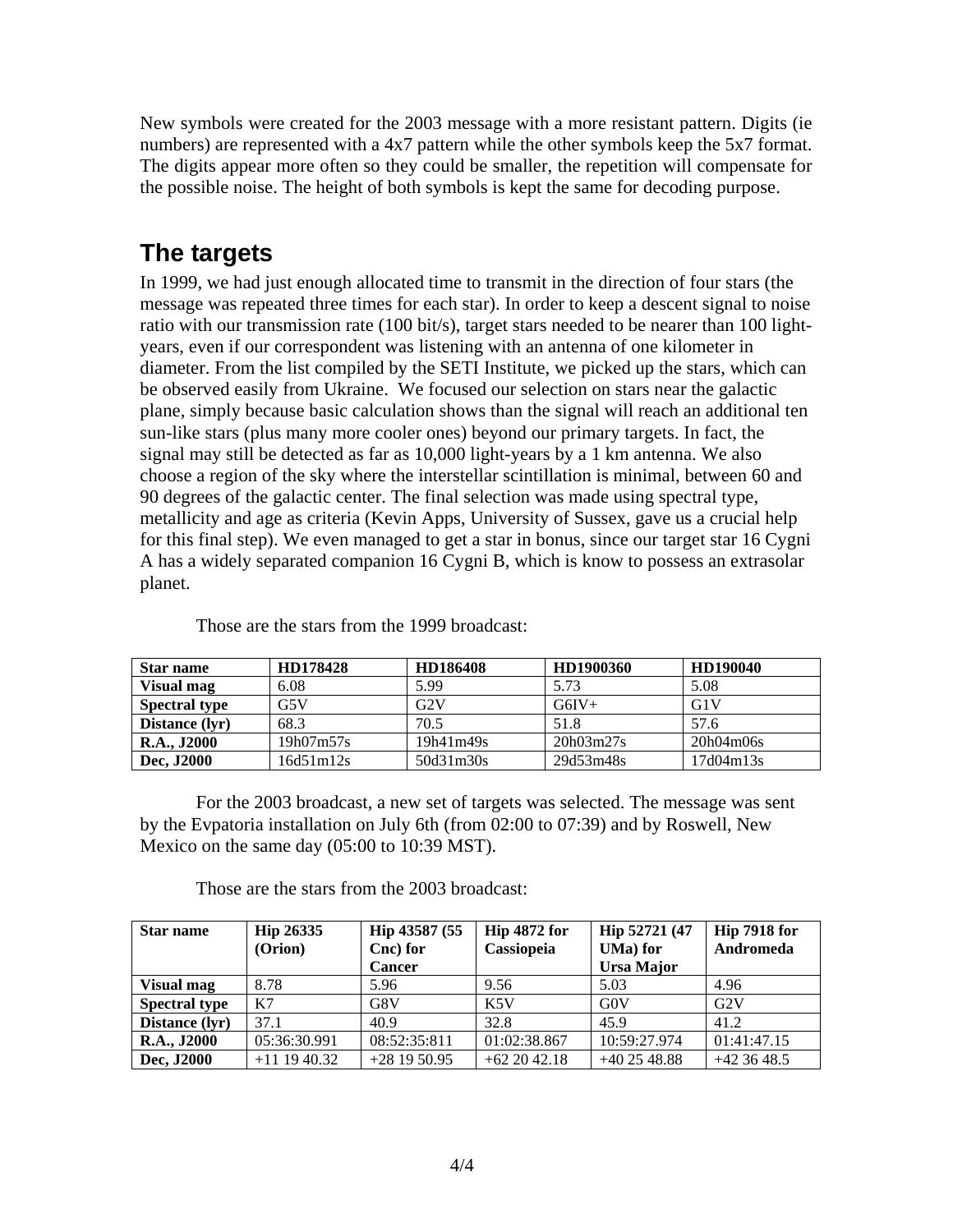### **References**

1. Freudenthal, H. (1960). Lincos: Design of a language for cosmic intercourse. Amsterdam: North-Holland Publishing, Company.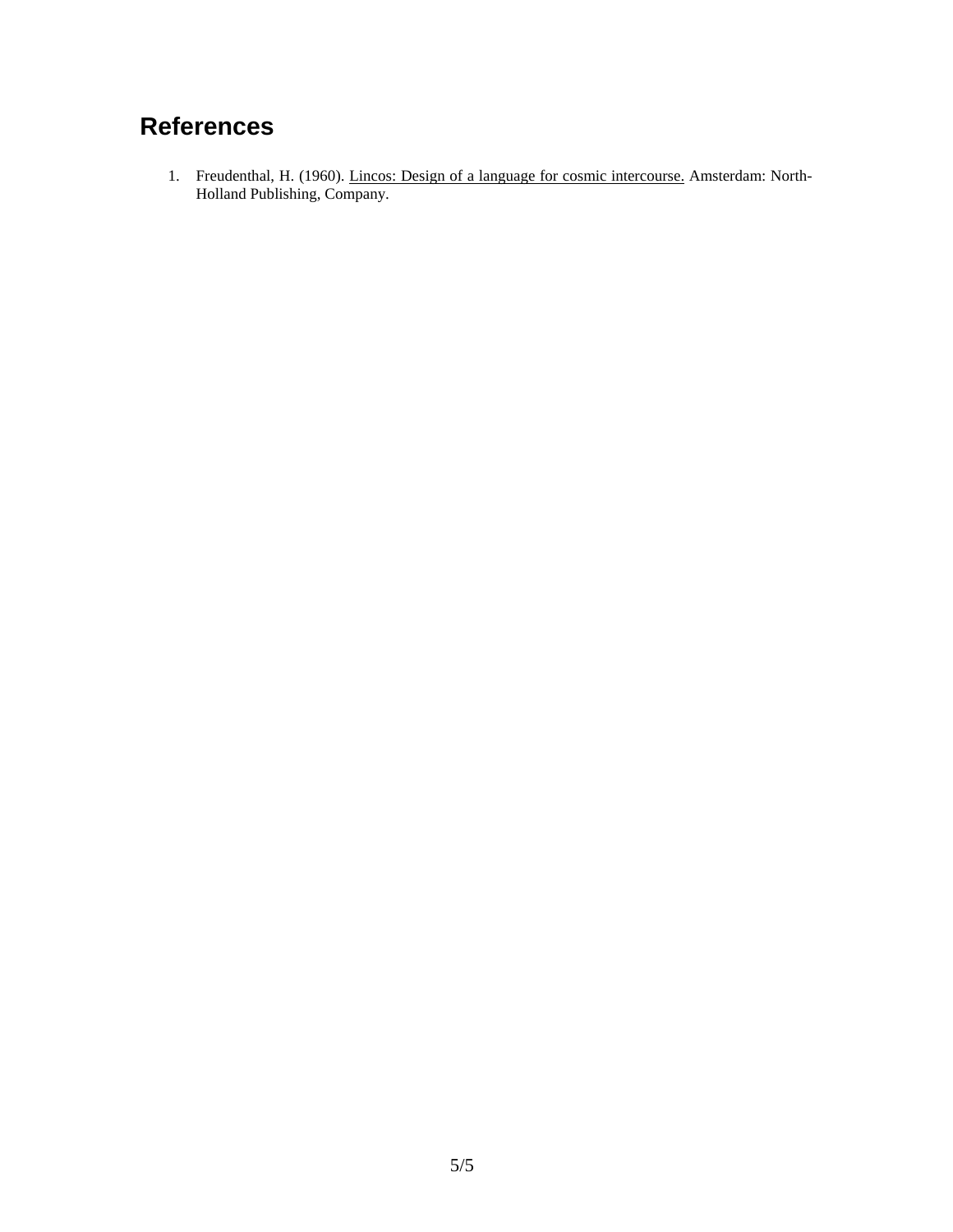### **Annex A: 1999 alphabet**

The alphabet used in the 1999 message is presented here. All the symbols are built using a 5x7 bitmap.

#### **Numbers**

| -----<br>٠<br>i                                                                                                                                                                                                                           | л.             | .<br>. .<br>.<br>٠                                         | $\overline{2}$ | -----<br>i<br>.<br>ī | 3 |
|-------------------------------------------------------------------------------------------------------------------------------------------------------------------------------------------------------------------------------------------|----------------|------------------------------------------------------------|----------------|----------------------|---|
| per de la poste de la poste de la poste de la poste de la poste de la poste de la poste de la poste de la post<br>De la poste de la poste de la poste de la poste de la poste de la poste de la poste de la poste de la poste de<br><br>E | $\overline{4}$ | m<br>5                                                     | 5              | .<br>nių ir<br>Ø     | 6 |
| 78<br>ŧ                                                                                                                                                                                                                                   | $\overline{7}$ | $\mathbf{L}^{\text{max}}$<br><b></b><br>. .<br>inin<br>HH. | 8              | inini<br>ш           | 9 |
| <br>m<br>Н                                                                                                                                                                                                                                | $\overline{0}$ |                                                            |                |                      |   |

#### **Mathematics**

|                    | $plus(+)$                             | . .<br>.<br>÷     | $minus (-)$ |                   | multiplication<br>$(*)$ |
|--------------------|---------------------------------------|-------------------|-------------|-------------------|-------------------------|
| .<br>п<br>Η<br>--- | division $\left\langle \right\rangle$ | :::<br>ī<br>      | equal       | ÷<br>dur,<br><br> | undetermined            |
| <br>Ē<br>i         | negation                              | <br>. .<br>ł<br>Ē | pi $(\pi)$  | ---<br><br>.      | union                   |
| <br>ē<br>٠<br>í.,  | dot(.)                                | <br>io            | delta       | r<br>Ē<br>н       | math                    |
|                    | radius                                |                   |             |                   |                         |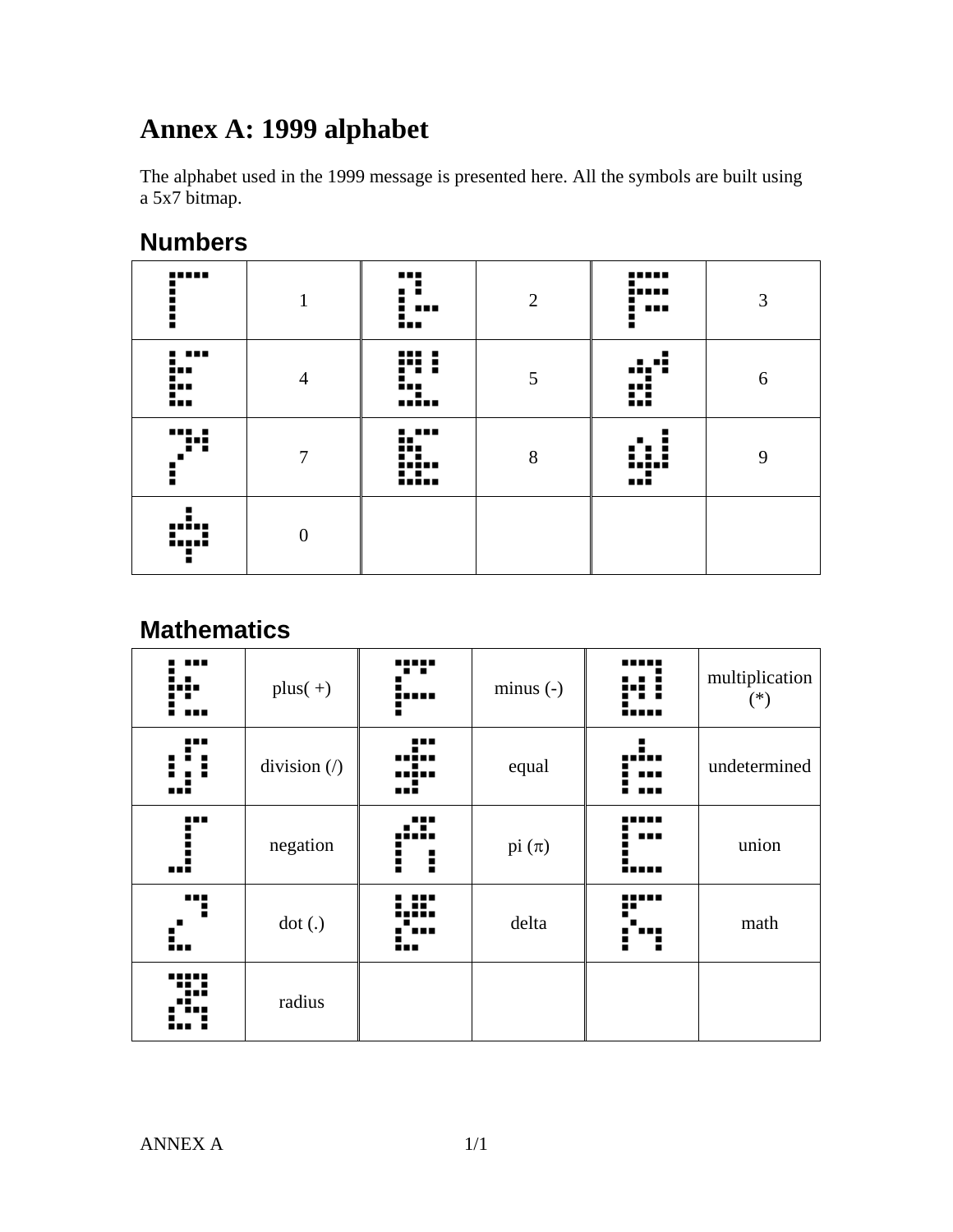#### **Units**

| .<br>∷                         | kilogram | ŧ<br>٠<br>         | meter | ąm.<br>▪<br>┅<br>              | second |
|--------------------------------|----------|--------------------|-------|--------------------------------|--------|
| ng:<br>٠<br>mī<br>             | newton   | 11 I I I<br><br>ш  | joule | н,<br>$\blacksquare$<br>₩<br>ŧ | pascal |
| .<br>$\mathbf{d}^{\mathbf{H}}$ | watt     | .<br>Е<br>∎∎<br>mi | hertz | <br>minin<br>∺                 | kelvin |
| -----<br>                      | year     |                    |       |                                |        |

### **Chemical elements**

| . .<br>. . | hydrogen | . .<br>Ē<br>Н | helium | . .<br>Η | carbon    |
|------------|----------|---------------|--------|----------|-----------|
| ╍          | nitrogen |               | oxygen |          | aluminium |
|            | silicium |               | iron   | ñ        | sodium    |
|            | chlorine | …∃<br>٠<br>.  | argon  |          | E112      |
|            | gold     |               | silver | п        | sulfur    |
|            | uranium  |               | zinc   |          |           |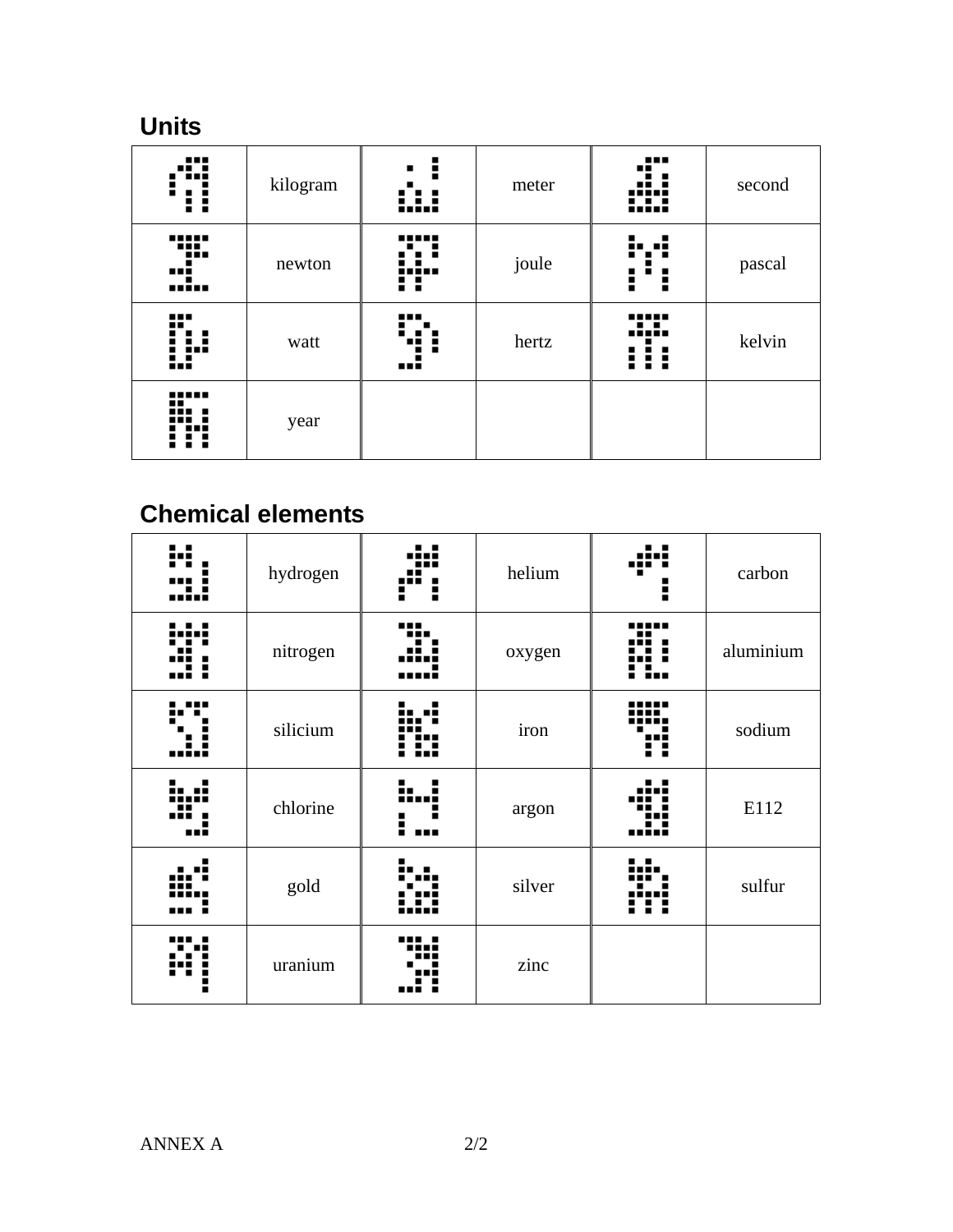# **Physical concepts**

| proton                 | neutron                 | electron                 |
|------------------------|-------------------------|--------------------------|
| mass                   | wavelength              | time                     |
| frequency              | velocity                | force                    |
| energy                 | pressure                | power                    |
| Planck (h)<br>Constant | $\mathbf G$<br>Constant | distance                 |
| Hubble<br>Constant     | density                 | Cosmological<br>constant |
| acceleration           | charge                  | length                   |
| physics                | photon                  | temperature              |

## **Biological**

| <br>83<br>٠     | thymidine | : :<br>iıin<br><br>       | adenosine | <br><br>                   | cytidine |
|-----------------|-----------|---------------------------|-----------|----------------------------|----------|
| .<br><br><br>   | guanosine | .<br>$\mathbf{H}$<br>ni i | cell      | .<br>.<br>. .<br>1. 1      | biology  |
| .<br>.<br>----- | male      | .:<br><br>٠               | female    | 83<br>- 11<br><b>.</b><br> | people   |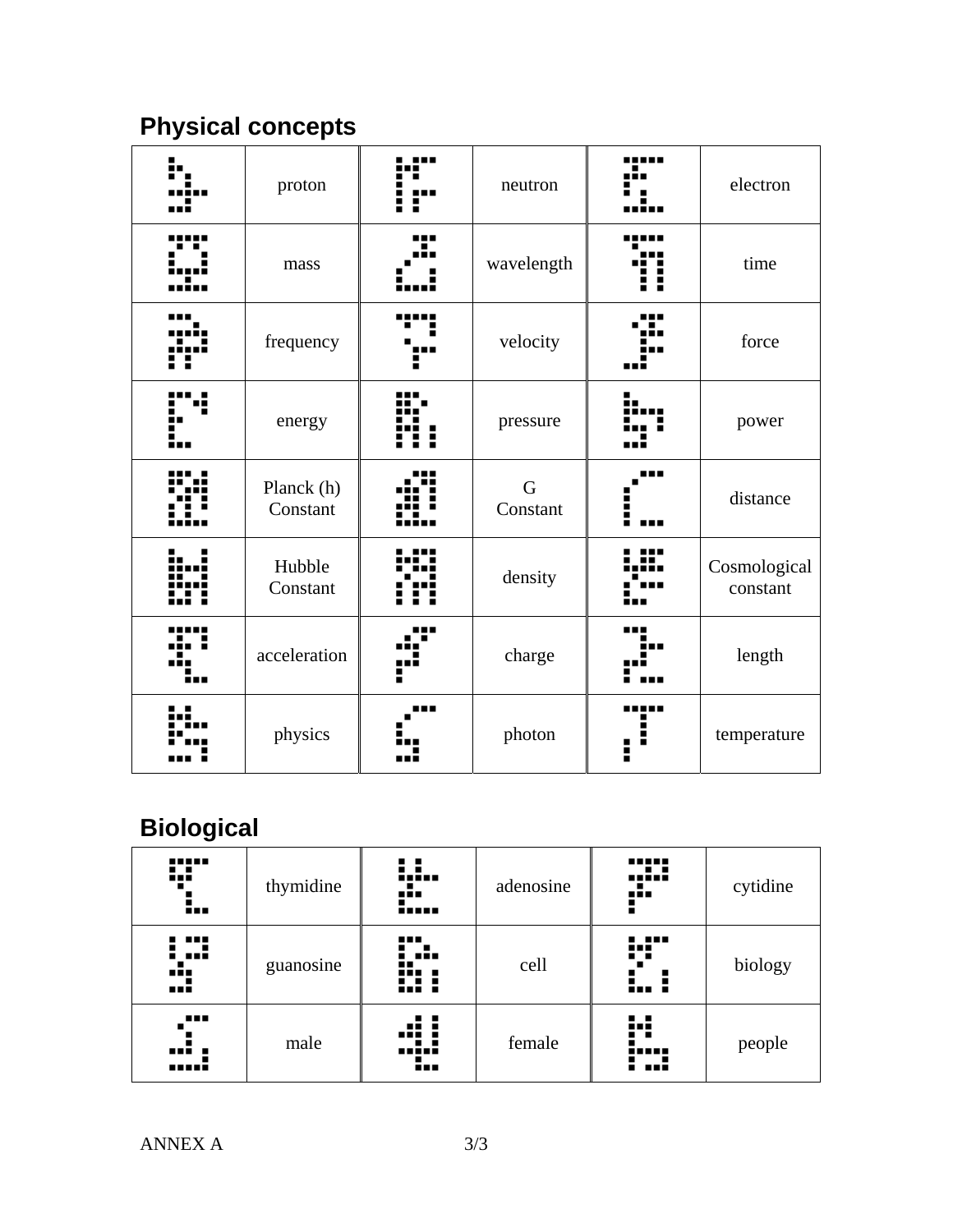### **Astronomy**

| ąP.<br>▬<br>.<br>        | Jupiter | -----<br>---<br>.<br>1:   | Earth       | ۰.<br>÷<br>8<br>ē                   | Moon    |
|--------------------------|---------|---------------------------|-------------|-------------------------------------|---------|
| <br>. .<br>k.<br>        | Sun     | <br>ĩu.<br>iiin<br>٠      | <b>Mars</b> | <br>---<br>$\blacksquare$<br>■<br>i | Mercury |
| -----<br>----<br><br>-11 | Neptune | .<br>.<br>                | Pluto       | 1.1.<br>.<br><br>٠<br>              | Saturn  |
|                          | univers | .<br>. .<br><br>,,,,<br>н | Uranus      | 95<br>п<br>i                        | Venus   |

#### **Others**

| ---<br>$\blacksquare$<br>■<br>F | etc.  |                                | question | Ŧ<br><br>٠., | land   |
|---------------------------------|-------|--------------------------------|----------|--------------|--------|
| цĒ<br>Ĥ                         | ocean | -----<br><b>::</b><br>.<br>i i | sky      | н,<br>: :    | target |
| ---<br>r<br>-----               | age   | 72<br><b>HEL</b><br>▪<br>Ë.    | var a    | 72<br><br>æ  | var b  |
| w<br><b>.1</b><br>m             | var c |                                |          |              |        |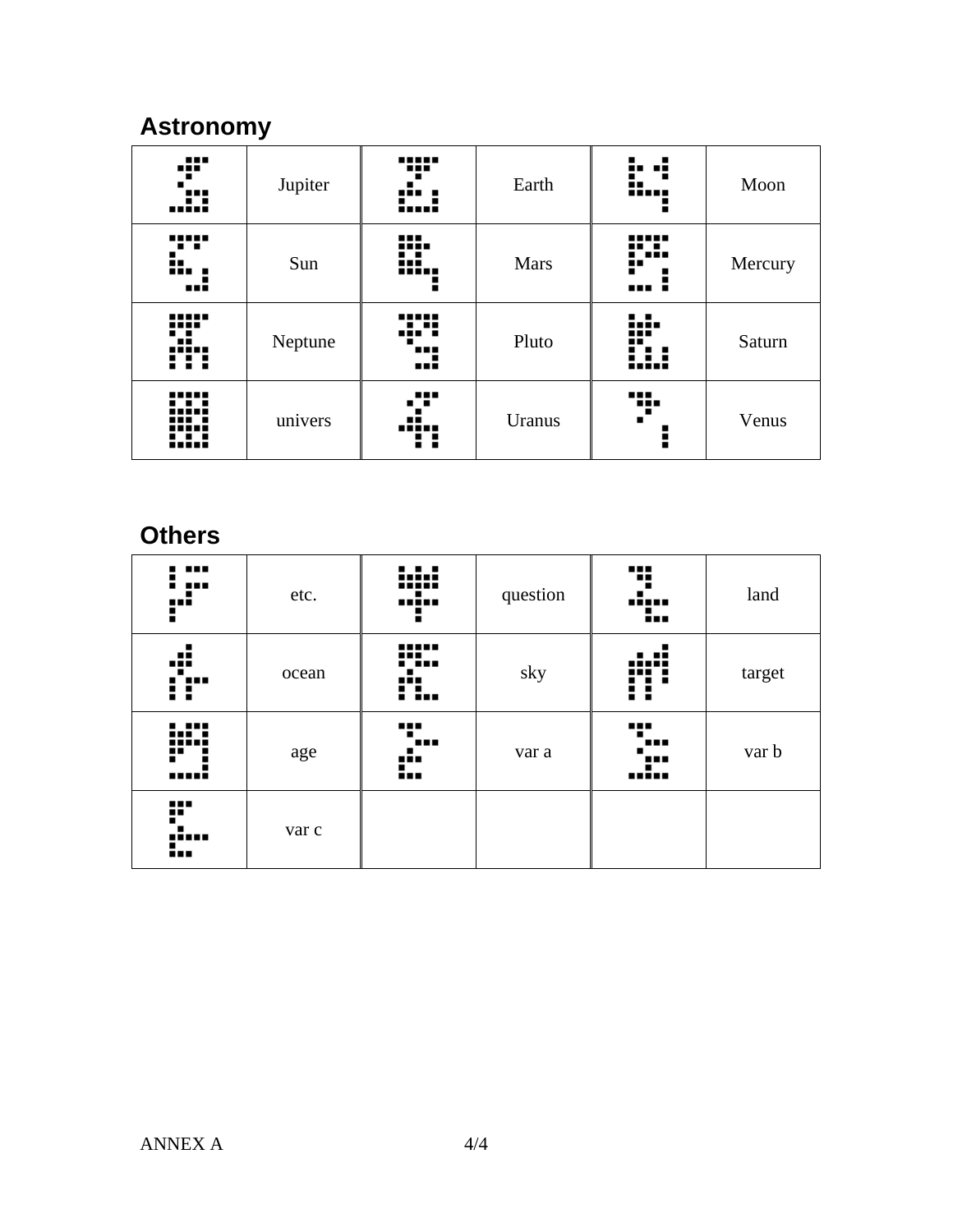#### **Annex B : 1999 message**

The 1999 message is made of 23 images (or pages) of 127x127 pixels.



#### • **Introduction to numbers**

- o Why 10-based digits? Mostly it ease the task of proof reading for the human reader. There are two ways of introducing the symbols: binary and dots. Also, the way to use the position of the digits (base 10) is illustrated.
- o List of prime from 2 to 89 with the largest prime discovered in 1999
- o Binary representation is used through all the message.
- o Both binary values at the top (left and right) of the image are the page number. Once again, it is for redundancy.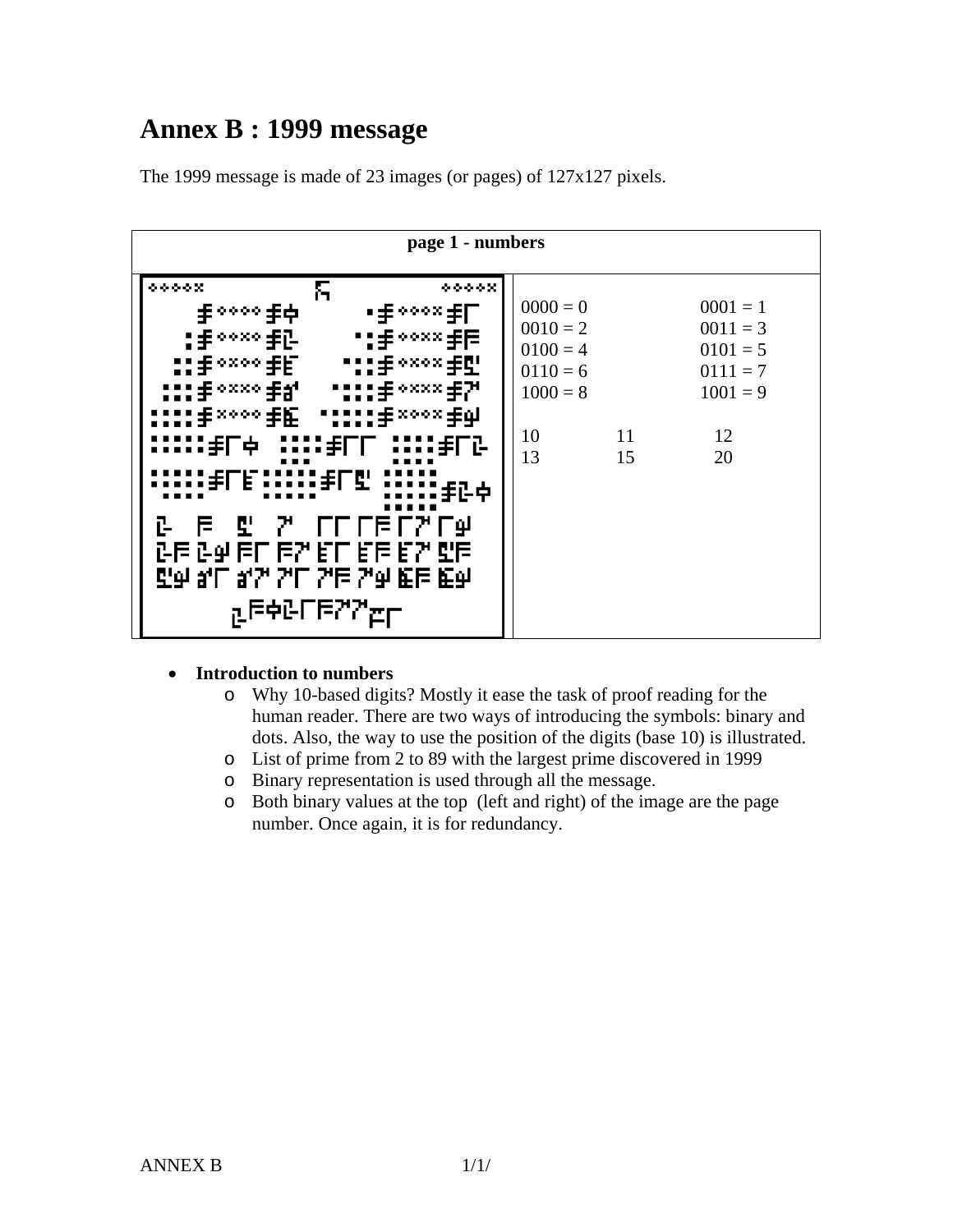| page 2 - operators                                                                                                                                     |                                                                                                                             |                                                                                   |
|--------------------------------------------------------------------------------------------------------------------------------------------------------|-----------------------------------------------------------------------------------------------------------------------------|-----------------------------------------------------------------------------------|
| δ.<br>*****<br>*****                                                                                                                                   |                                                                                                                             |                                                                                   |
| ΓΈΓ≢Φ<br>└⊡└≹└<br>ΓΕΓ≢ট<br>广包2手2<br>广压正手后<br>┍╒╒┋Ӏ<br>后短正手型<br>医产品手厂<br>后包2手部<br>EEFFF?<br><b>EEE手厂</b><br>自可自主的<br>LE中毛L Lu中毛L<br>厂包中手中               | $1+1=2$<br>$1 - 1 = 0$<br>$1 - 2 = -1$<br>$1+2=3$<br>$3+2=5$<br>$3 - 2 = 1$<br>$4 - 3 = 1$<br>$4+3=7$<br>$1+0=1$<br>$1-0=1$ | $1*1=1$<br>$1*2=2$<br>$3*2=6$<br>$4*3=12$<br>$1*0=0$                              |
| └"∟‼<br>7999997943907<br>CSQ手中2型<br>작극극극단, 기놓쿠[1]<br>医配手口型<br><b>└Q₩≢≑SLLLL≿</b><br><b>厂:</b> 5中手栏<br>락'☆'☆'☆'☆'☆'#'F<br>中距下手中<br><b>└₫└└</b> ≹♦5⋪⋪⋪₫⊾ | $1/1=1$<br>$1/2=0.5$<br>$3/2=1.5$<br>$1/0$ =undetermine<br>$0/1=1$<br>$0-1=-1$                                              | $1/3 = 0.3333$<br>$4/3=1.3333$<br>$1/9=0.1111$<br>$2/3=0.6666$<br>$1/11 = 0.0909$ |

- **Introduction to mathematical operators** such as addition, subtraction, multiplication and division.
- **Introduction of continuity symbol (eg. "...")**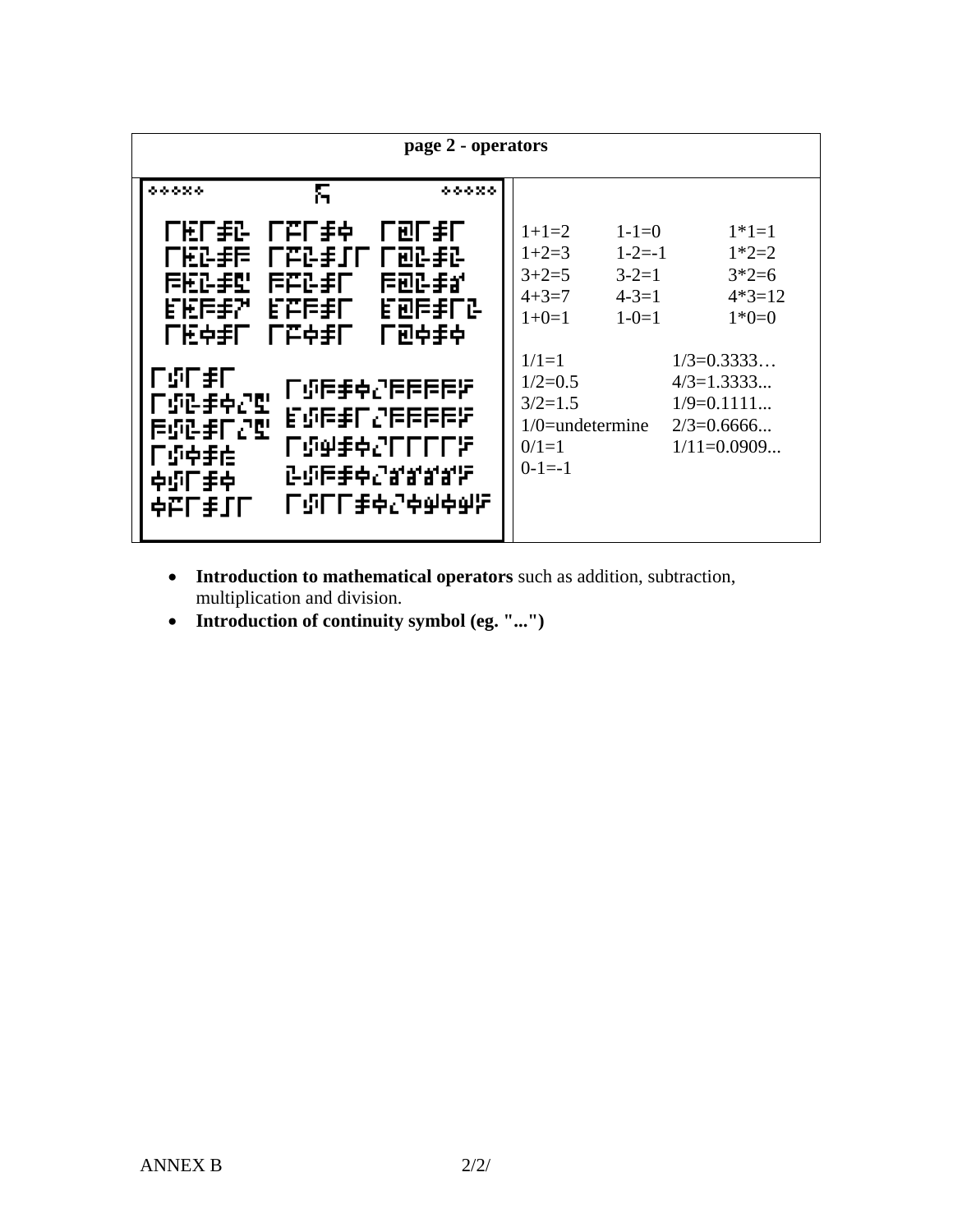

• **Introduction to exponent notation** for representing large numbers. The choice of using the upper position as opposed to another symbol (ie. ^) is to save place. Furthermore, it avoids the use of parenthesizes (e.g.  $10^{\circ}(-2)+5$  vs.  $10^{-2}+5$ ). This approach requires fewer symbols to introduce. Further in the message, the subscribe will be used to attach an attribute to a concept (ex. "Mass of proton" is be written as " $M<sub>proton</sub>$ ")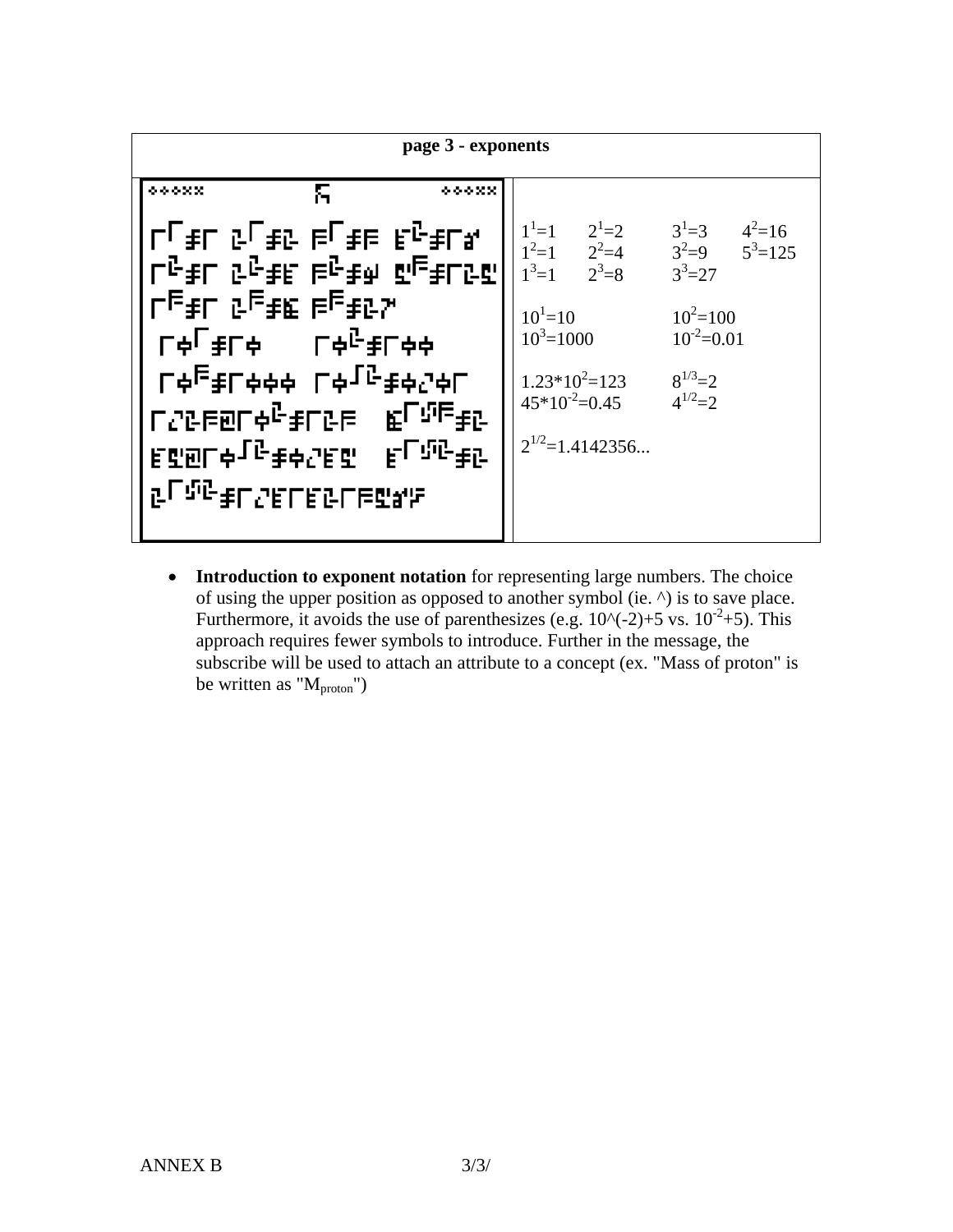

• **Introduction of the notion of question**. This is a difficult topic to introduce. The choice of using equations and searching the unknown is a way to do it while expanding Mathematics notions. The concept of "question" will be used at the end of the message.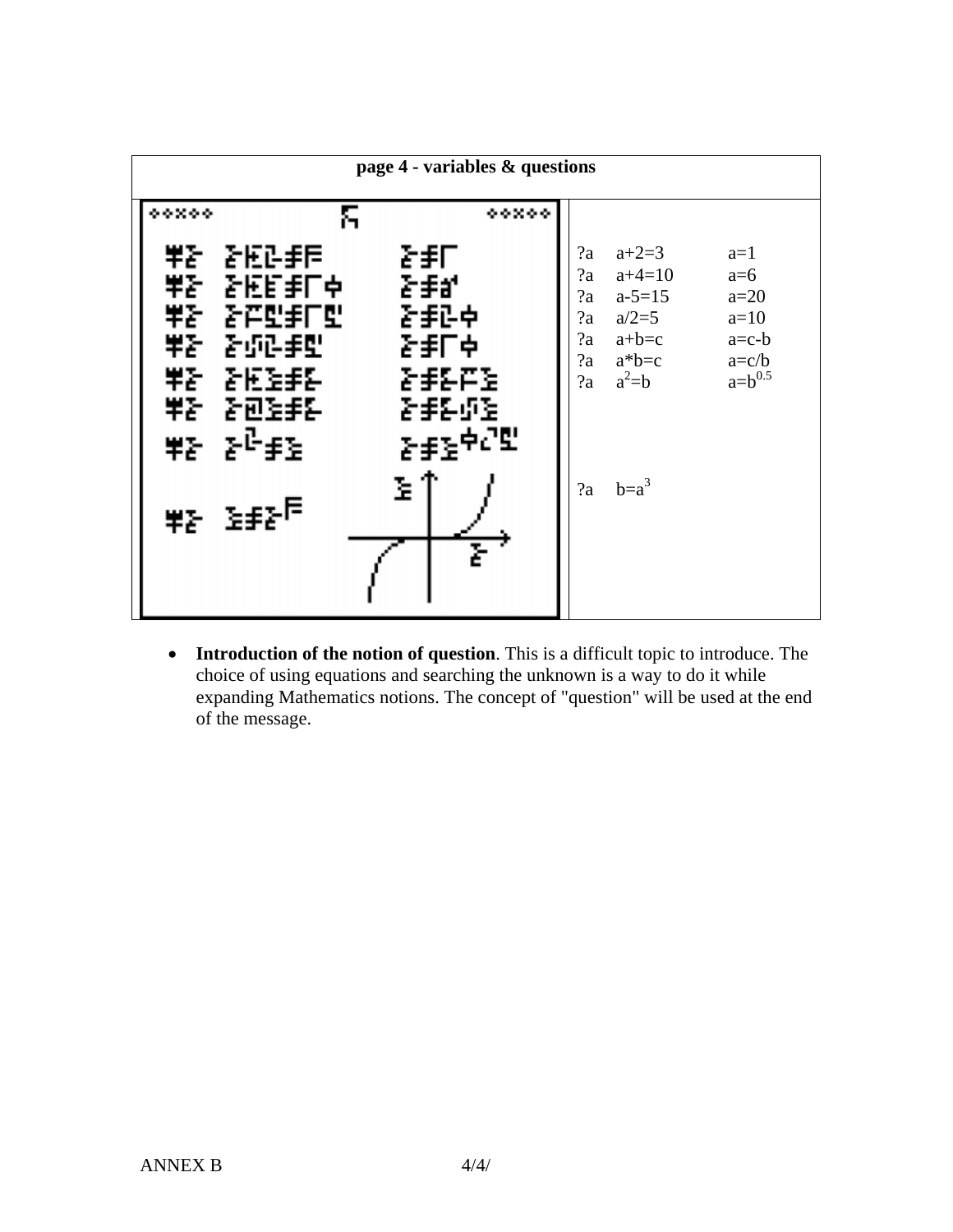

• **Introduction to some geometric notions** such as radius and area. The value of  $\pi$  is displayed with 51,539,600,000 digits. However, it is clear that so many digits would have required too mush space. A simple solution was used to solve that particular problem. The first few digits are written followed by "…" and the last 15 digits of the sequence. The probability of such a sequence to appear with 52 billions digits is too low to considered. The use of Pythagoras's theorem is helpful to reinforce the notion of exponent.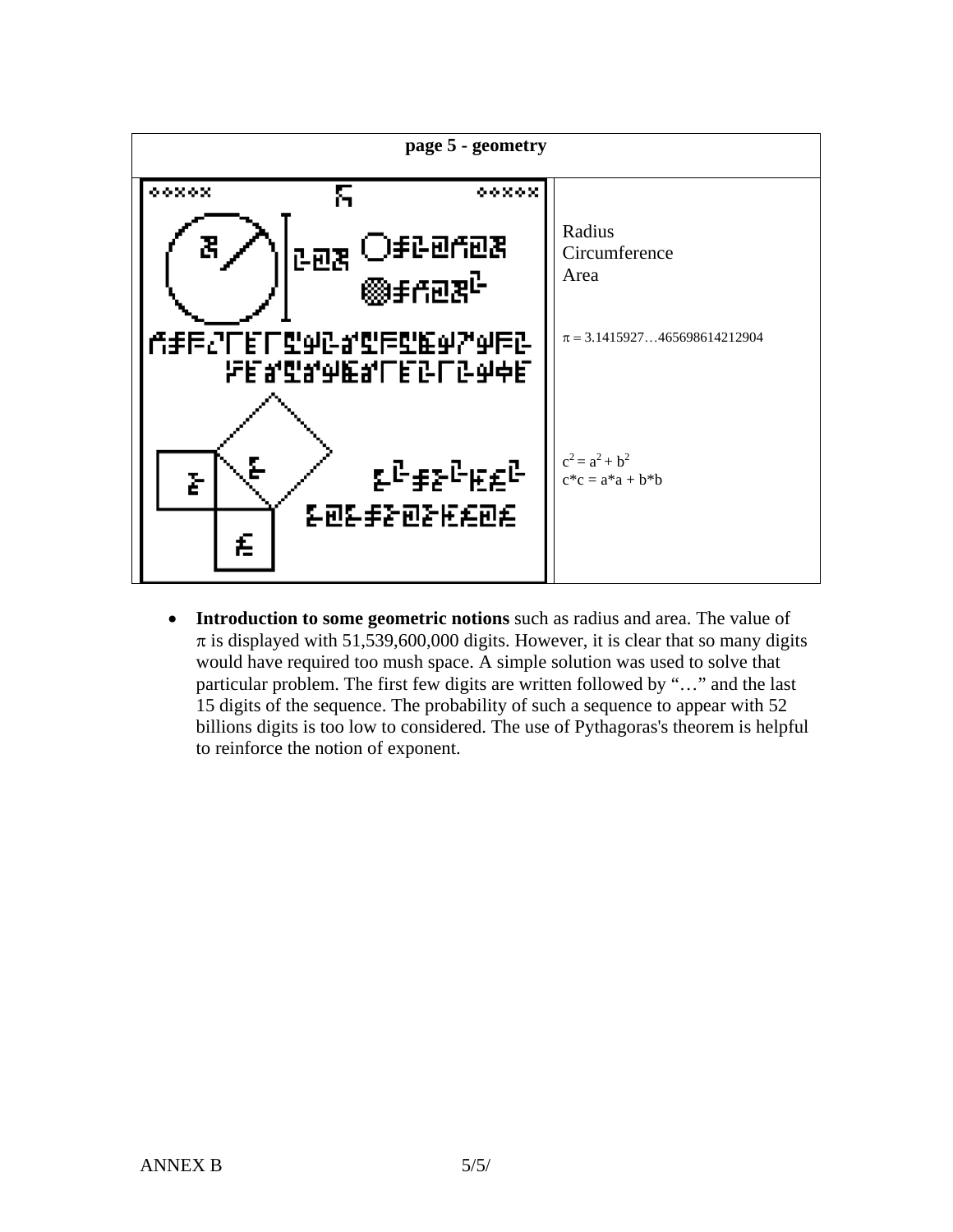

- **Introduction of basic elements** such as hydrogen and helium. Proton, neutron and electron are introduced also. The graphical representation of a nucleus may not be understood but the ratio of electron and proton mass will. Whatever the unit of mass used, the ratio between the proton and electron mass is always around 1836.
- A list of other elements based on their number of protons and neutrons.
- **Introduction of the notion of mass**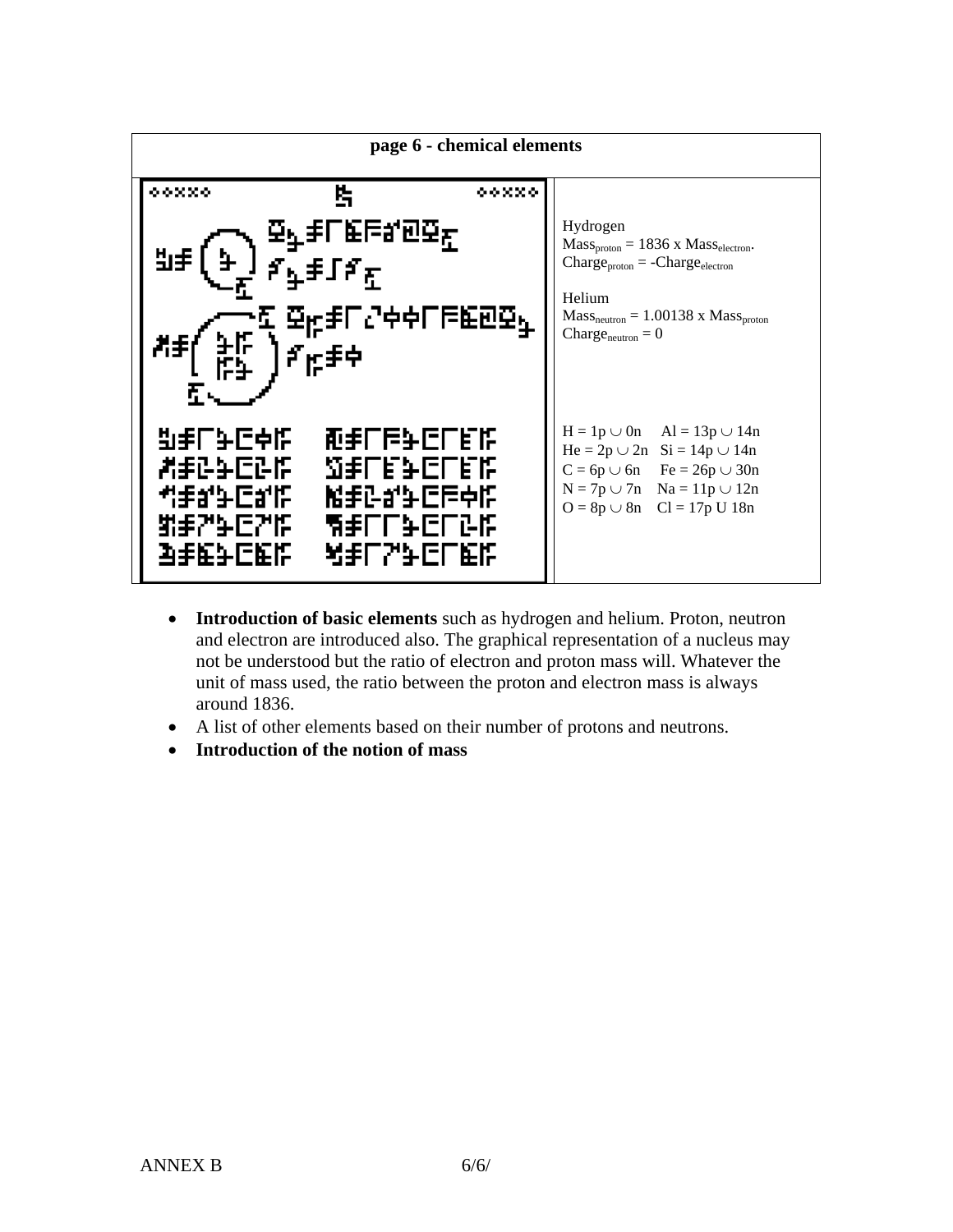

- This is an expansion of the notion of mass. The carbon 12 is used with the Avogadro number (eg. the number of atom in a mole) to further develop the idea of mass. Here the exponent notation comes handy since the proton, neutron and electron respective masses are listed.
- More elements from the periodic table are introduced.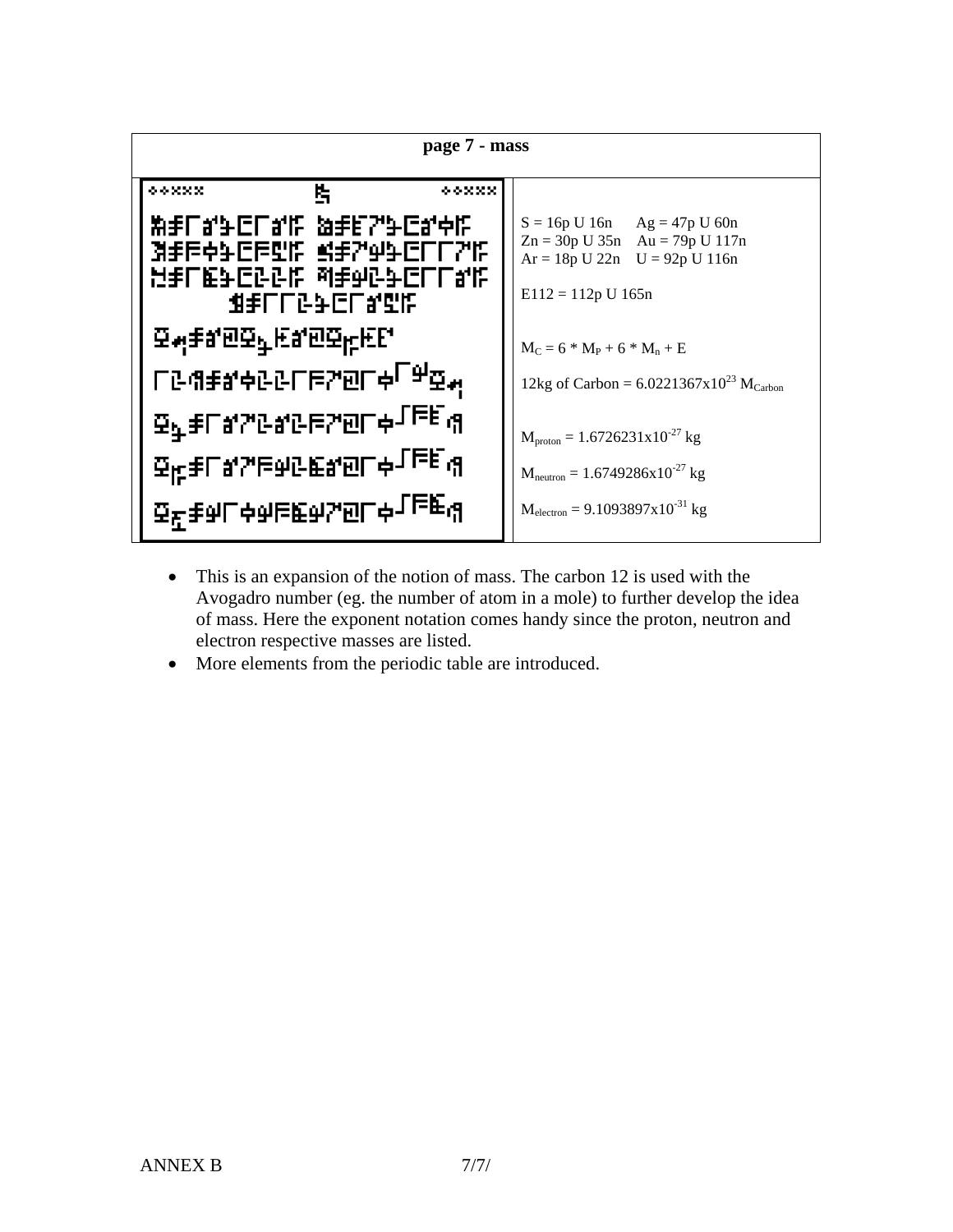

- The spectrum of the hydrogen atom is used to **introduce wavelength** and ultimately the length notion. The speed of light is also displayed relating the wavelength and the frequency.
- The hertz is introduced as the unit of frequency.
- The notion of time is shown using the frequency.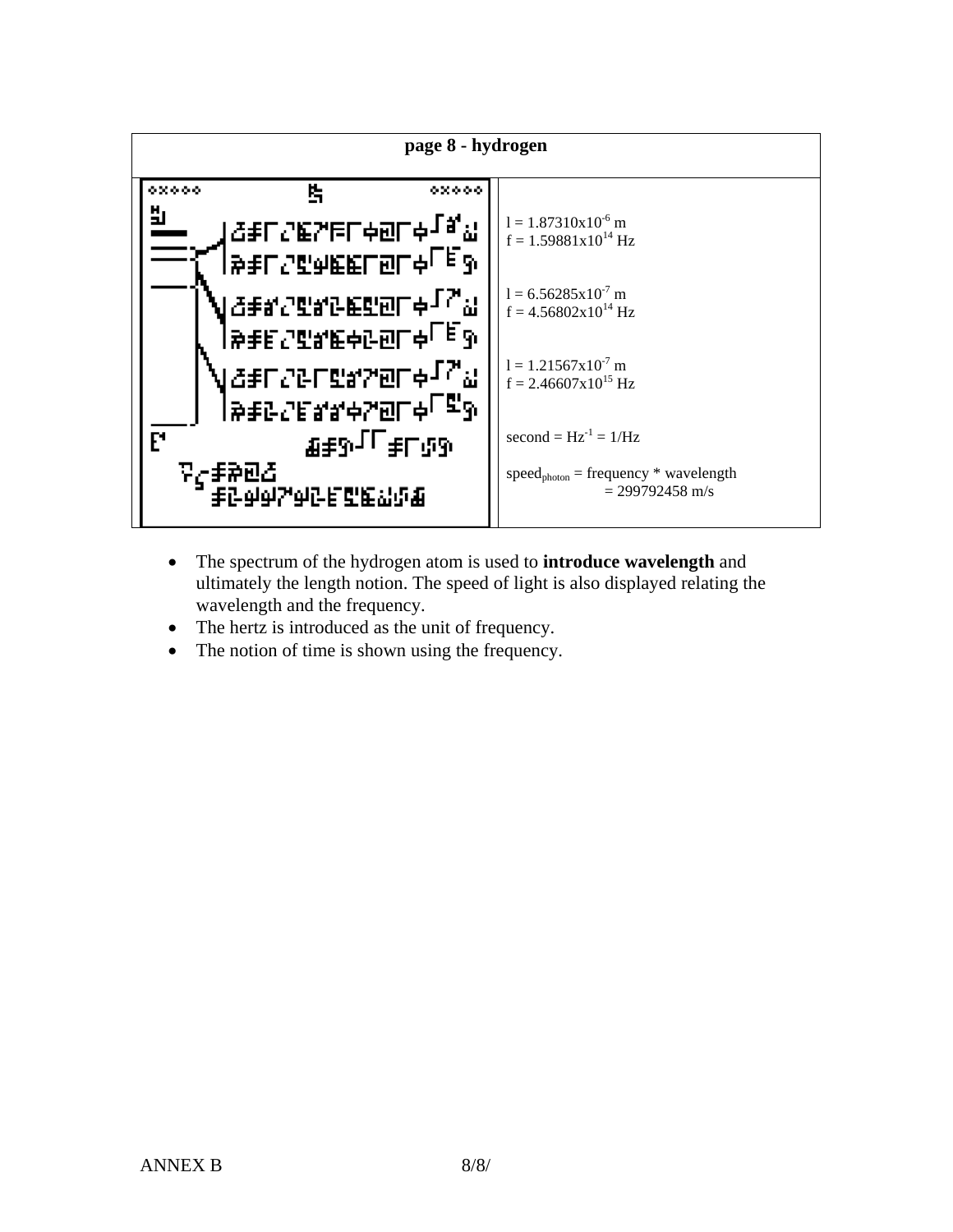

- Those are the units of measurement in Physics. They are defined using two approaches. The first definition implicates the meter, second and kg. The second implicates the notion of length, time and mass. This has the effect of reinforcing the definition of those notions. Even if the reader does not use Pascal as the unit of pressure, he will recognize its definition using length, mass and time.
- The last items of this page are the gravitational constant G and Planck constant h.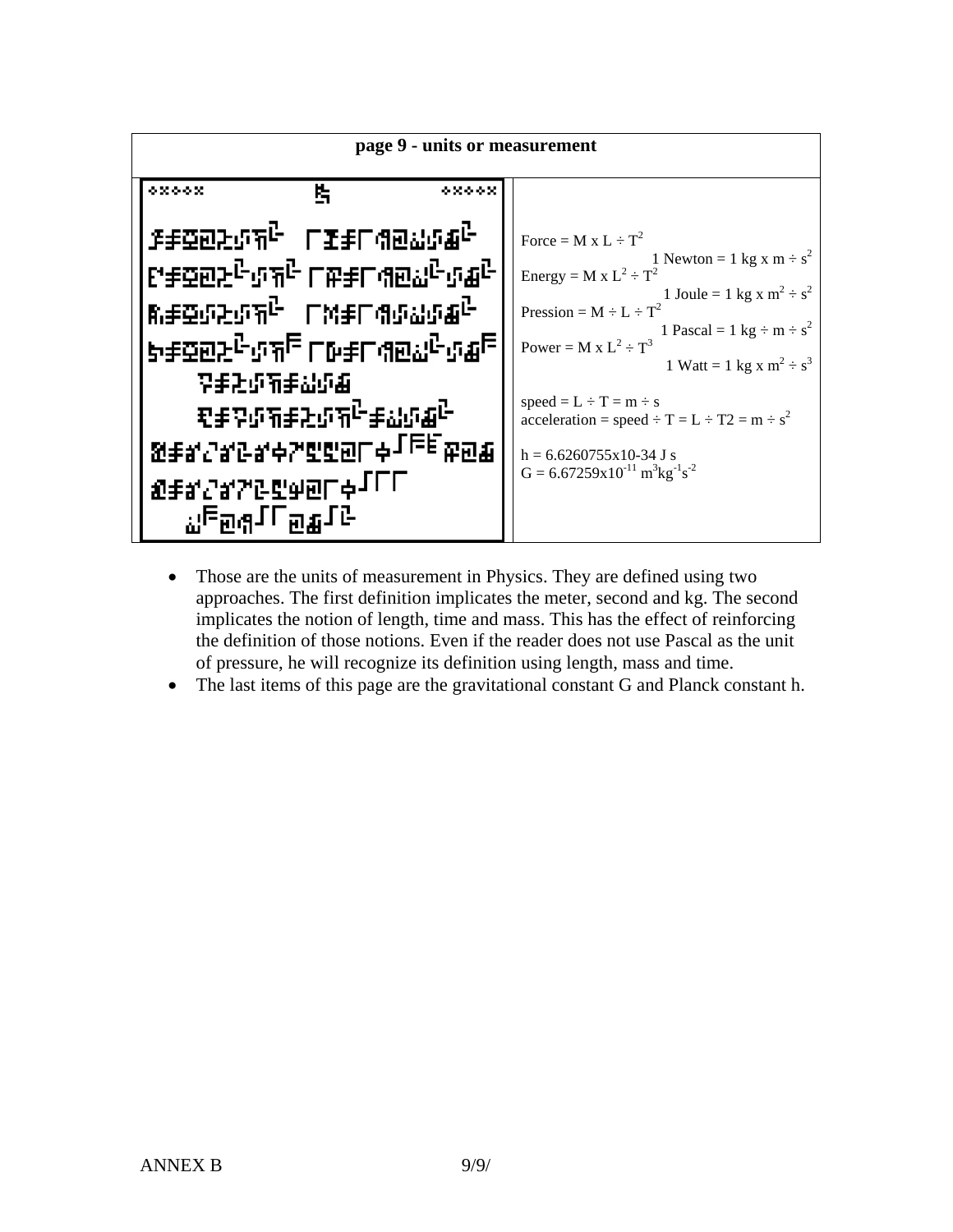

- The temperature is defined in this page. The boiling and melting temperatures of chemical elements are listed.
- Pressure at which the temperature is expected is also written.
- The graphic at the bottom is an attempt to show the phases of the water.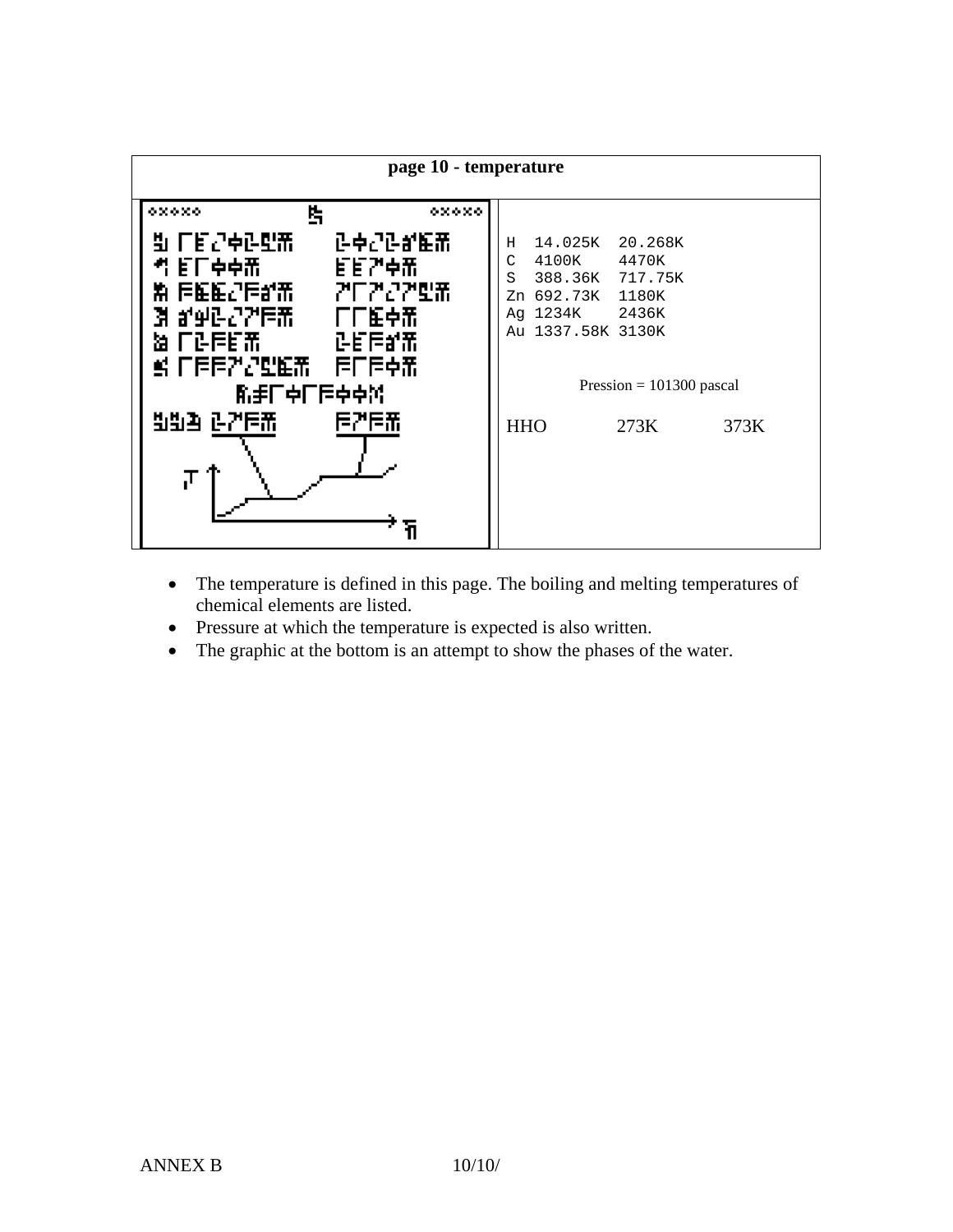

• We have the capability to see planets surrounding other stars. Given ET has the same possibility; this page is a representation of the solar system. The Sun, Jupiter and Earth are the only objects identified. Jupiter's and Sun's size and mass are listed.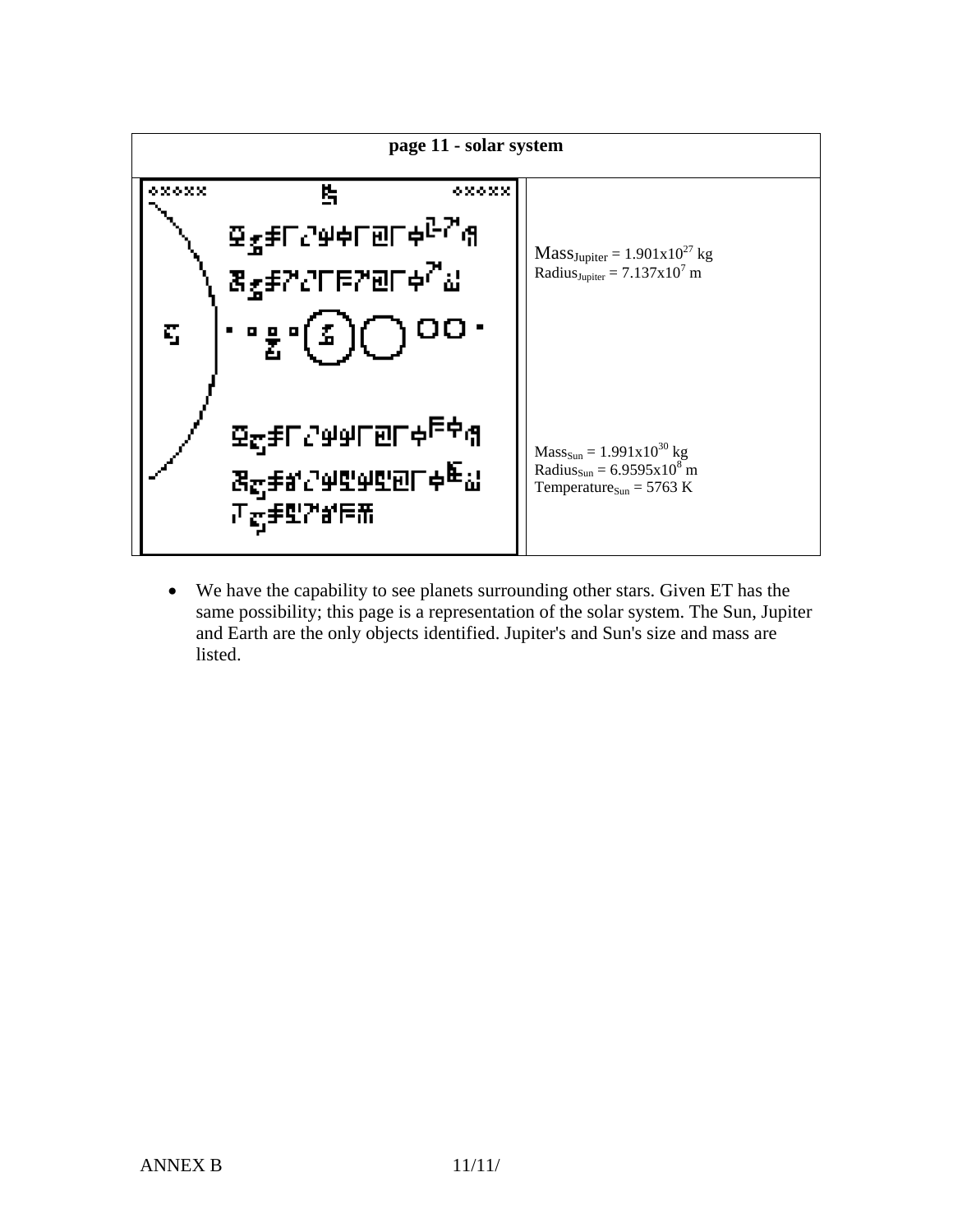

• This is a little bit more on the Earth-Moon system.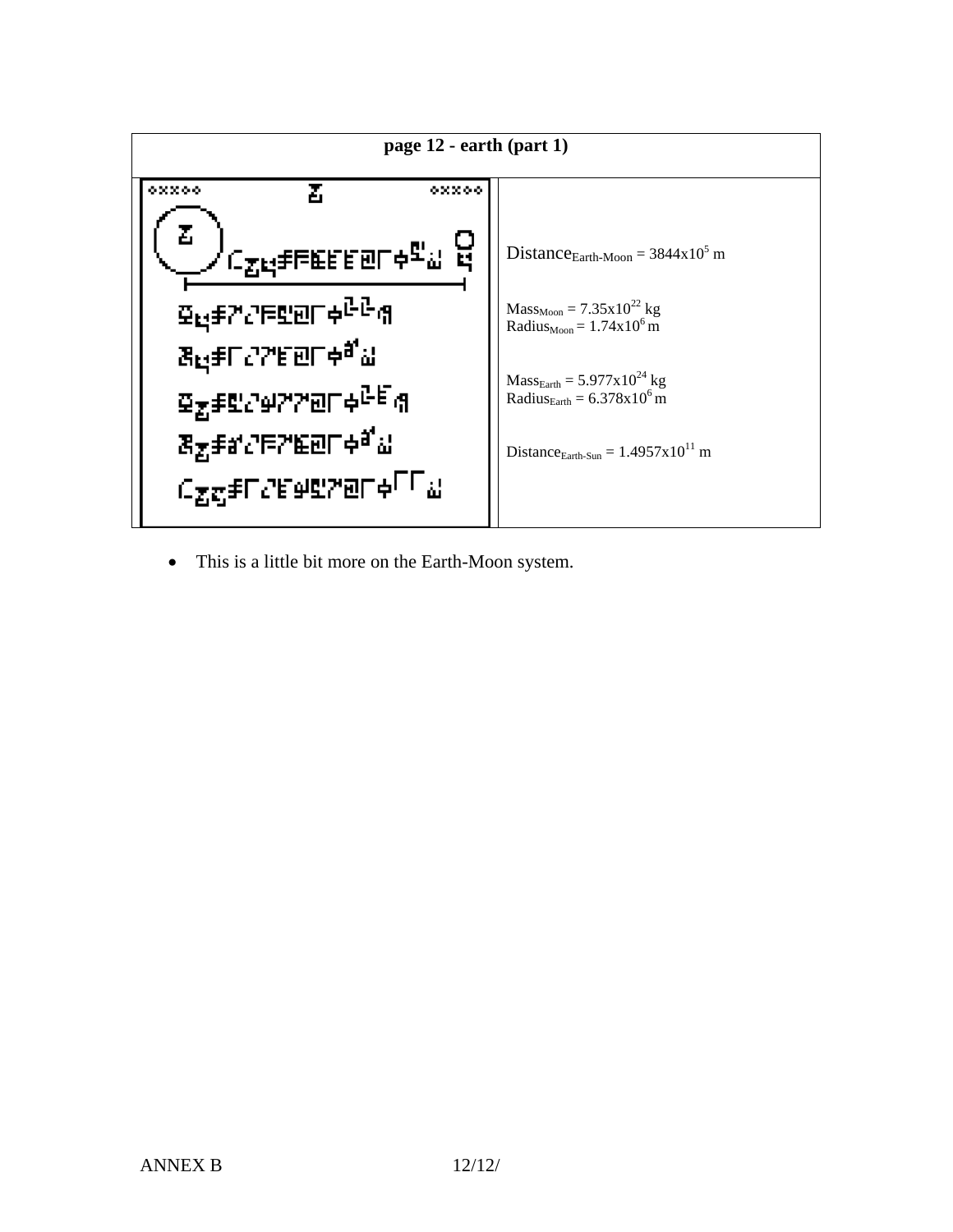

• More on the Earth-Moon system. Giving information about the dimensions and distance of Earth and Moon.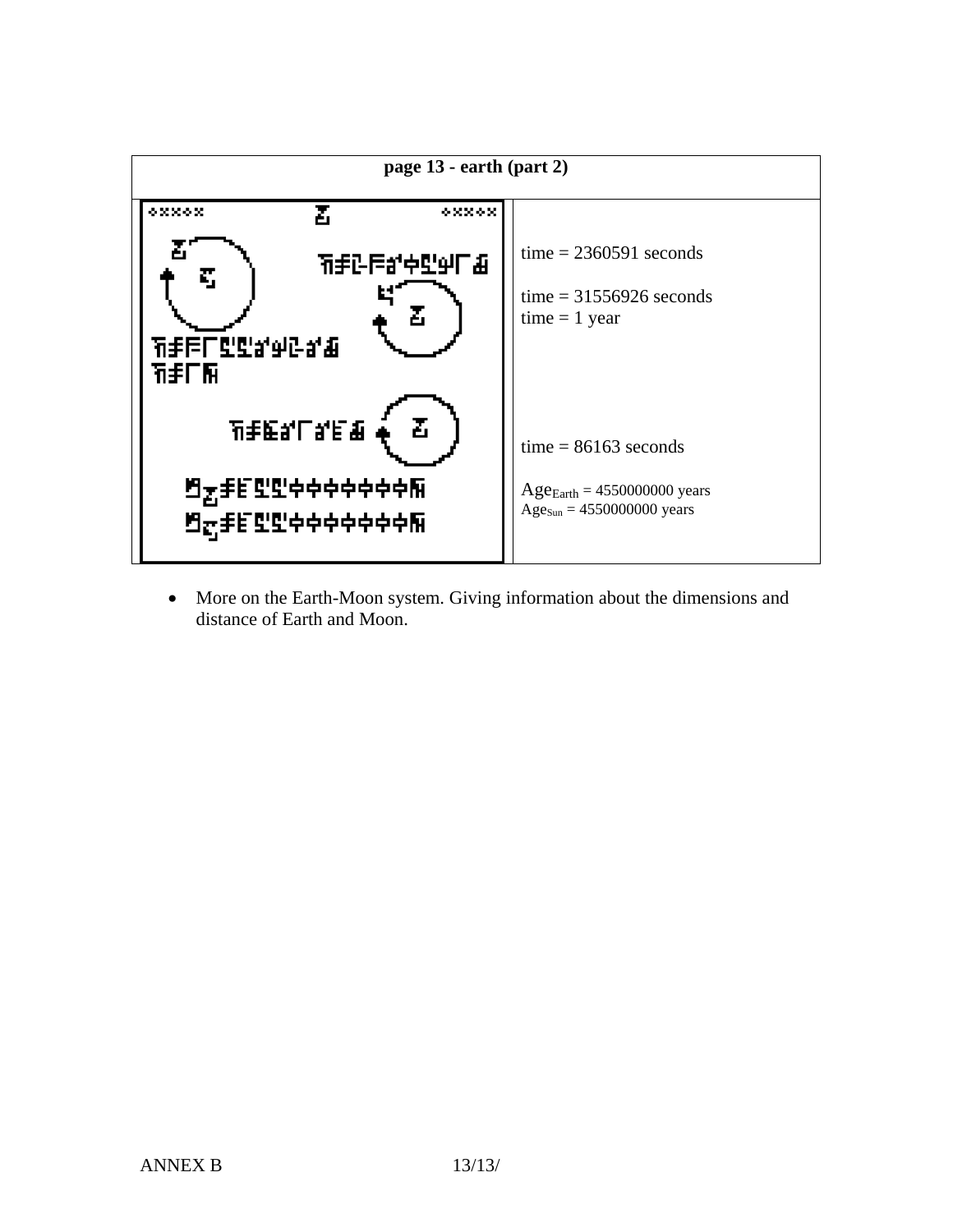

• This is some information about the ecosystem on Earth and a brief composition of air, land and ocean.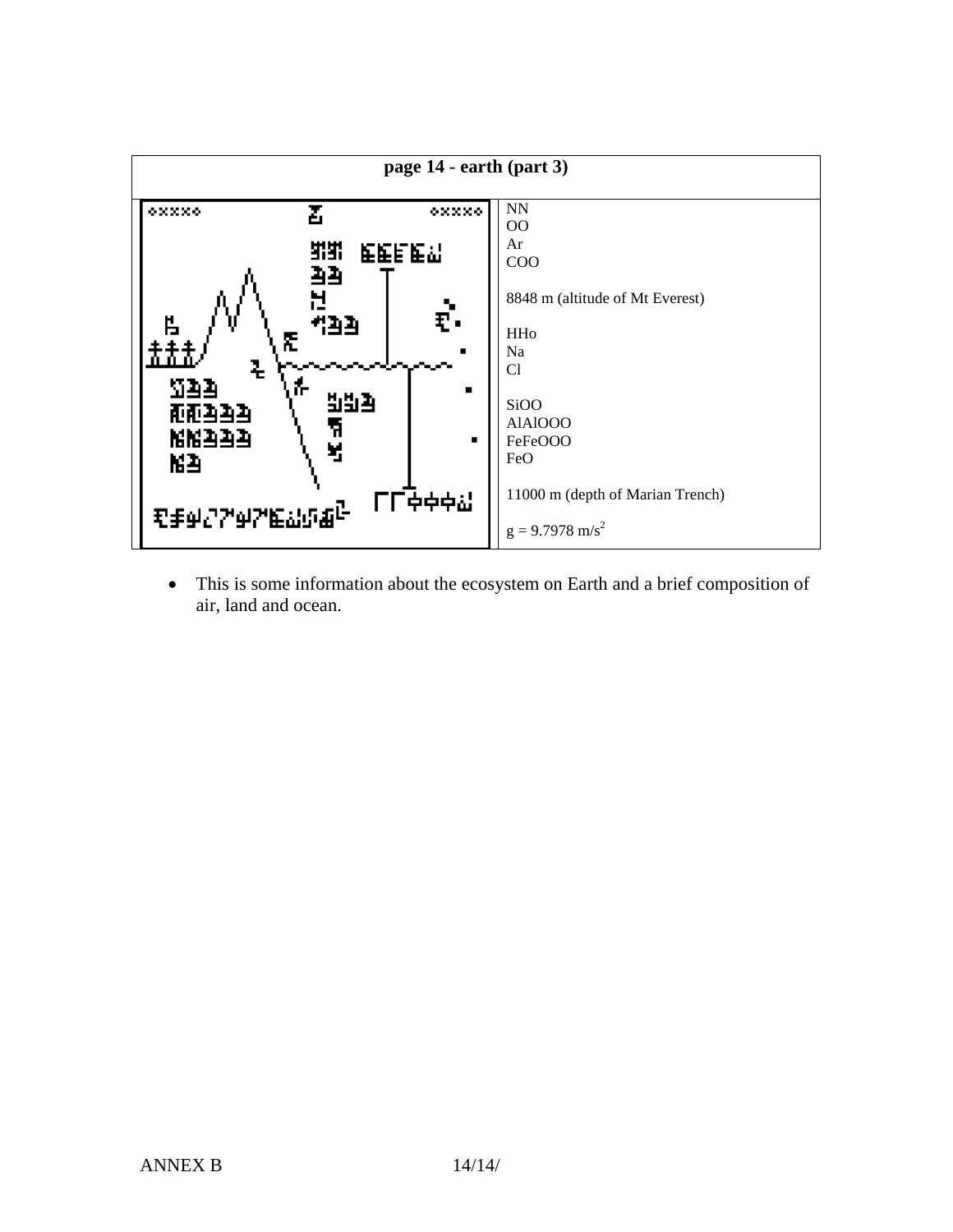

• This is a representation of 2 humans: a male and a female. The dotted line at the left is a representation of a free fall, giving the up and down of the picture.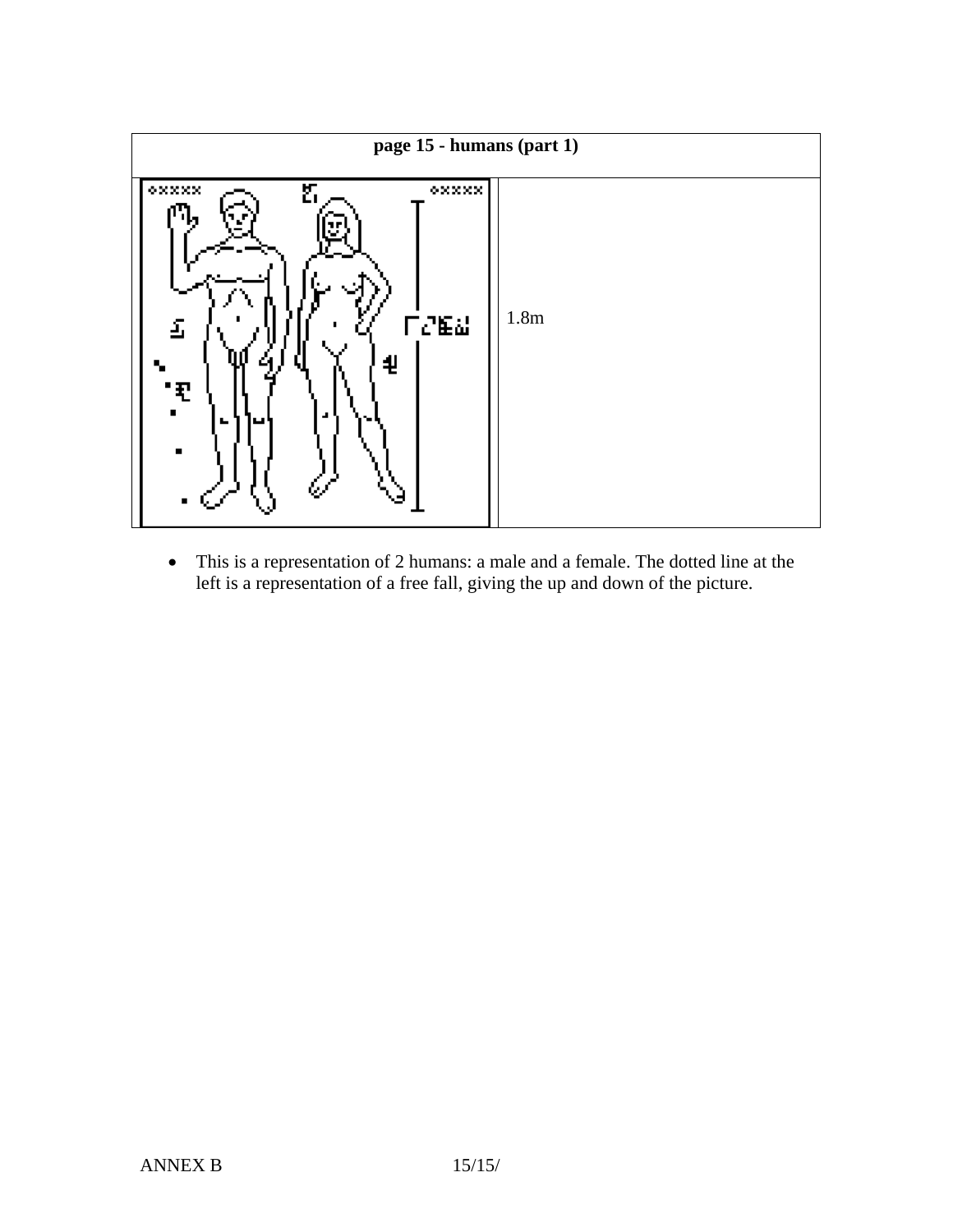

• More information about humans: population, acoustic and visual range, age, mass, temperature.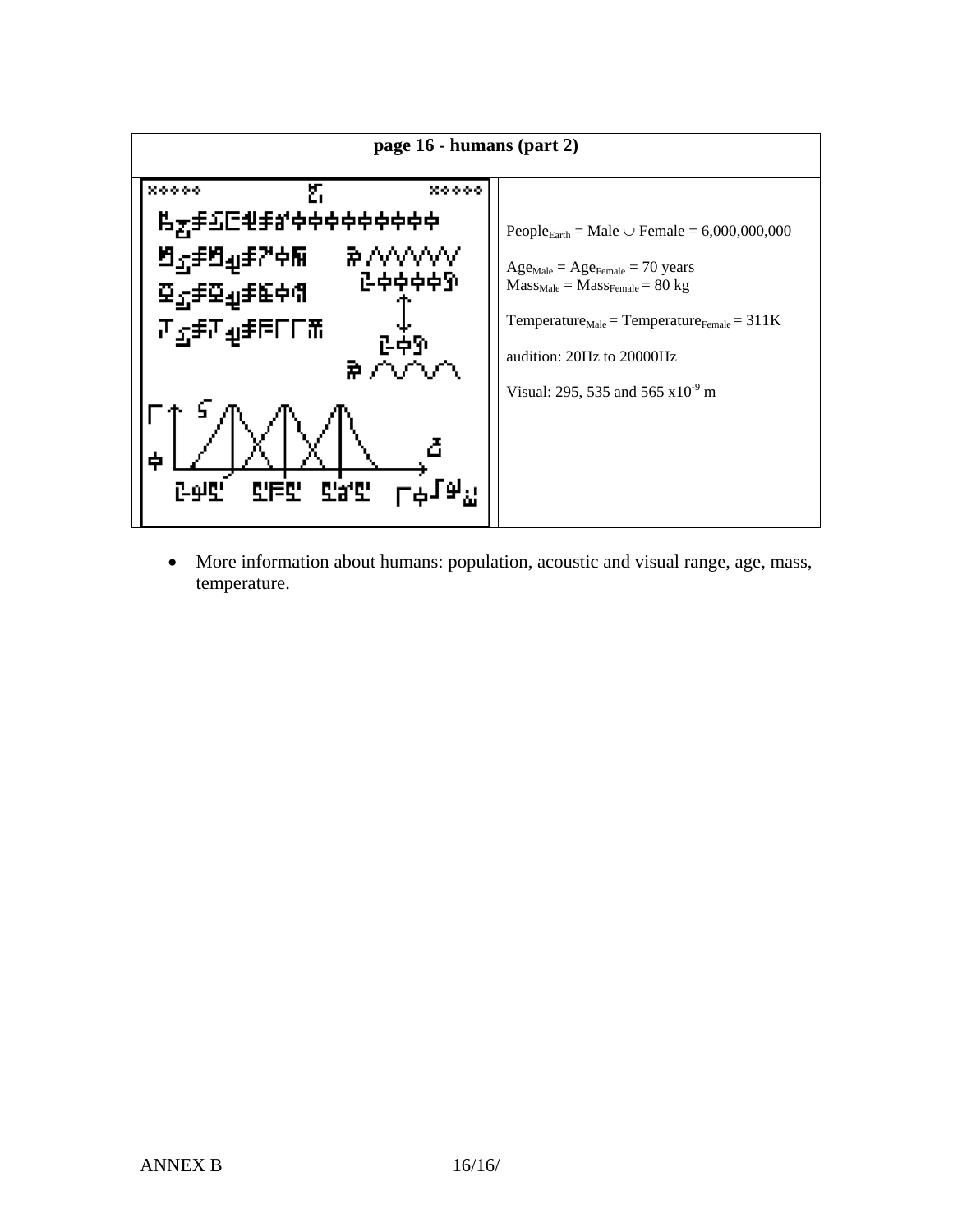

• This is building block of DNA: the 4 nucleic acids. This information tells we are carbon-based life form.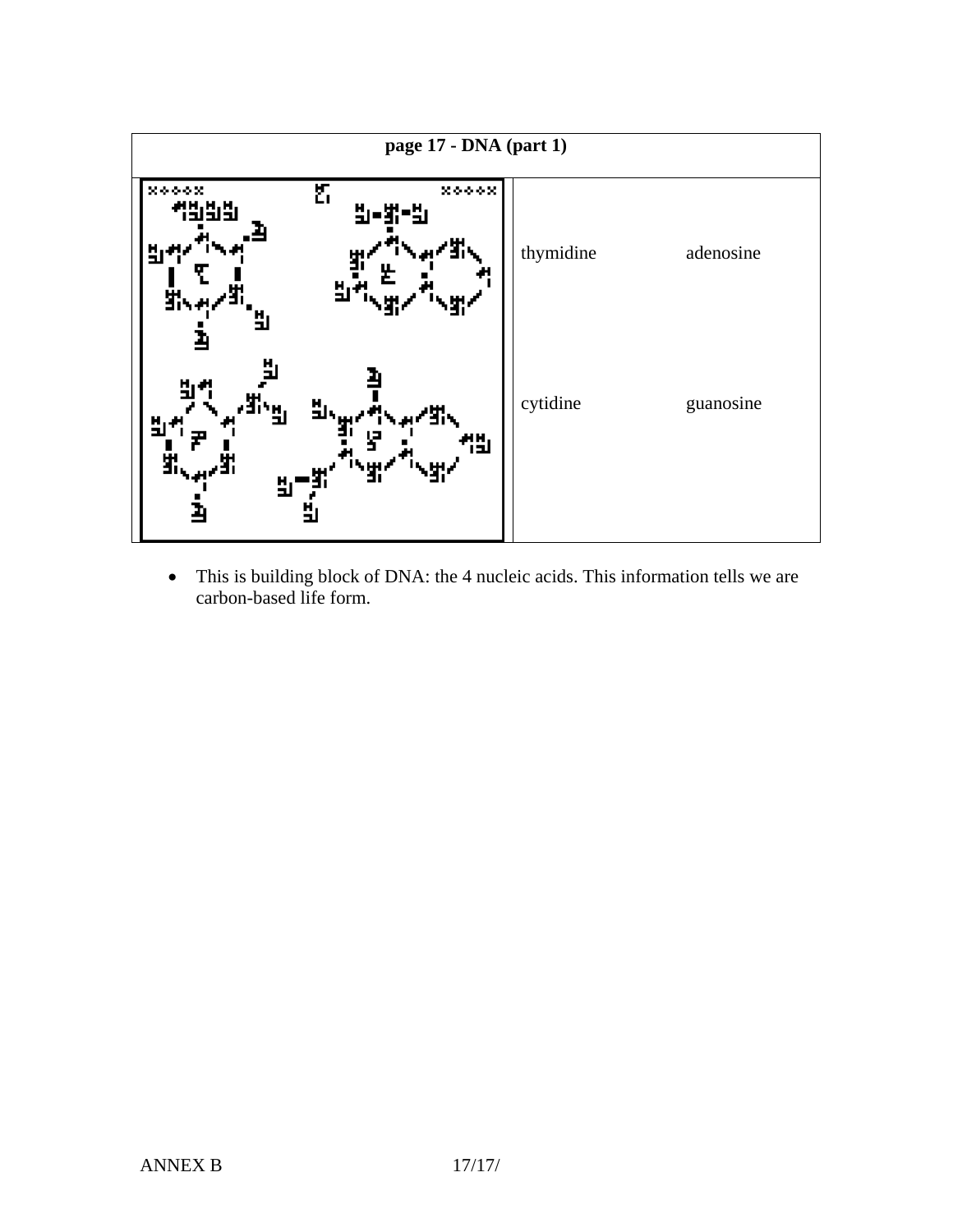

• This is a crude representation of a cell and the DNA molecule.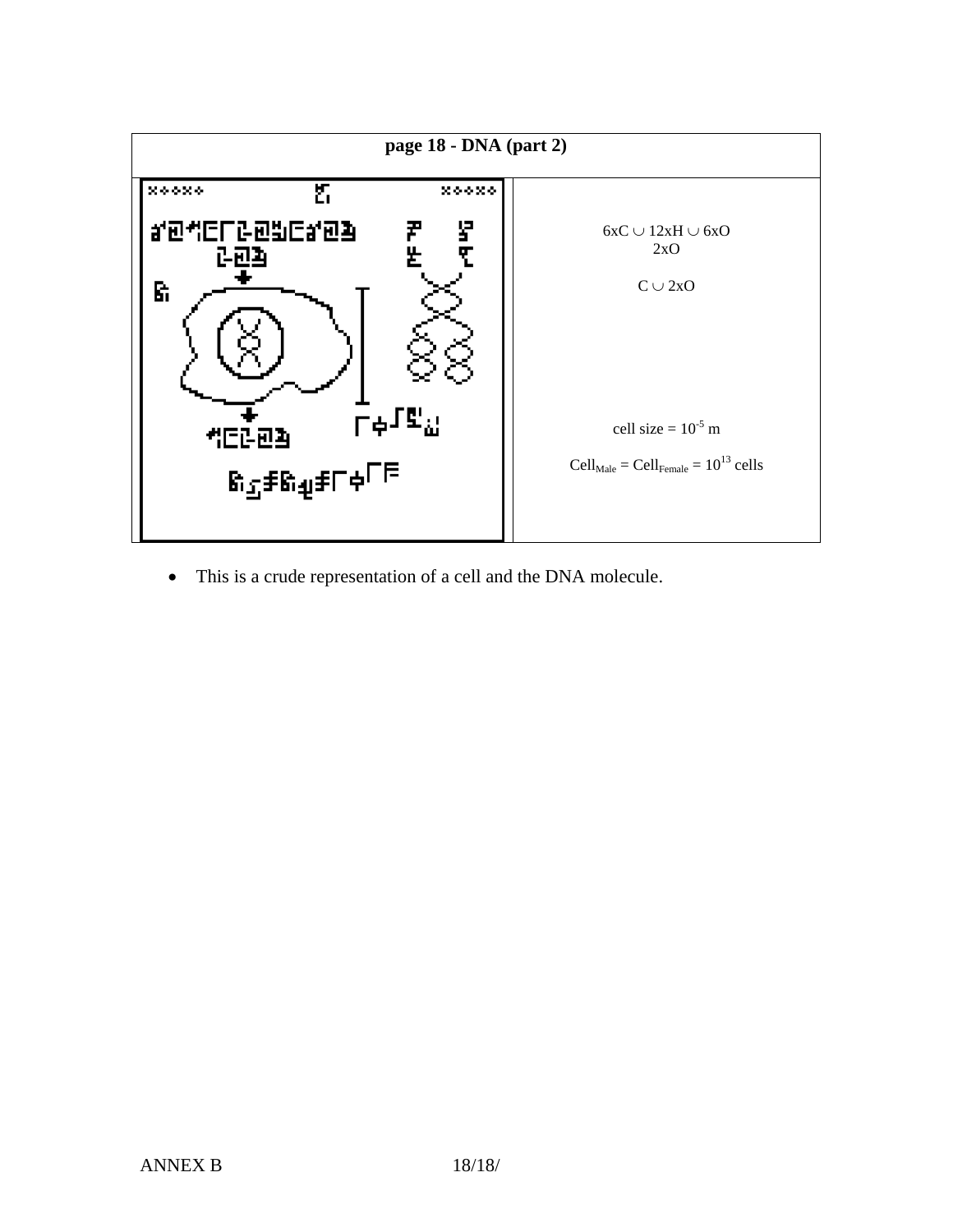

• This is a Fuller representation of the earth.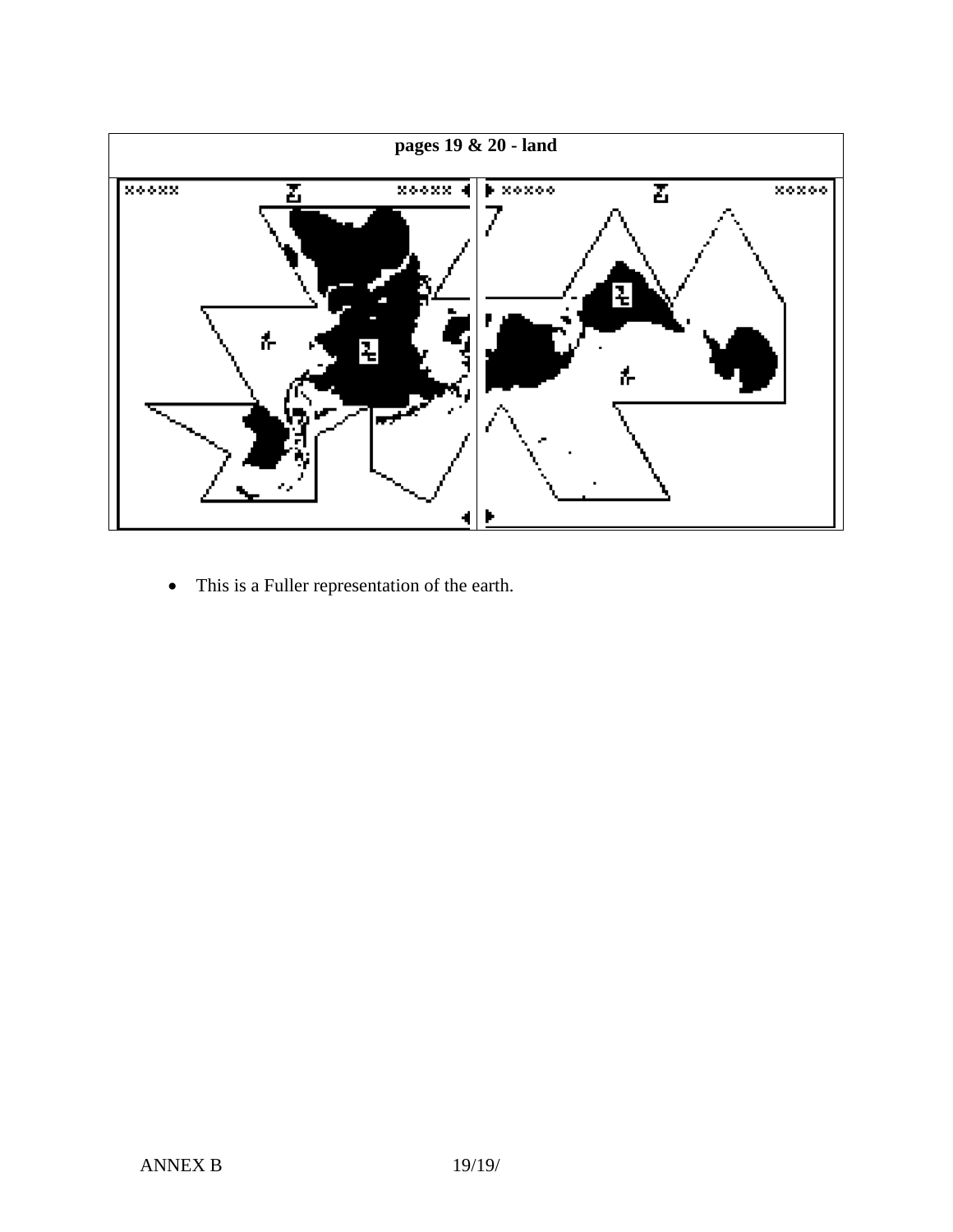

- Here is some information about the transmitter. The carrier wave frequency is 5,010,240,000 Hz, given a wavelength of 0.059836m.
- The message size is  $127x127x23$  and 43,000 people were part of the project. In fact, there own messages were broadcasted after this one.
- The power of the antenna is 150,000 watts and the dish has 70m in diameter.
- In its own right this information does not mean much. But if the reader has understood the previous parts, then the units attached to the numbers will means something.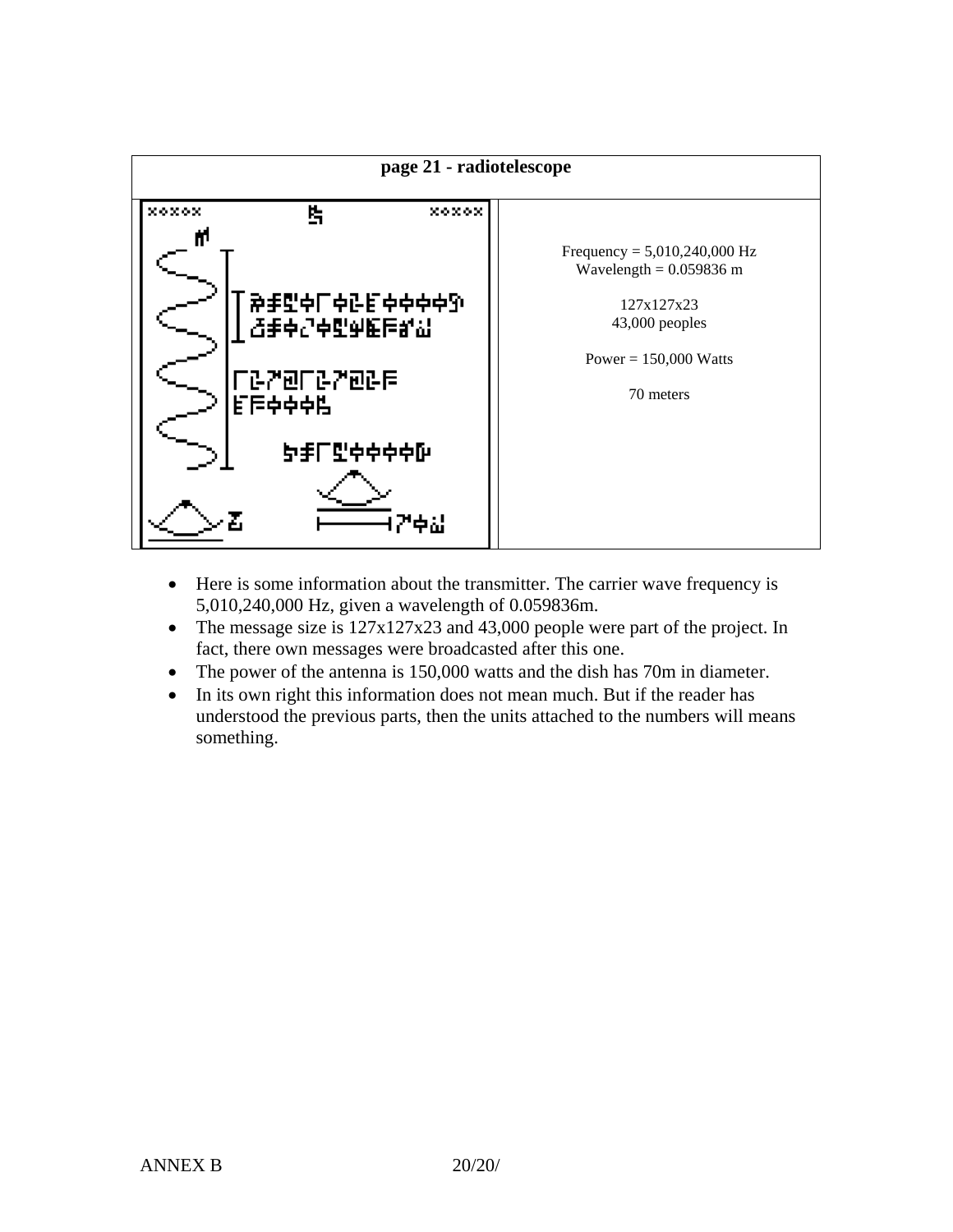

- After telling a little about human, the message now tells the reader about our understanding of the universe. We are talking about general relativity and cosmology.
- The age of the Universe, as we understand it, is 14 billions years old and it current temperature is 2.736 Kelvin.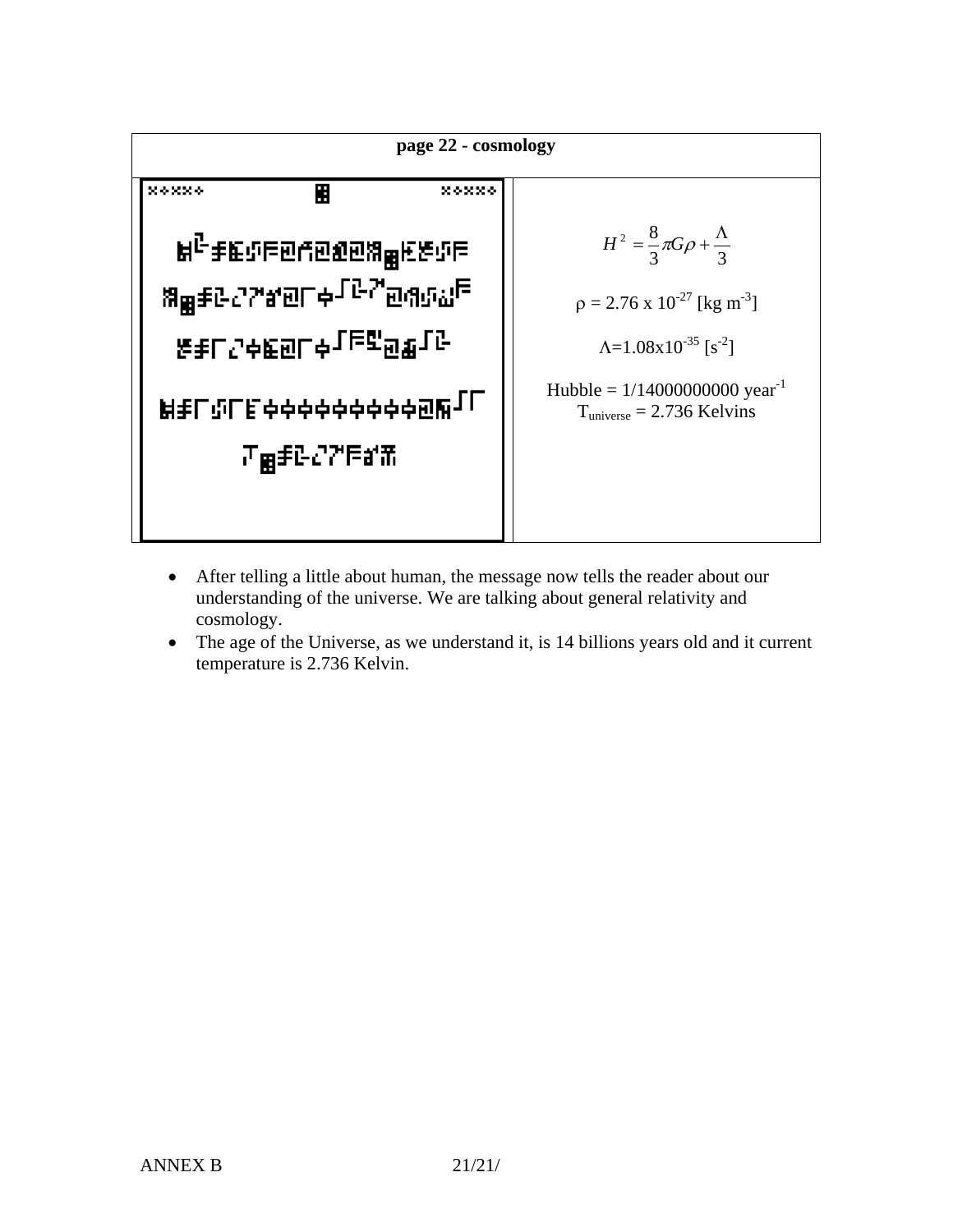

- This is the last page of the message. Now that we have divulged information about us, we would like those questions to be answered.
- The questions are based on the same kind of information presented through the entire message.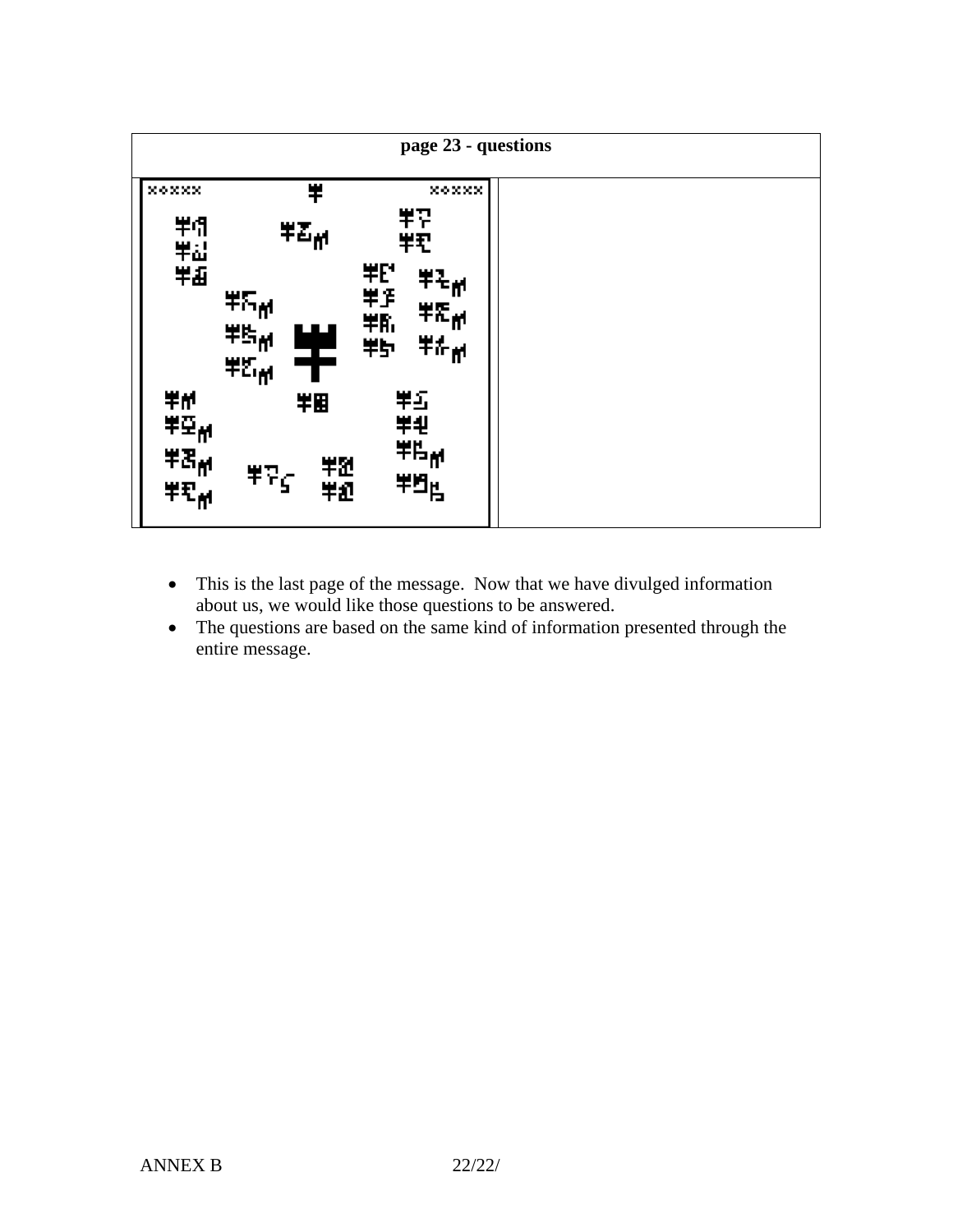## **Annex C: 2003 alphabet**

Those are the symbols use in the 2003 message. Symbols representing numbers are 4x7 bitmaps and others symbols are 5x7 bitmaps.

| $\cdots$           |          |         |   |                          |                |  |
|--------------------|----------|---------|---|--------------------------|----------------|--|
| $\mathbf{\hat{H}}$ | $\Omega$ | ⋤<br>52 |   | ш<br>$\blacksquare$      | $\overline{2}$ |  |
| 'n<br>⊊            | 3        | ŧ       | 4 | $\overline{\phantom{a}}$ | 5              |  |
| F.                 | 6        |         | 7 | ▚▚                       | 8              |  |
| 5.                 | 9        |         |   |                          |                |  |

### **Numbers (4x7)**

#### **Units**

| ť. | joule  | 7 | kelvin | £  | kilogram |
|----|--------|---|--------|----|----------|
| 逰  | meter  | Ø | newton | б  | pascal   |
| Ý. | second | Ť | watt   | ς. | year     |
| Ţ. | hertz  |   |        |    |          |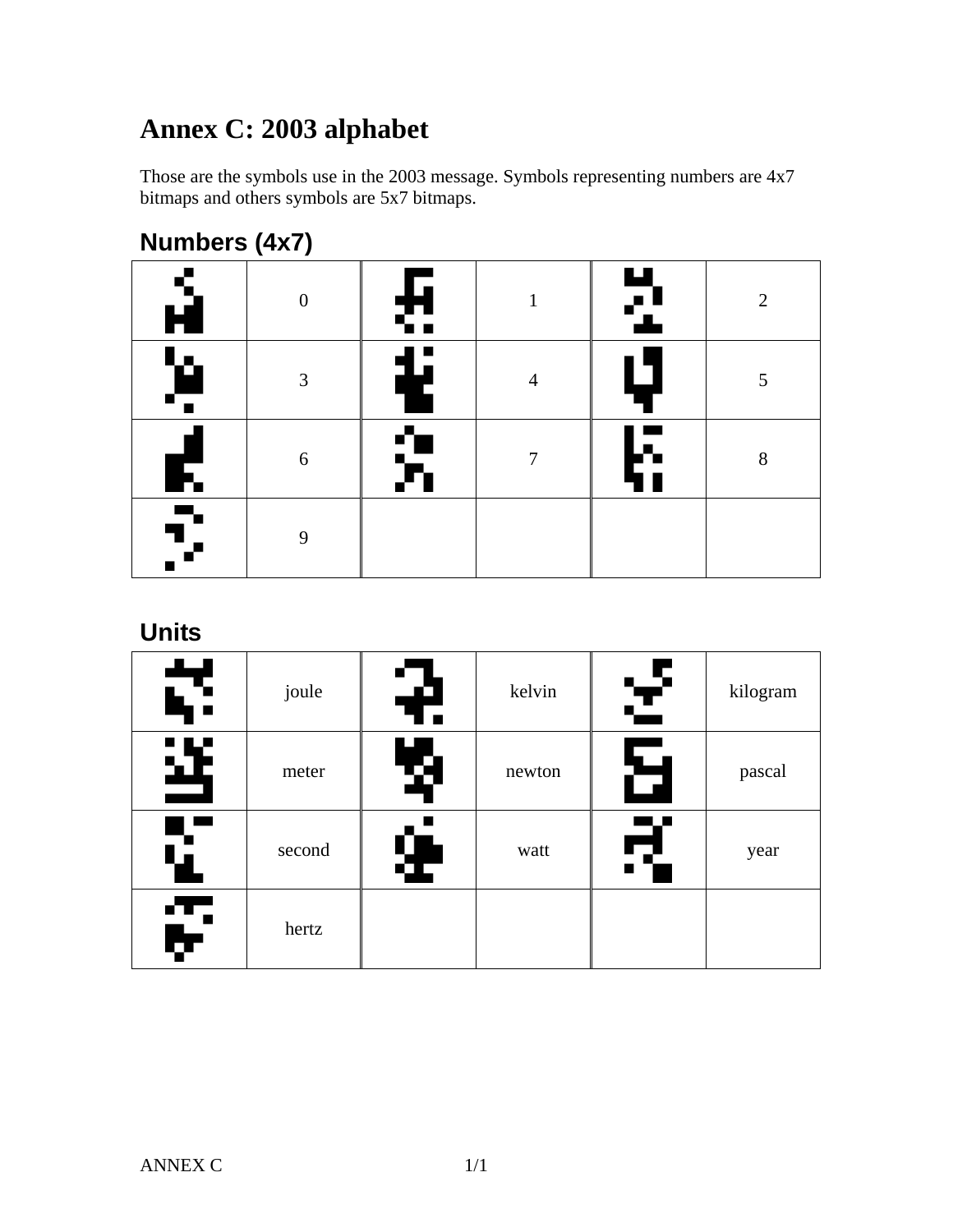### **Chemical elements**

| i y                | aluminum | <b>JA</b><br>$\overline{\phantom{0}}$ | argon    |    | carbon   |
|--------------------|----------|---------------------------------------|----------|----|----------|
|                    | chlore   | þ                                     | gold     | æ  | hydrogen |
| Ĺŧ                 | iron     | - L                                   | nitrogen | 2) | oxygen   |
| Ş.                 | silicium | Ę.                                    | silver   |    | sodium   |
| 40                 | sulfur   |                                       | uranium  |    | zinc     |
| $\mathbf{\hat{v}}$ | E114     | 停                                     | helium   |    |          |

### **Mathematics**

|                | equal                 | ' L'<br>$\mathbf{H}$ | mathematics                                  |   | $minus (-)$ |
|----------------|-----------------------|----------------------|----------------------------------------------|---|-------------|
| $\bm \Pi$<br>П | multiplication<br>(*` | Ş                    | negation                                     | F | pi $(\pi)$  |
| H              | plus $(+)$            | Ģ.                   | power $($ <sup><math>\wedge</math></sup> $)$ |   | radius      |
|                | undetermined          |                      | division $\left\langle \right\rangle$        |   | dot(.)      |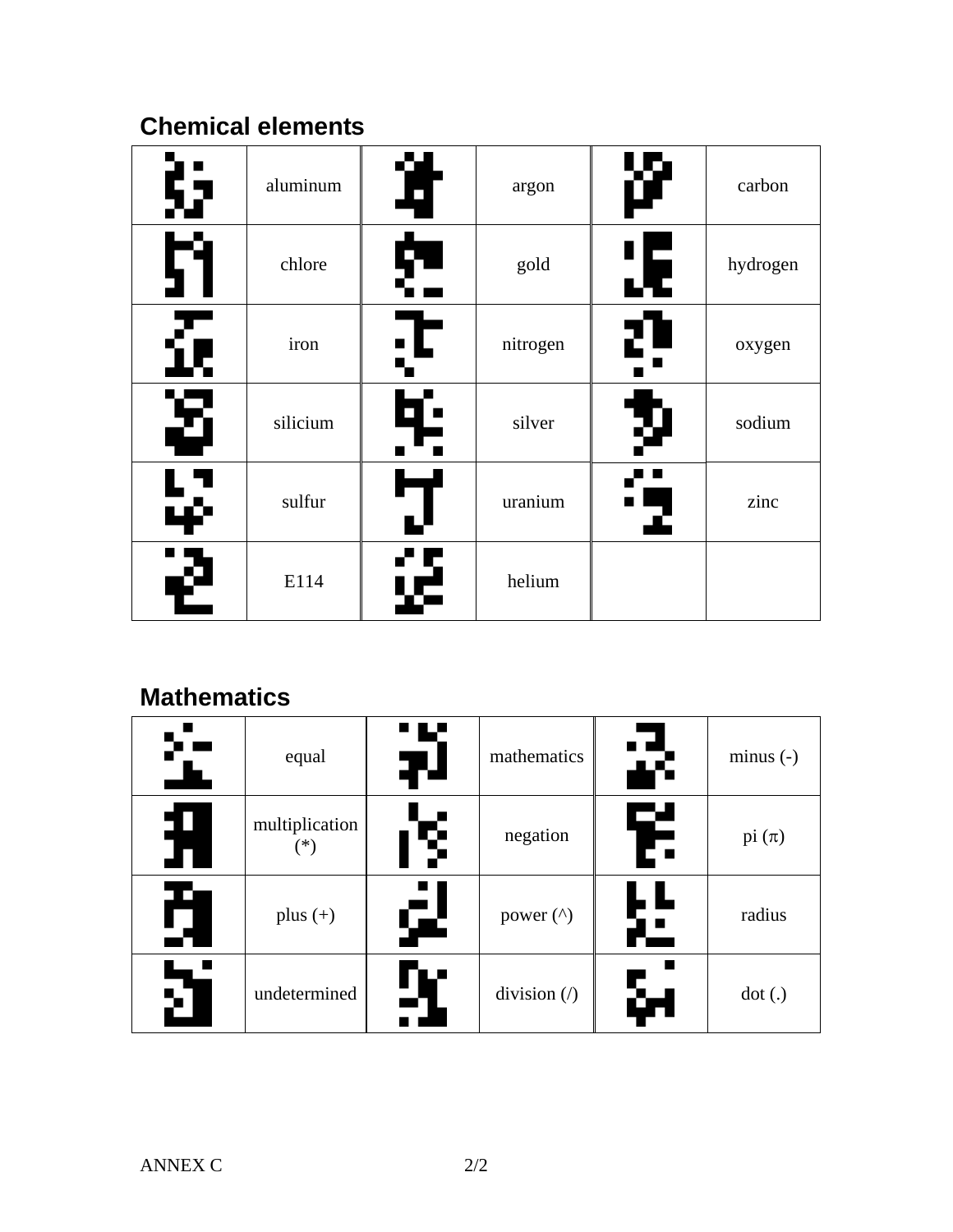## **Physical concepts**

|    | acceleration | tl | charge      |     | electron              |
|----|--------------|----|-------------|-----|-----------------------|
|    | energy       | 2  | force       | 귀   | frequency             |
| F  | gravity      | Ю  | length      | G   | mass                  |
| X  | neutron      | Ģ  | photon      |     | physics               |
|    | pressure     | 35 | proton      | EV. | density               |
| á  | velocity     |    | temperature |     | time                  |
| ЧW | wavelength   |    | distance    |     | Constant of<br>Hubble |

## **Biological**

| 똑  | adenosine | r. | cell | ζ       | cytidine  |
|----|-----------|----|------|---------|-----------|
| 74 | female    | 2  | male | Ų.<br>J | thymidine |
| ш  | guanosine |    |      |         |           |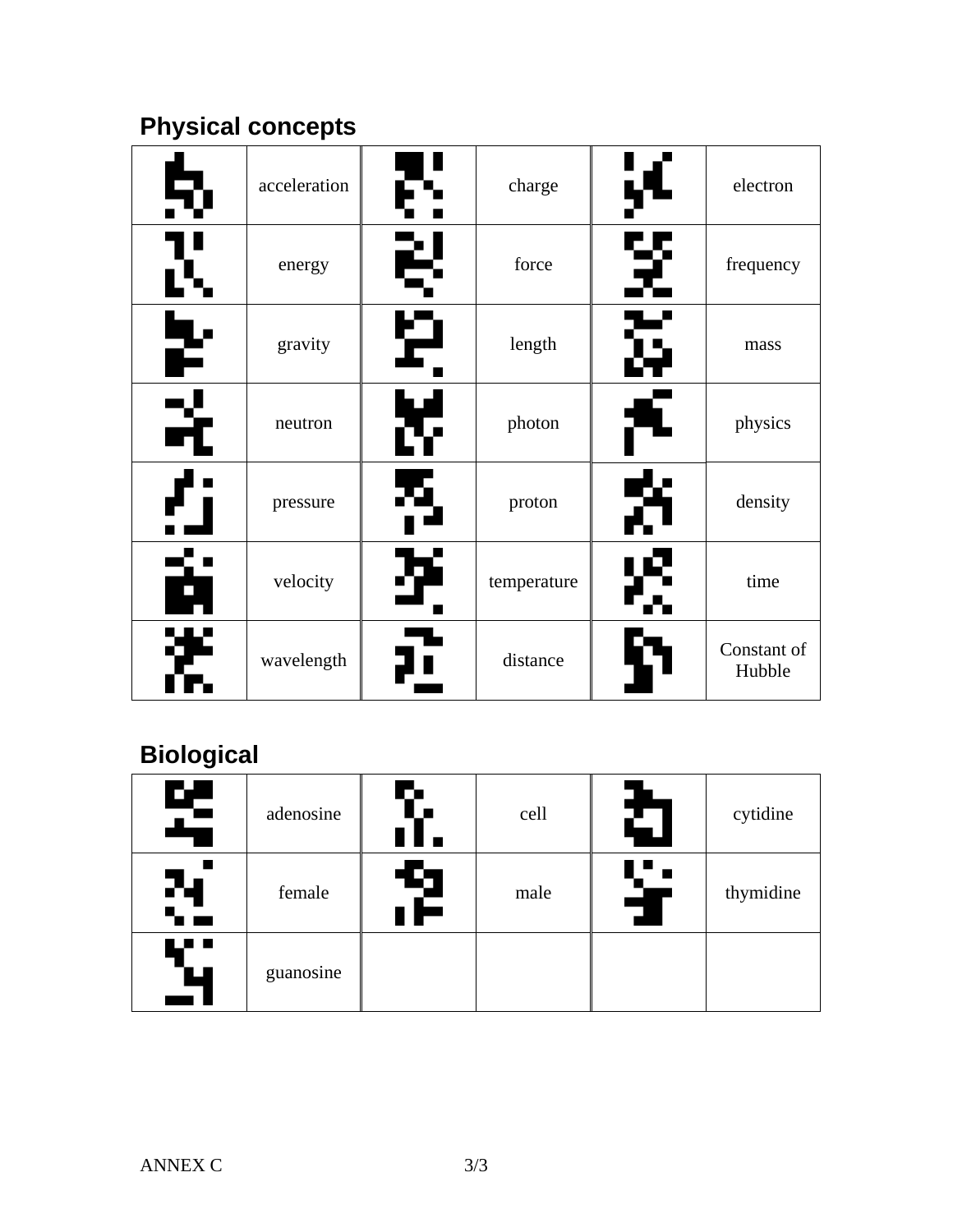### **Astronomy**

| ▏▊<br>X          | Jupiter | □ | Moon | œ | Sun |
|------------------|---------|---|------|---|-----|
| $\blacktriangle$ | Earth   |   |      |   |     |

#### **Others**

| М      | age        | rŦ      | delta      | ₹                   | E.T.       |
|--------|------------|---------|------------|---------------------|------------|
| ٠      | etc        | Й       | land       | Ľ                   | ocean      |
| ш<br>五 | question   | H.      | sky        | Ŋ<br>$\overline{P}$ | variable a |
| Œ.     | variable b | V<br>Ę. | variable c |                     |            |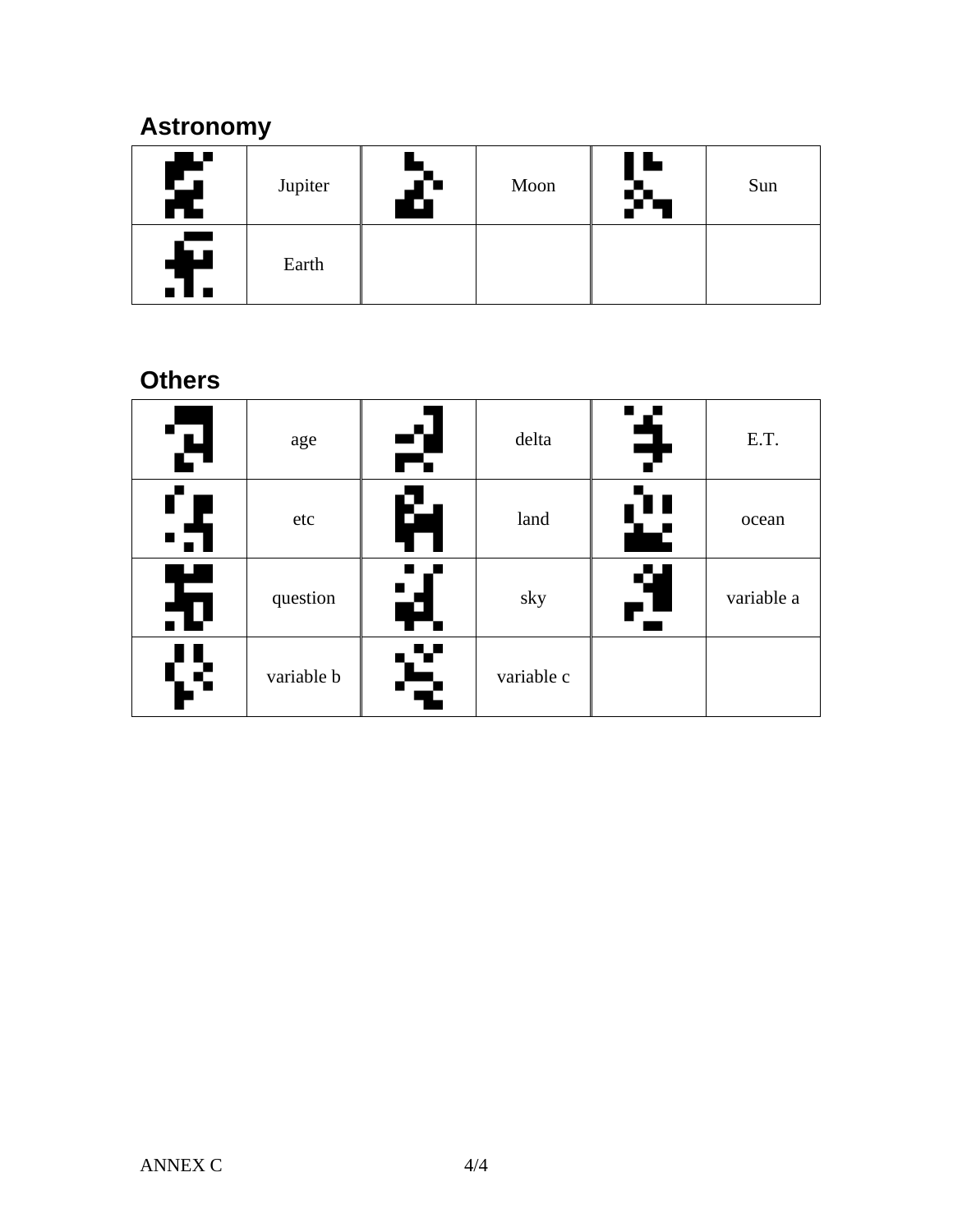### **Annex D: 2003 message**

#### **The 2003 message have essentially the content as in the 1999 message. However, there have been some changes and here a brief list:**

- The format has changed from a 23 pages to a single page. Analysis showed that vertical lines are more important for decoding than horizontal ones. The single page structure is more efficient (ie better use of the space) for writing the message.
- The whole set of symbols has been rebuilt to be more noise resistant. Digits are no longer represented by 5x7 symbols but by 4x7. They appear more often and therefore could bear to be smaller.
- Some information from the 1999 has been dropped (ie some graphics) and some information updates (ie largest prime number)
- The symbol for union was replaced by the addition.
- The separation between each section consists of 2 binary numbers and a line. The value at the left is line number from the top and the value at the right is the remaining lines until the end of the message.

The notes related to each section only addressed difference from the 1999 message.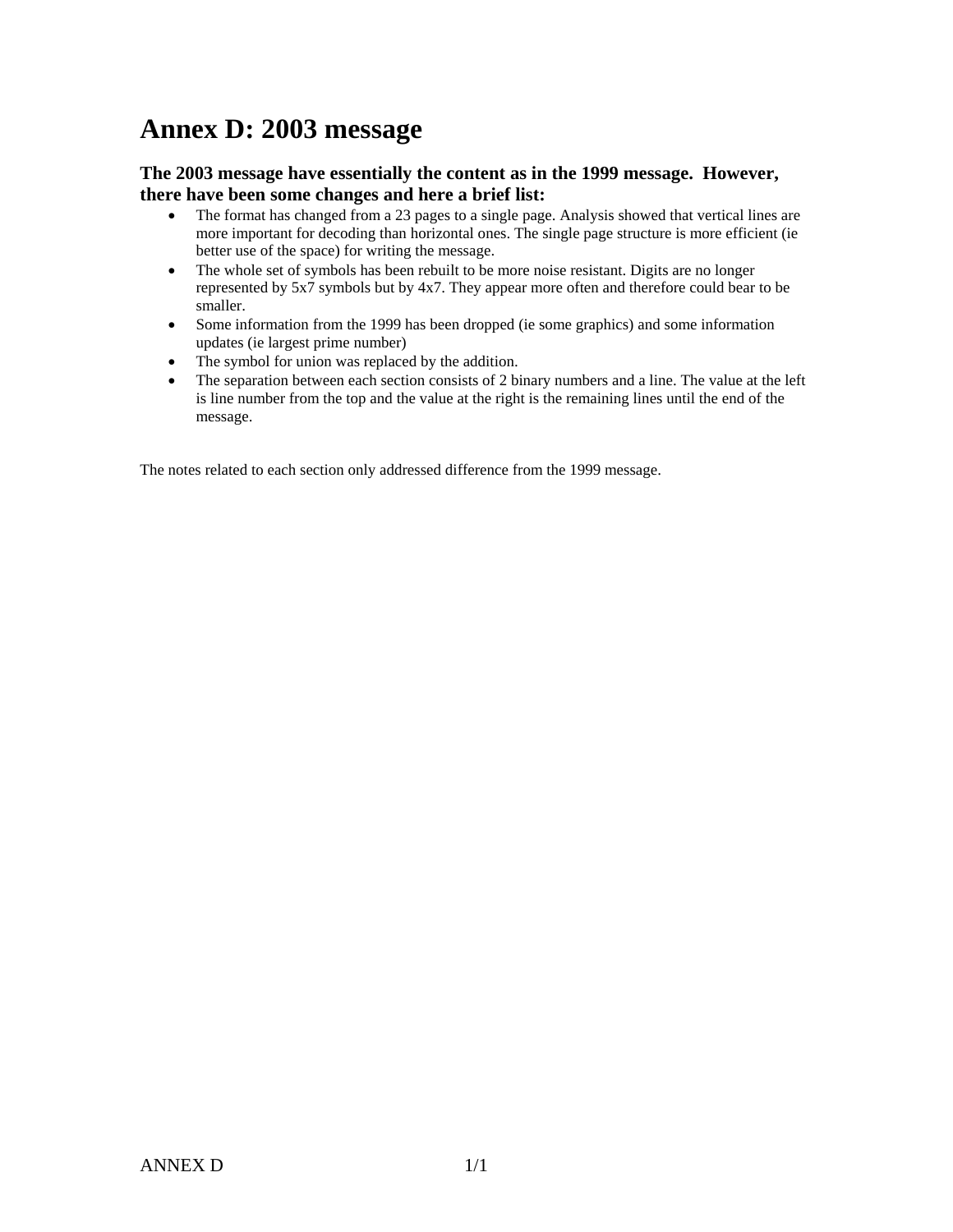

• **Introduction to numbers**: similar to page 1 of 1999.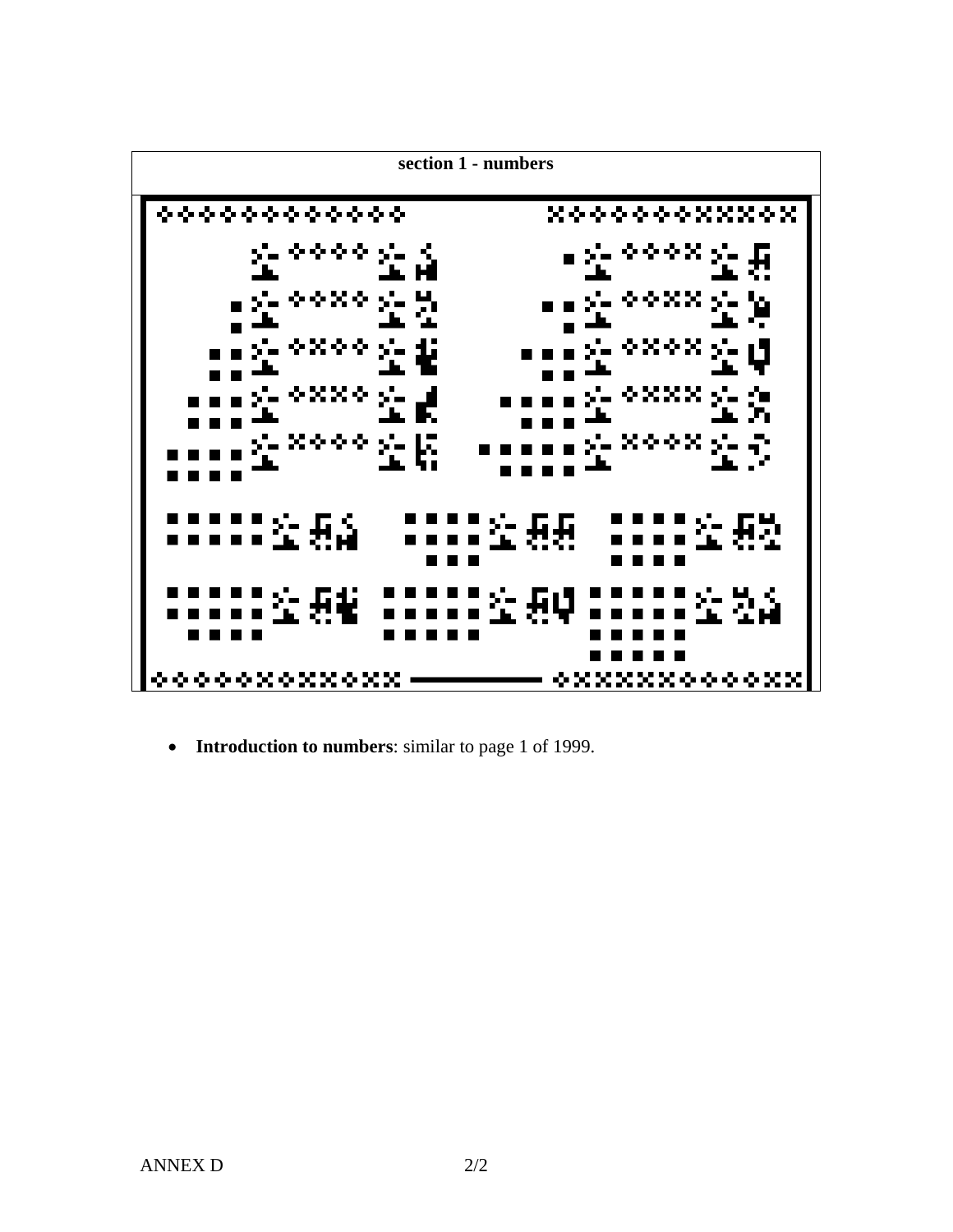

• **Introduction to operators**: same as page 2 of 1999.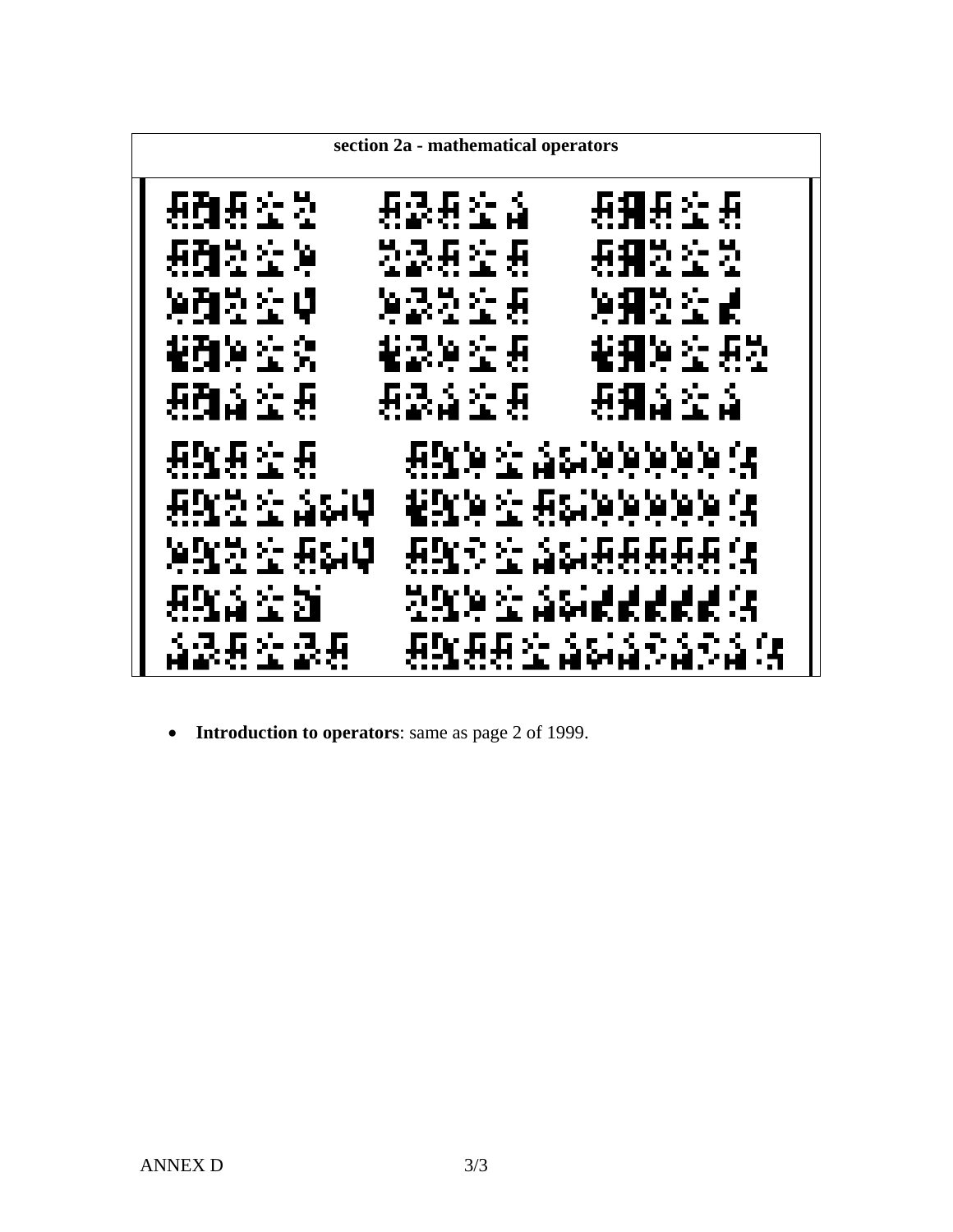**section 2b - mathematical operators** 

• **Introduction to exponent notation**: similar to page 3 of 1999.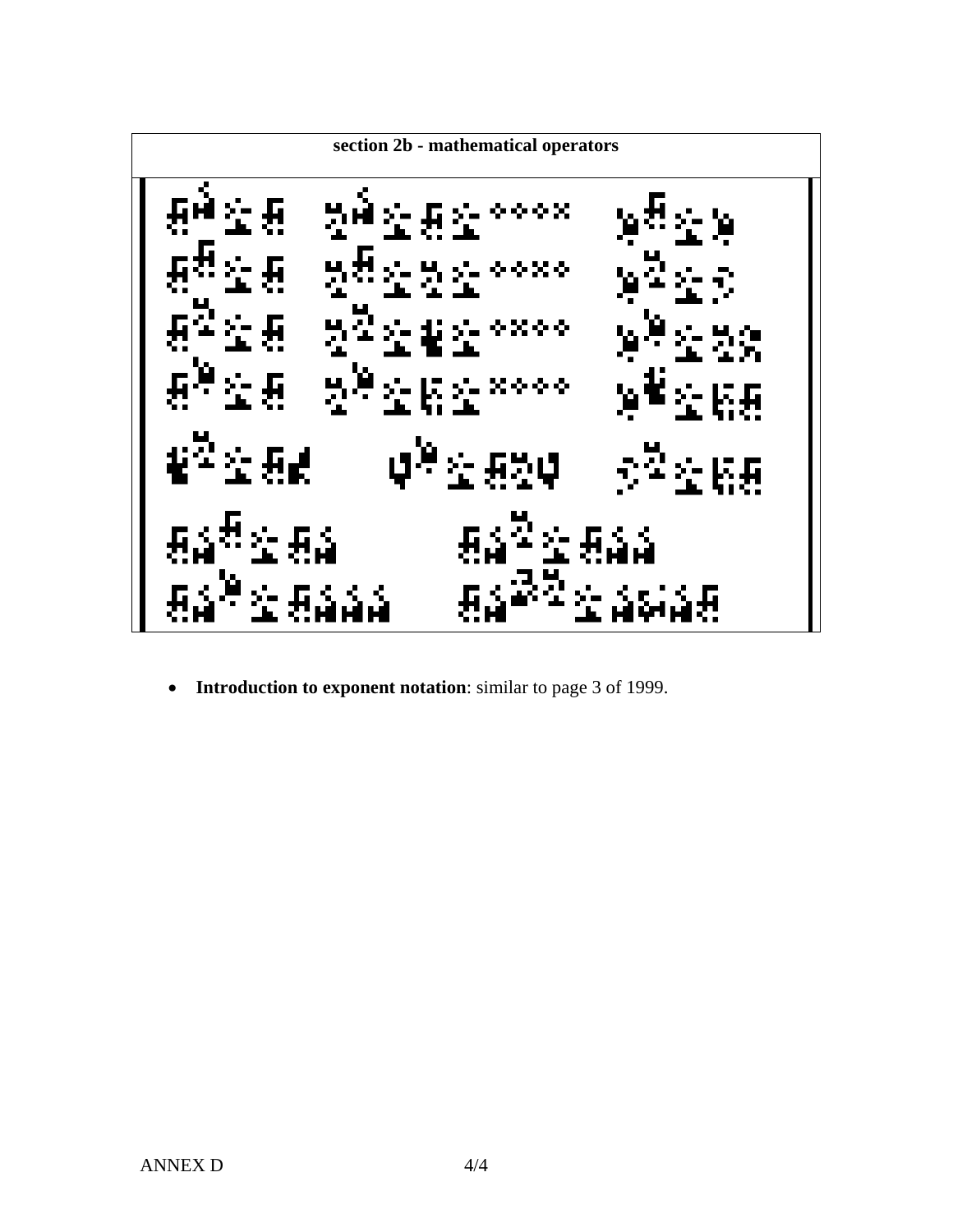**section 2c - operators and primes** 

• list of prime from 2 to 89 and the largest prime discovered in 1999 (previously in page 1).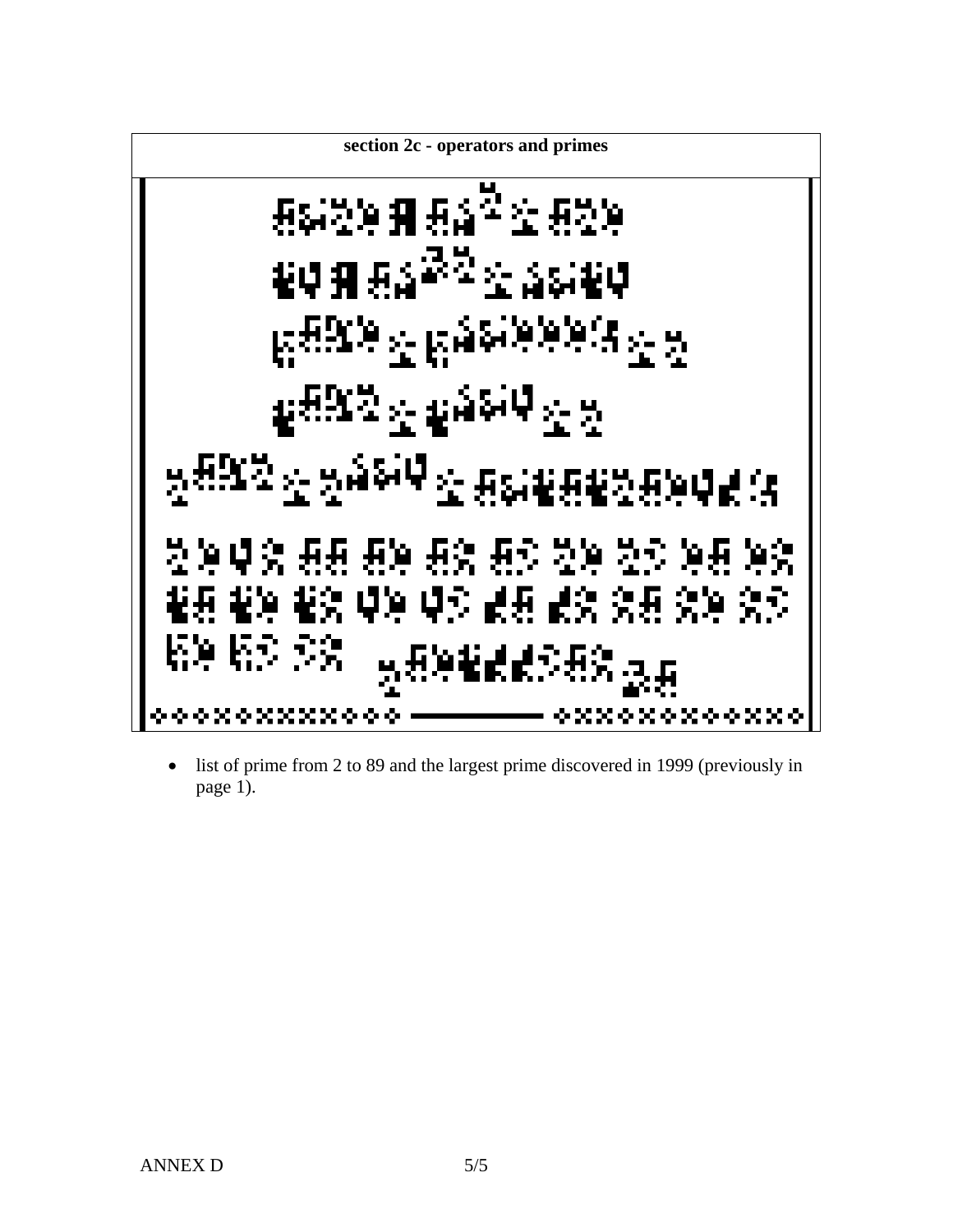

- Introduction to some geometric notions such as radius and area
- PI is displayed with  $1,241,100,000,000$  digits. The last 36 digits (04528269689669928567064873410311045) are actually written preceding by 3.1415926
- The use of Pythagoras's theorem to reinforce the notion of exponent.

 $\pi$  = 3.1415926 ... 04528269689669928567064873410311045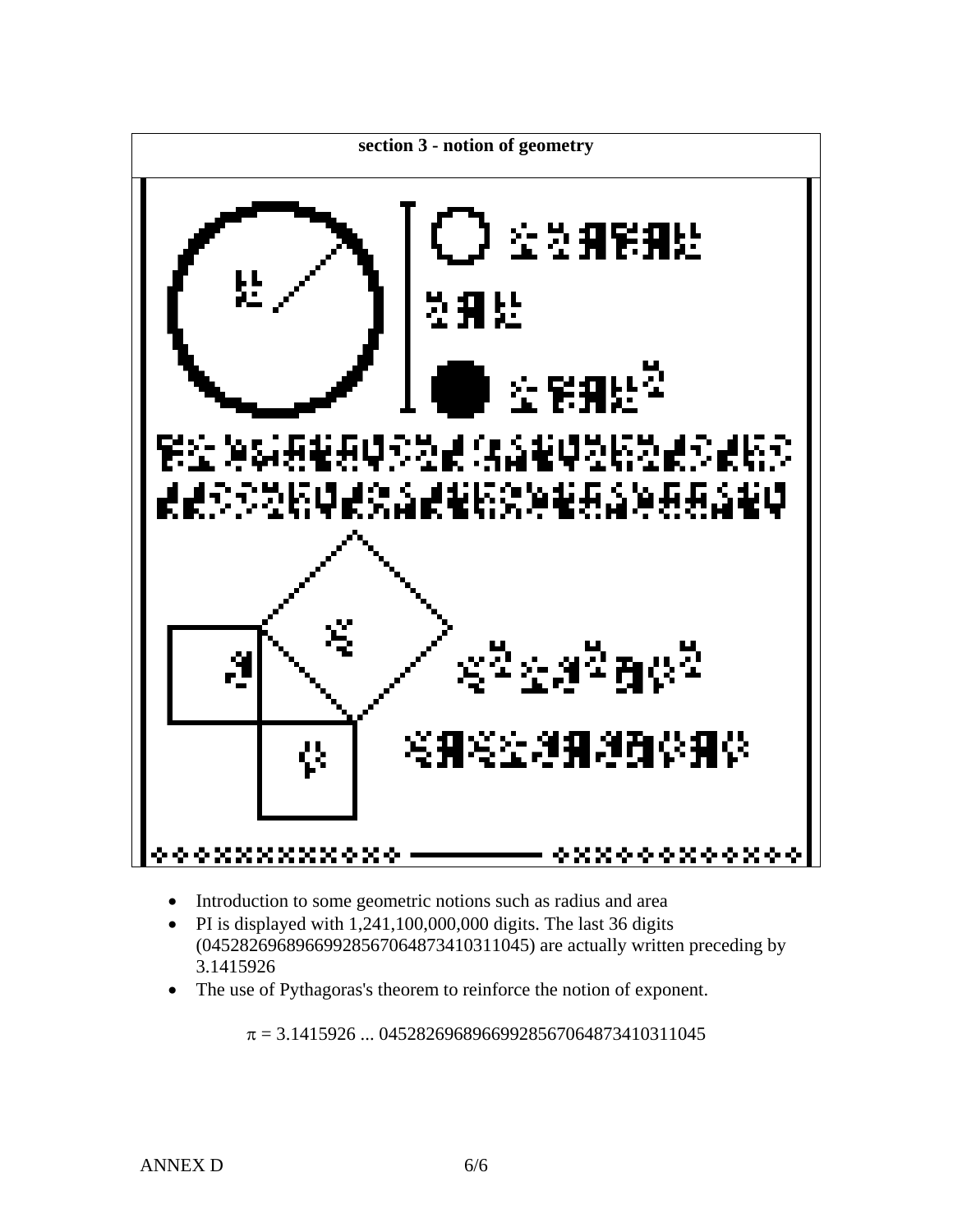

• This is the same as page 4 of the 1999 message. The graphic has been removed.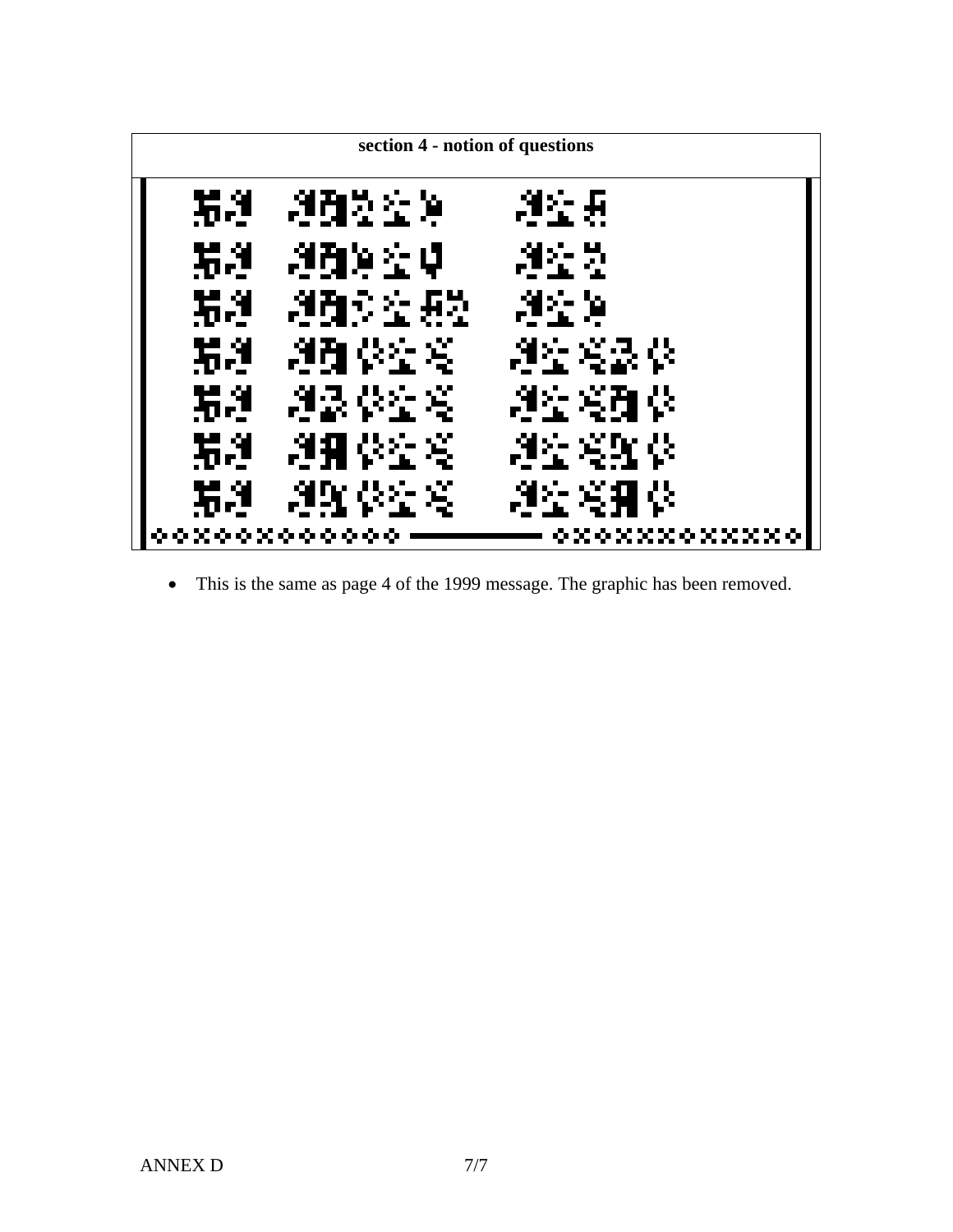

• **Introduction to mass** : same as page 6 of 1999.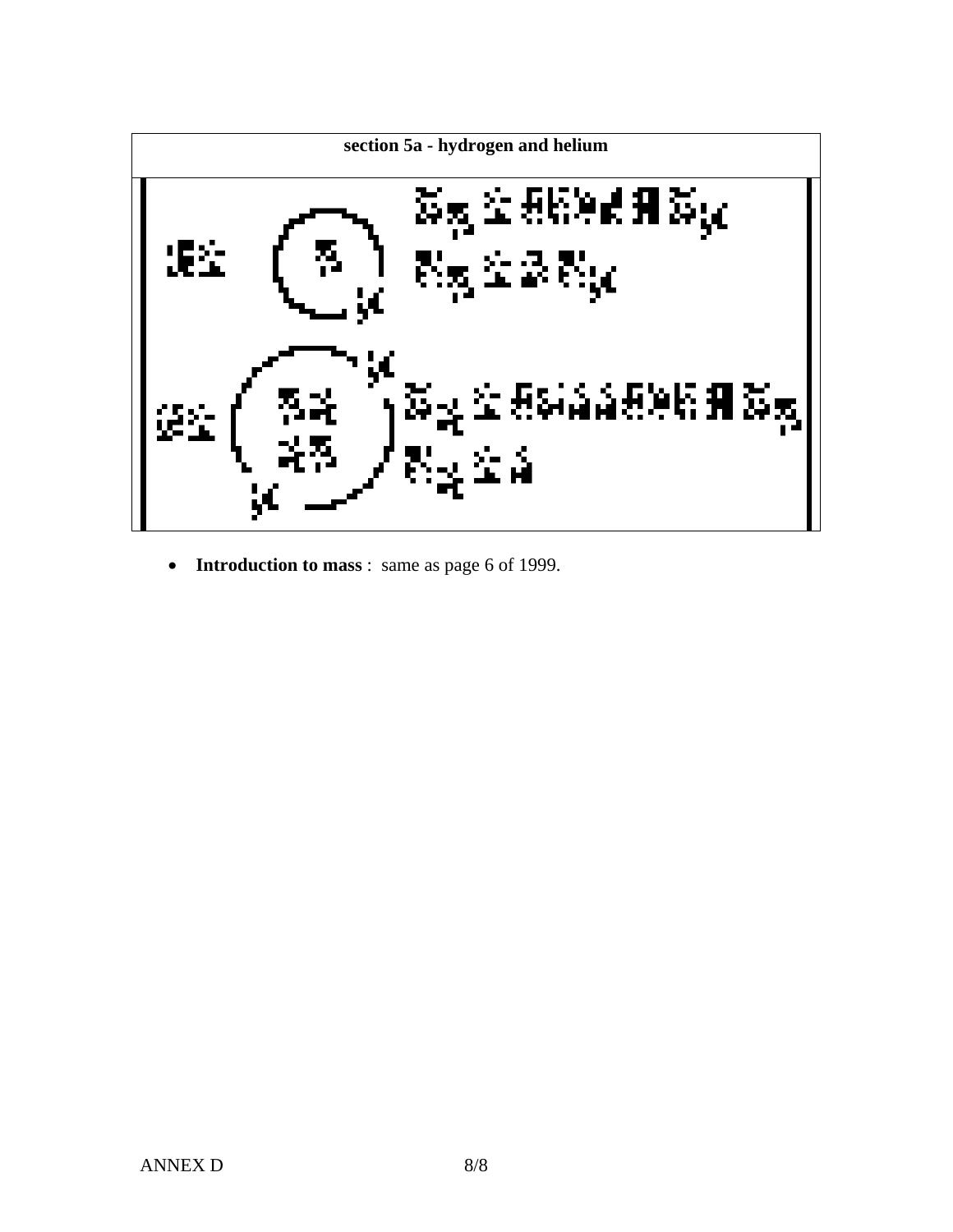

• This is the same as pages 6 and 7 of 1999.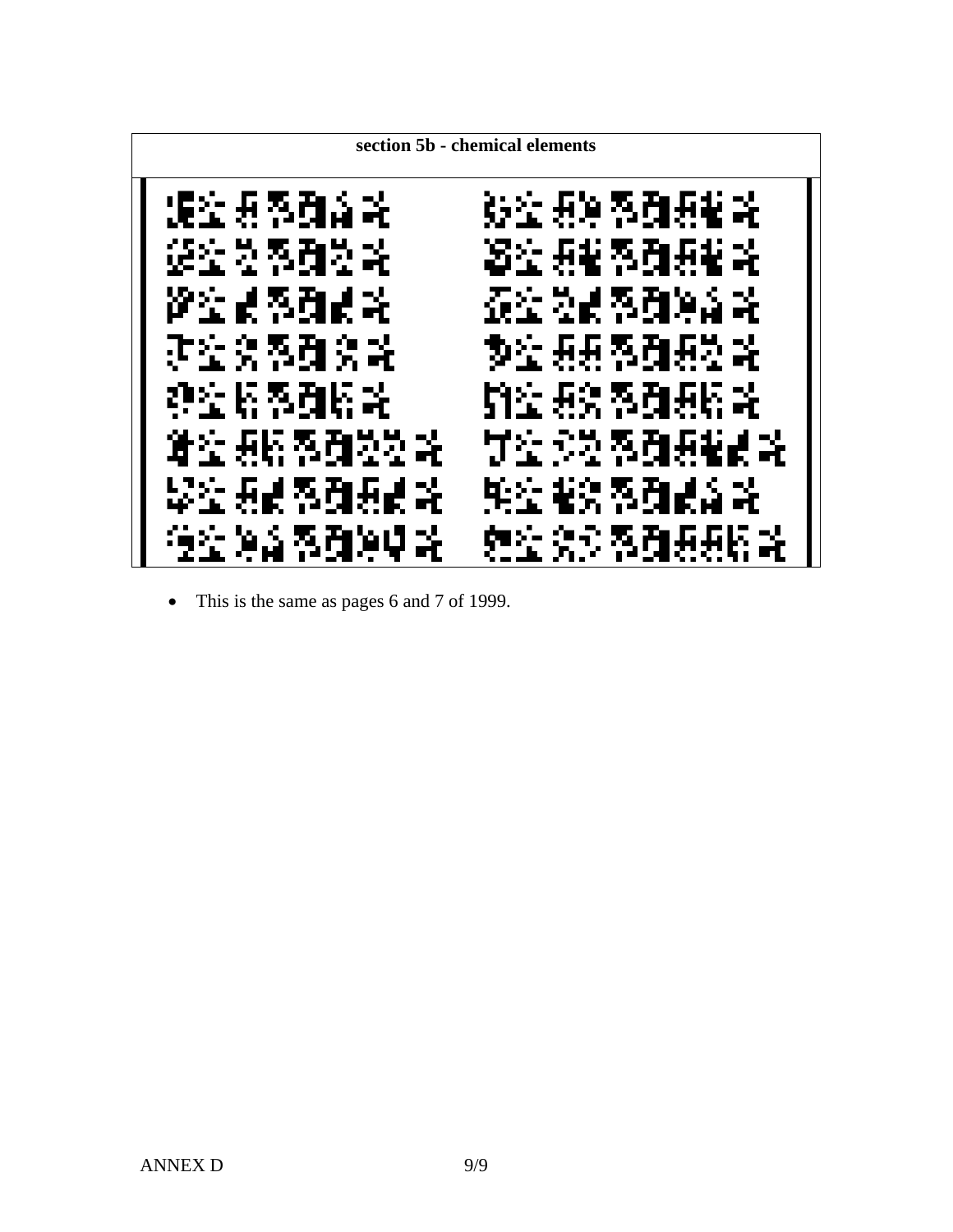

• Here the exponent notation comes handy since the proton, neutron and electron masses are listed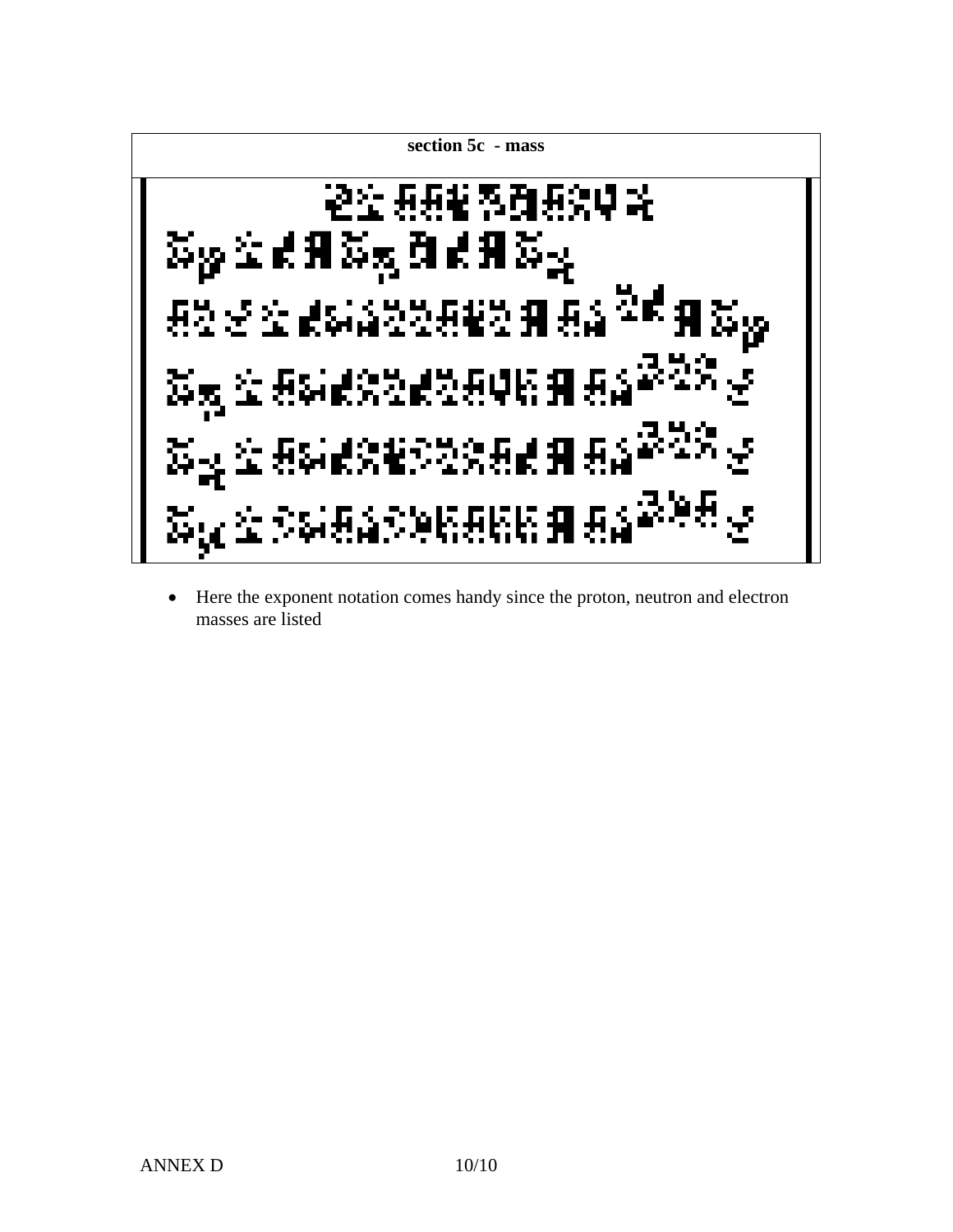

- The hydrogen atom is used to introduce wavelength and ultimately the length notion. The speed of light is also displayed relating the wavelength and the frequency.
- The hertz is introduced as the unit of frequency.
- The notion of time is shown using the frequency.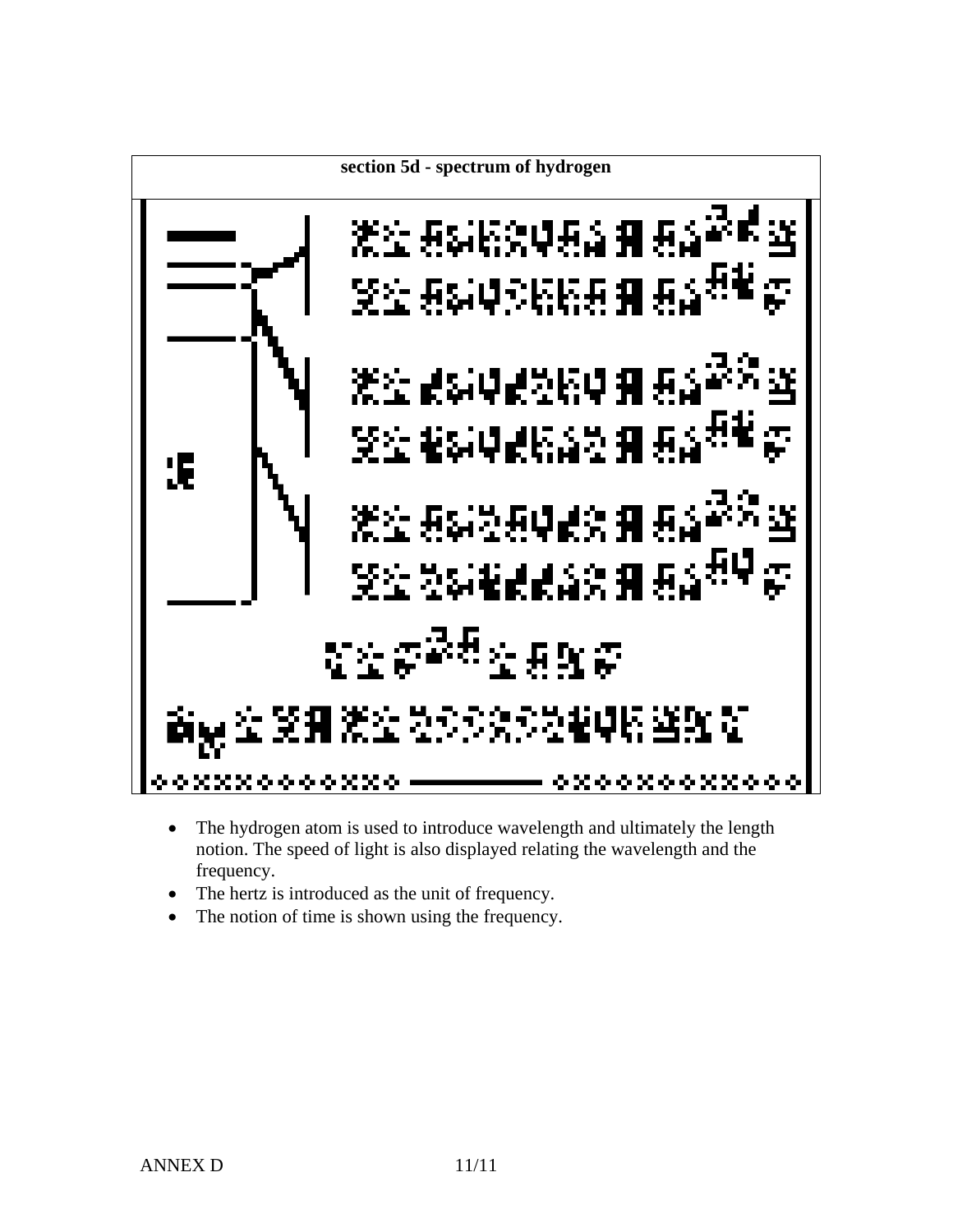

• Same as page 9 of 1999 message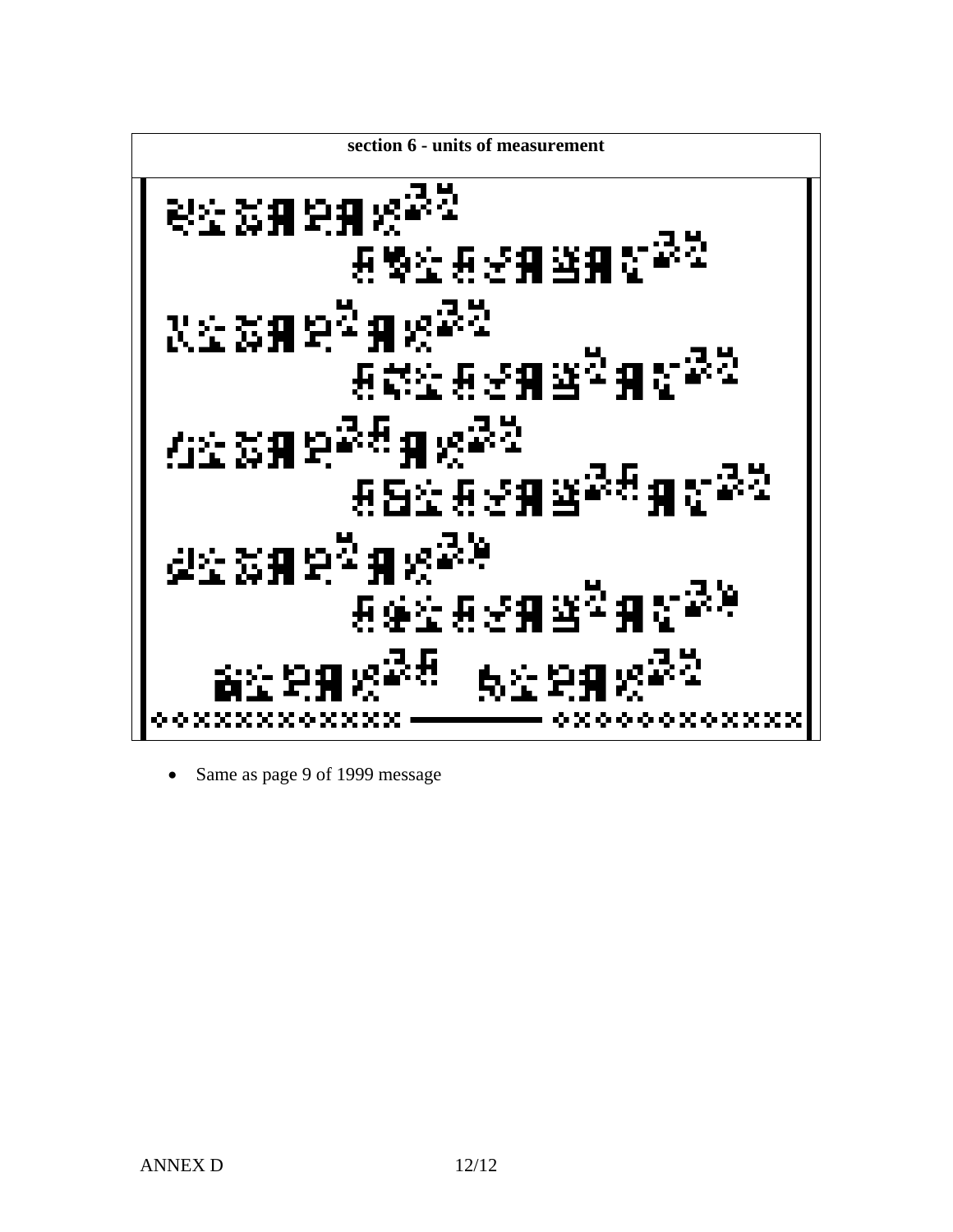

- The temperature is defined in this page. The boiling and melting temperatures are of already introduced elements are listed.
- Pressure at which the temperature is expected is also written.
- The graphic from the 1999 message has been removed.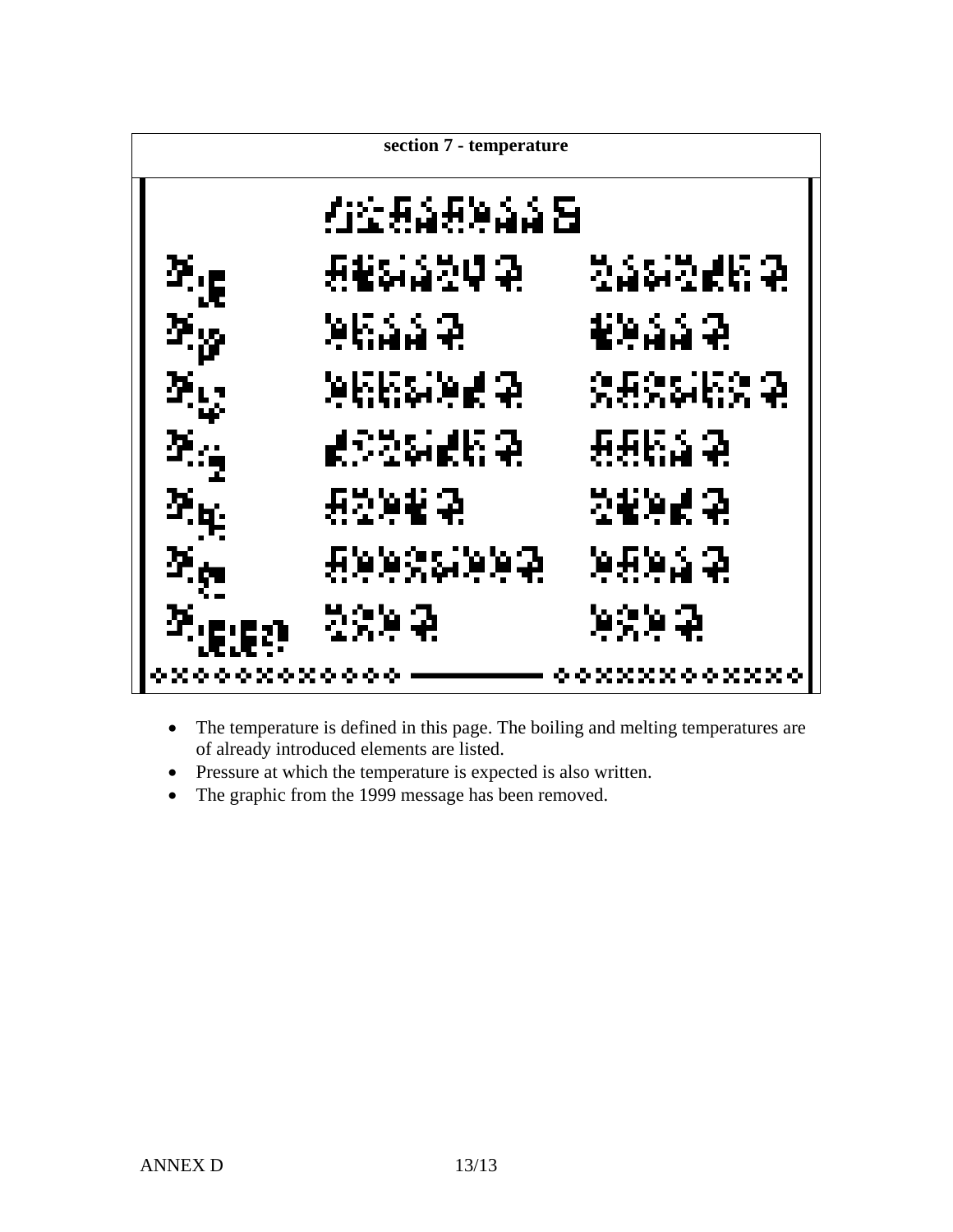

- same as page 11 of 1999
- We have the capability to see planets surrounding other stars. Given ET has the same possibility; this page is a representation of the solar system. The Sun, Jupiter and Earth are the only objects identified. Jupiter's and Sun's size and mass are listed.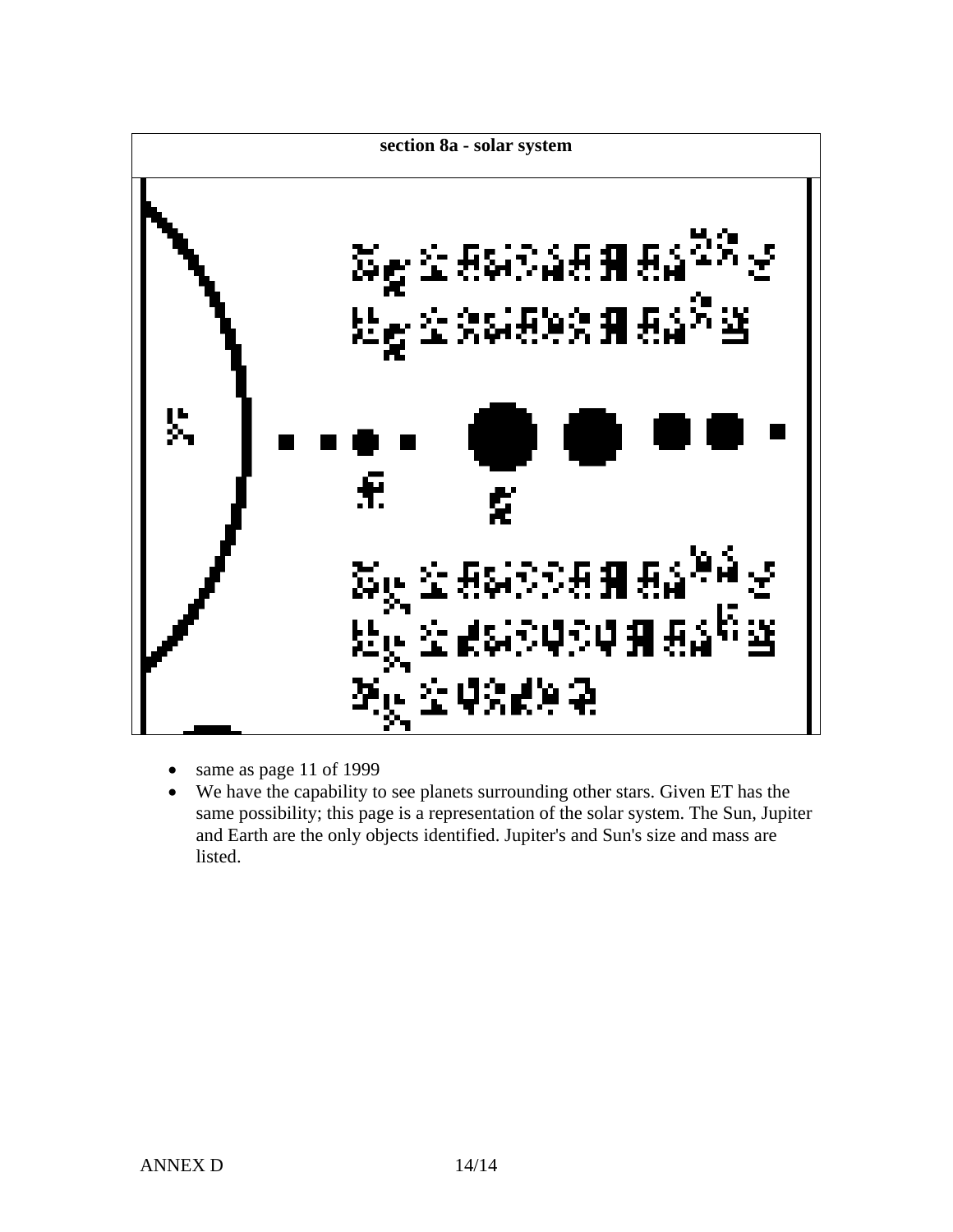

- Same as page 12 of 1999.
- This is a little bit more on the Earth-Moon system.
- The information of page 13 and 14 has been dropped. It was too confusing and did not give much information after all. Some of the information contains in page 14 has been moved to section 10.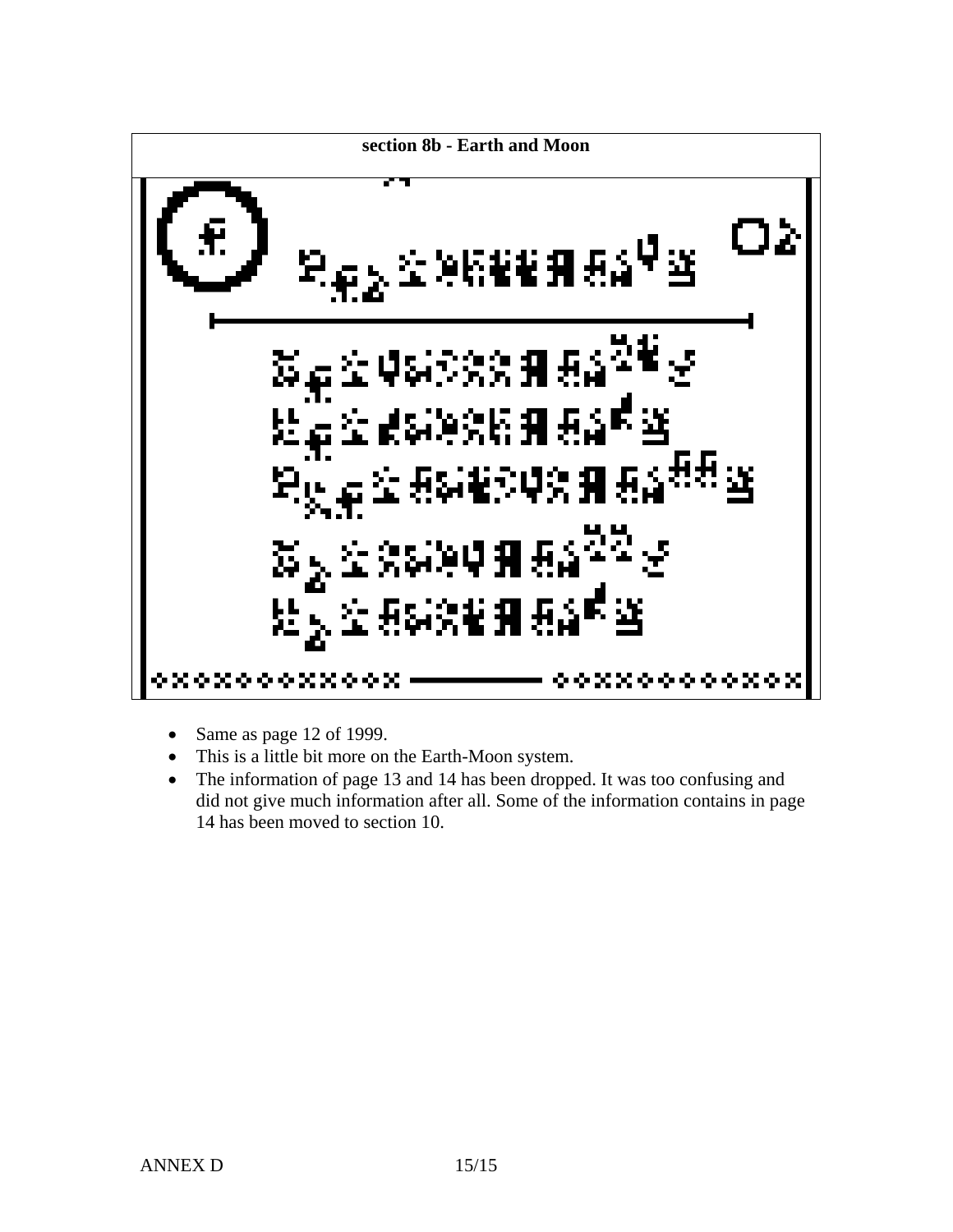

• Same as page 15 of 1999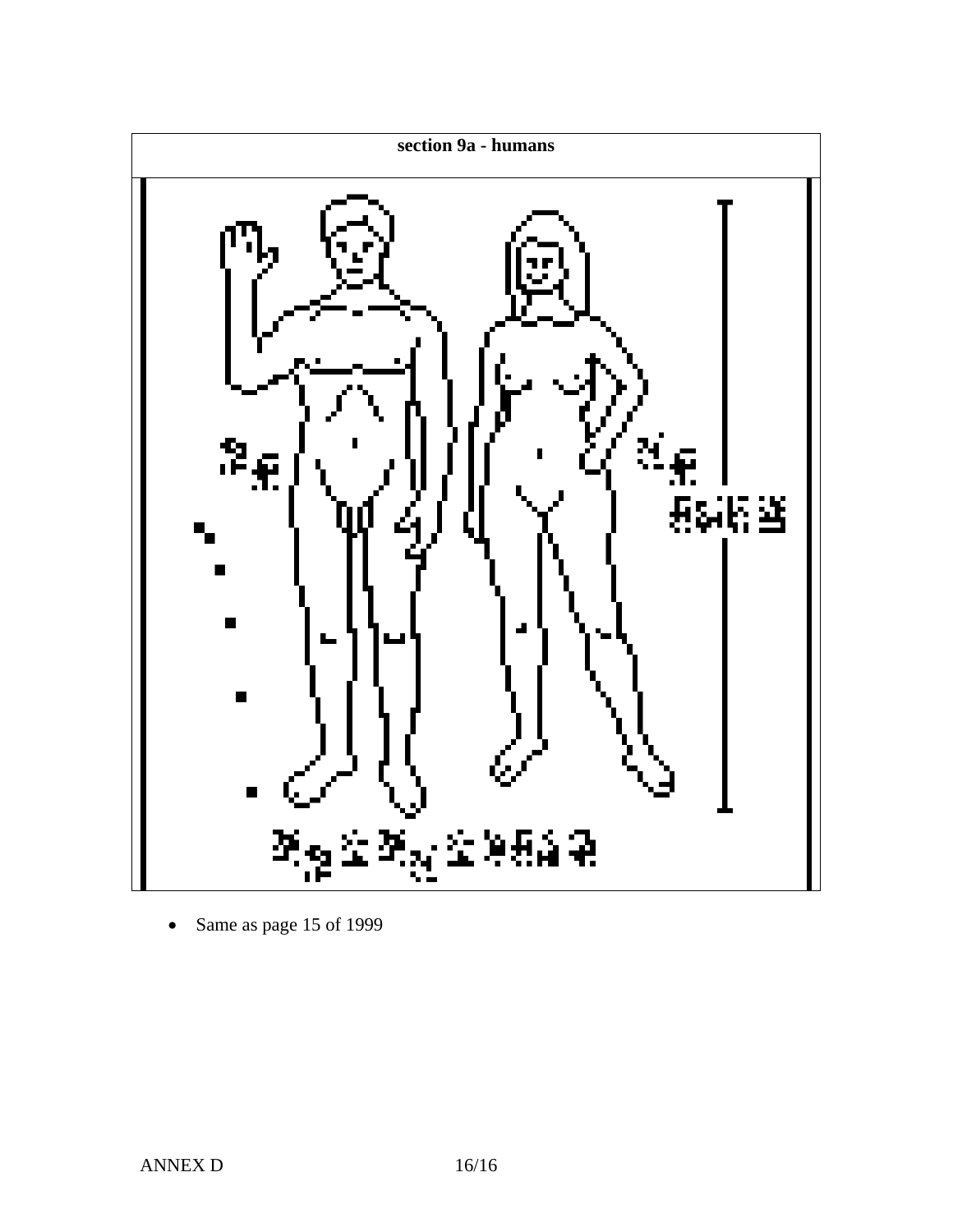

• Same as 17 of 1999.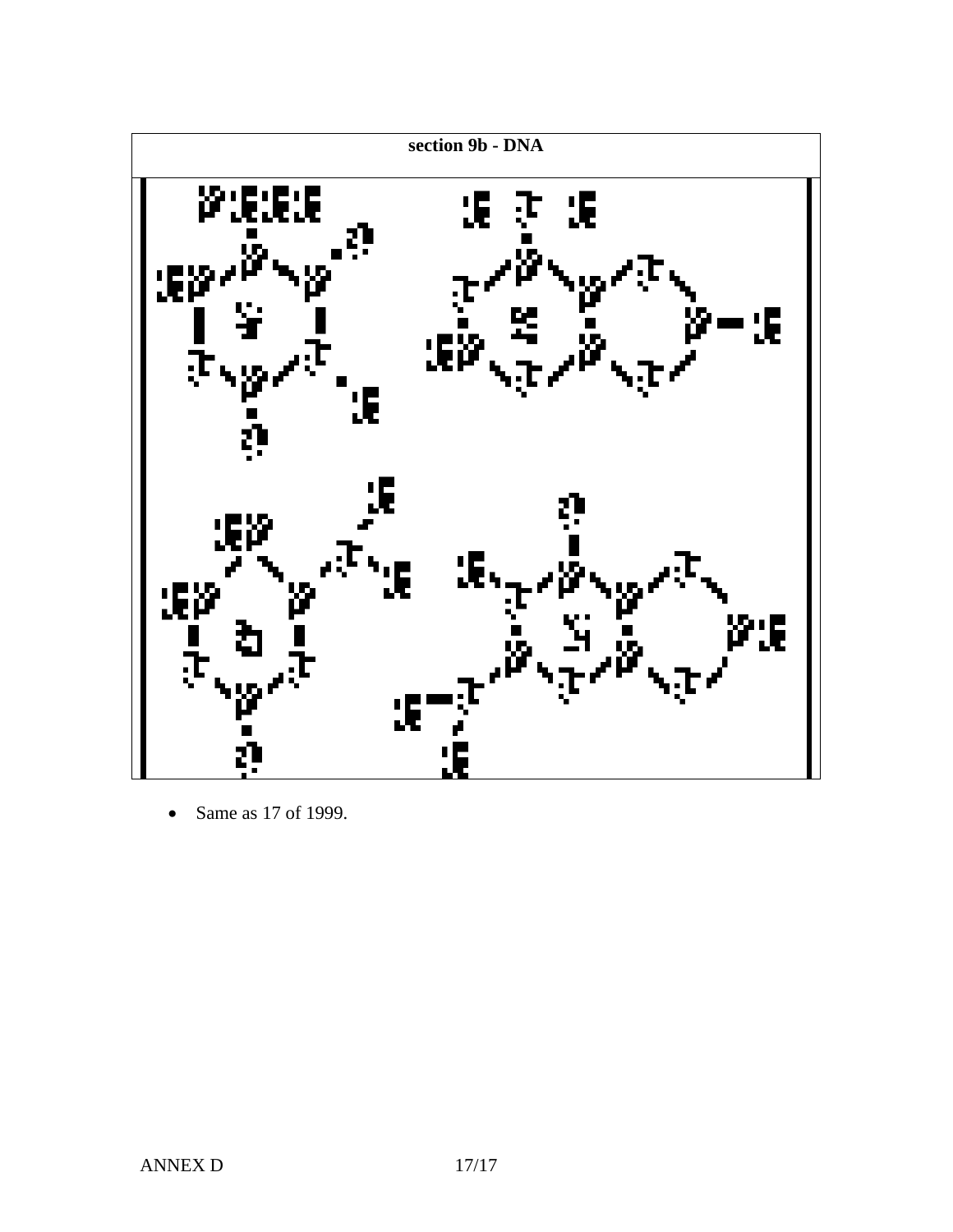

• Same as page 18 of 1999.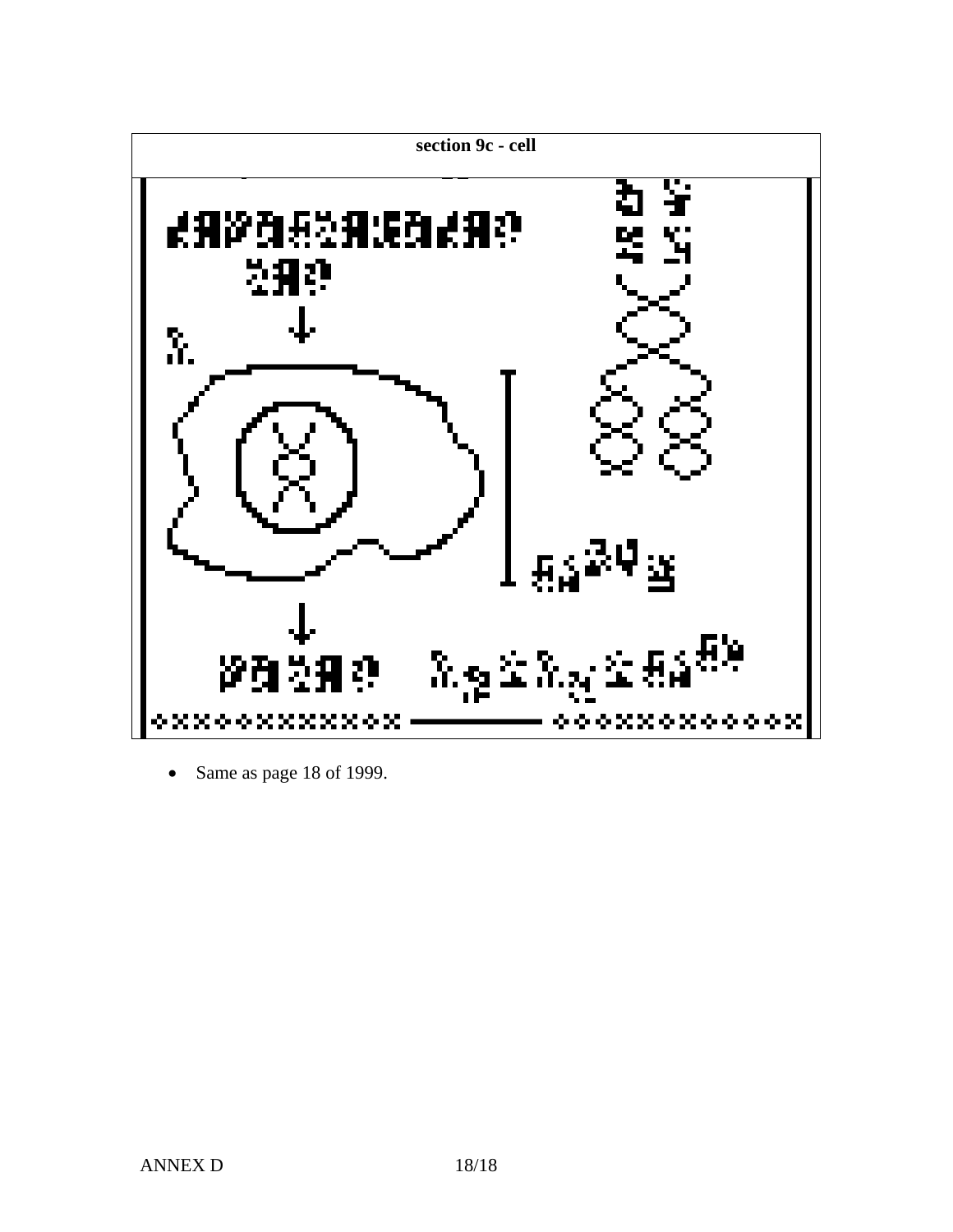

• Same as page 19 of 1999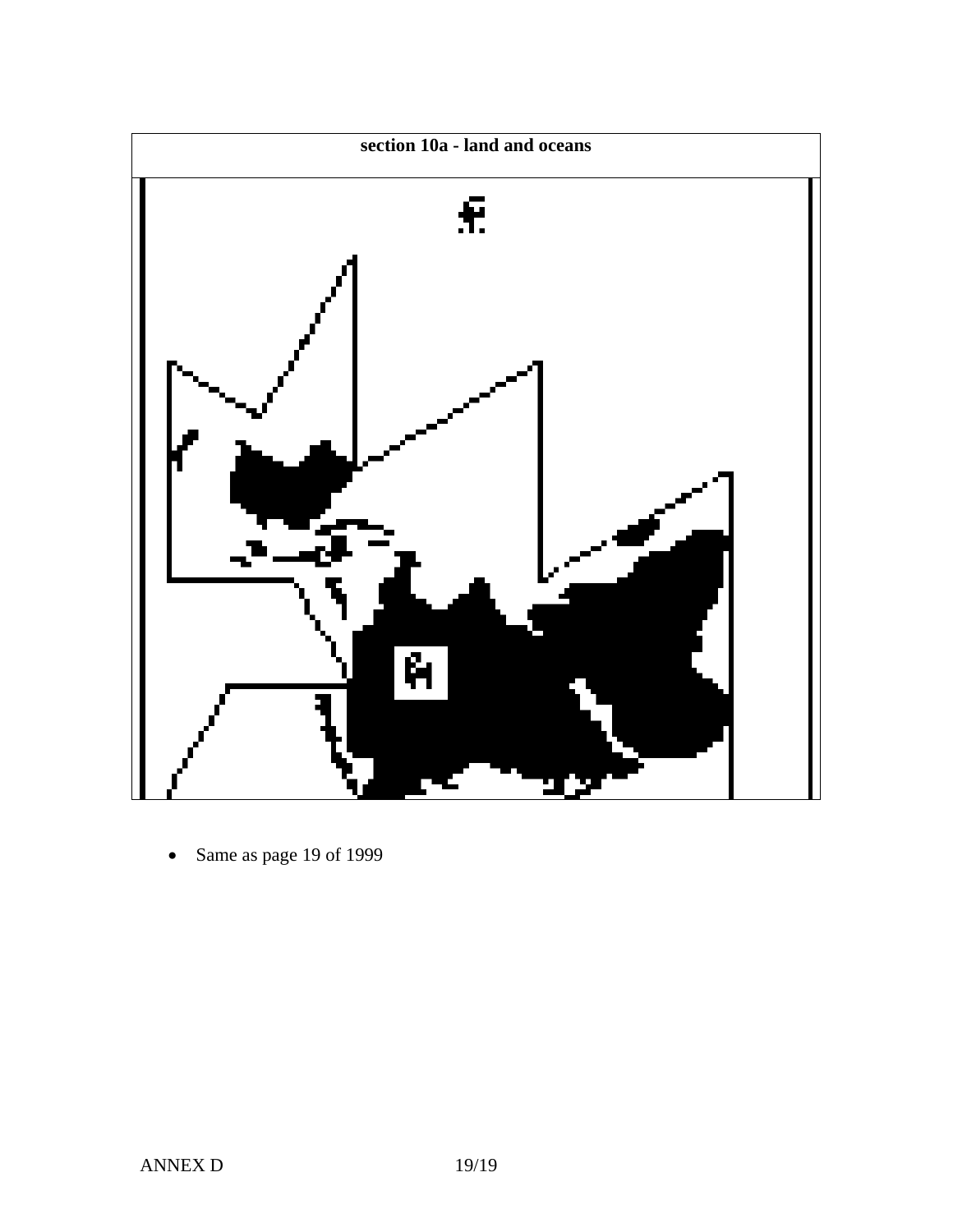

• Same as page 20 of 1999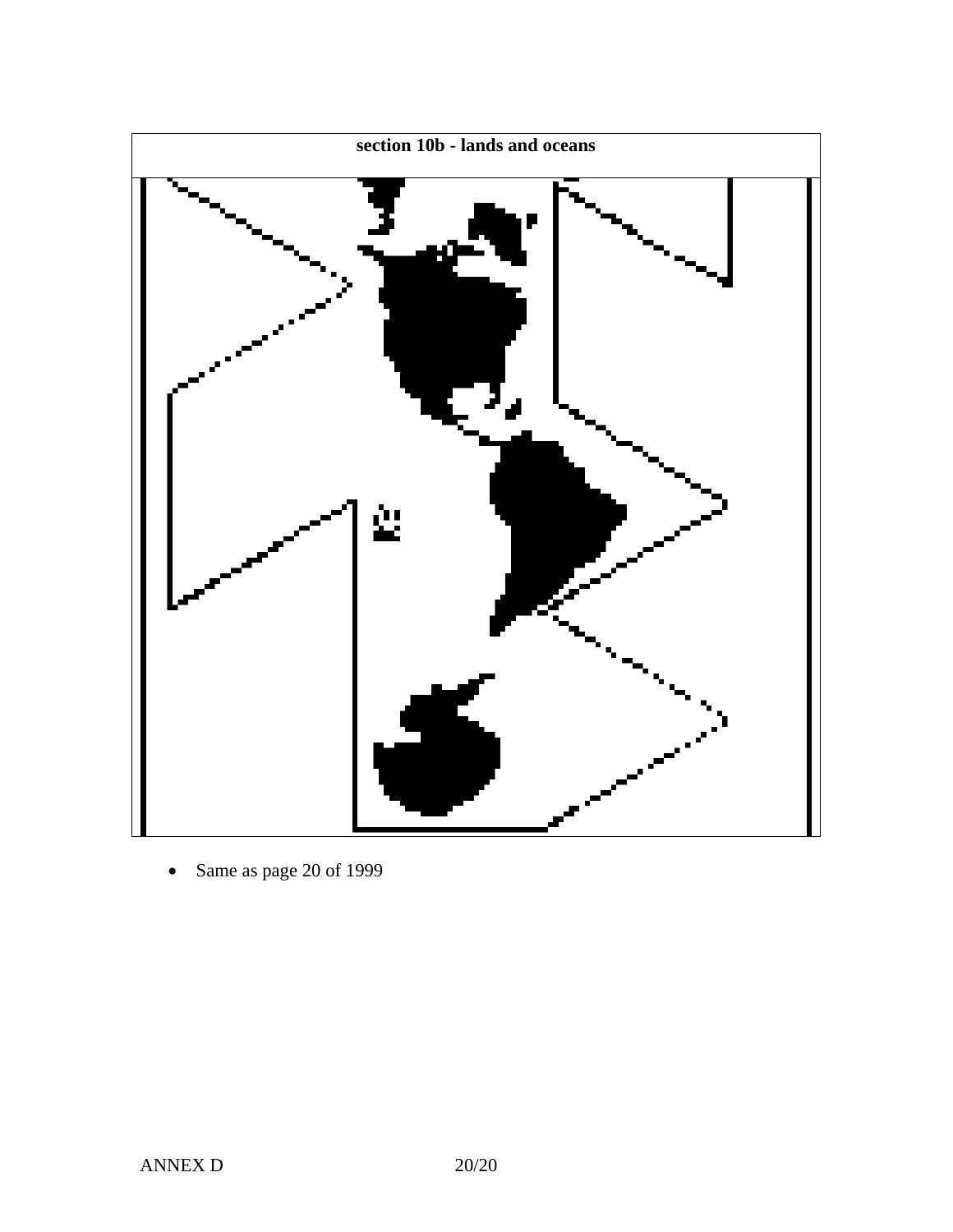

• This is the basis composition of the land (eg. Si O O + Al Al O O O + Fe Fe) and oceans (eg. H H O + Na Cl)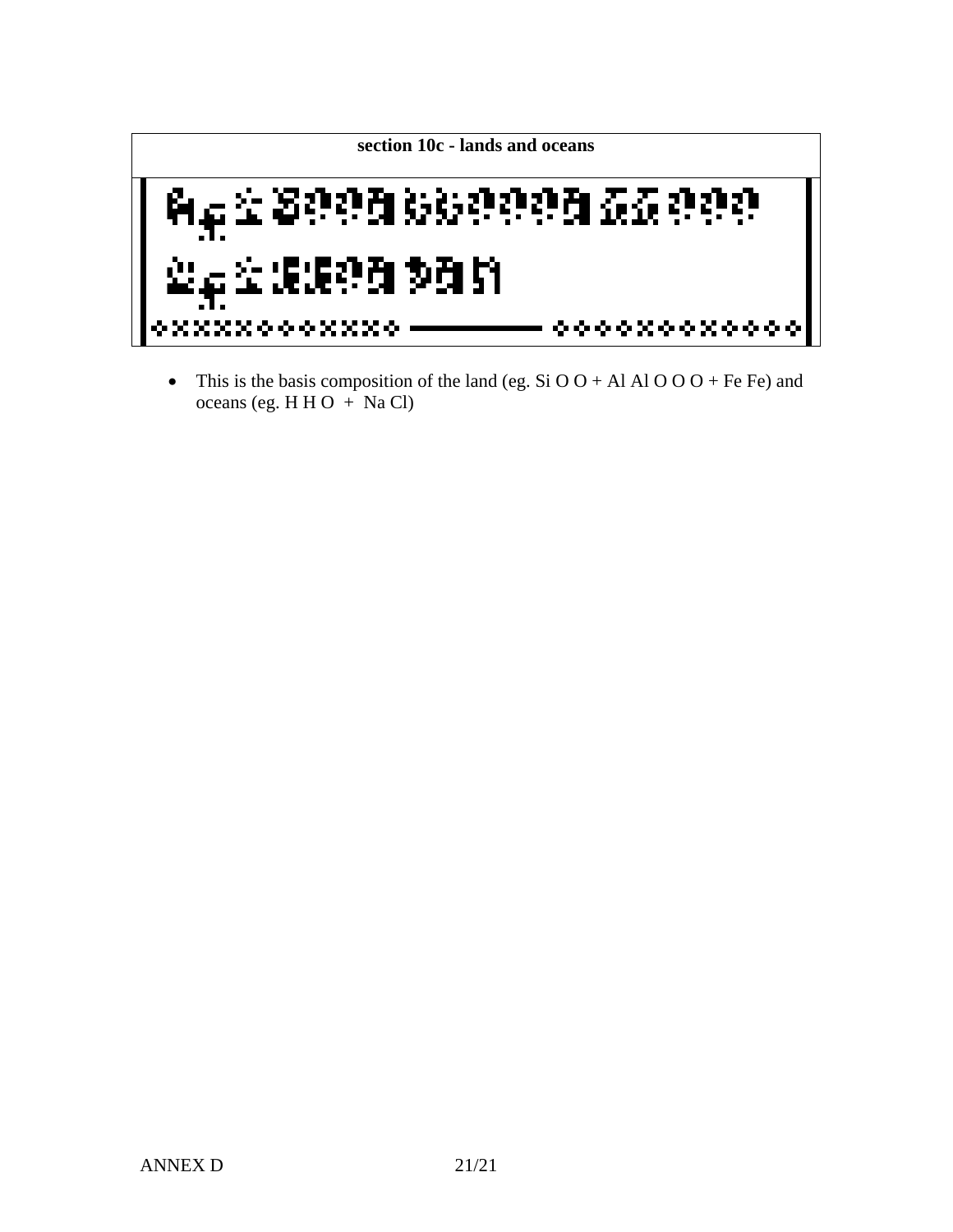

• This is a brief talk about cosmology. Same as page 22 of 1999.